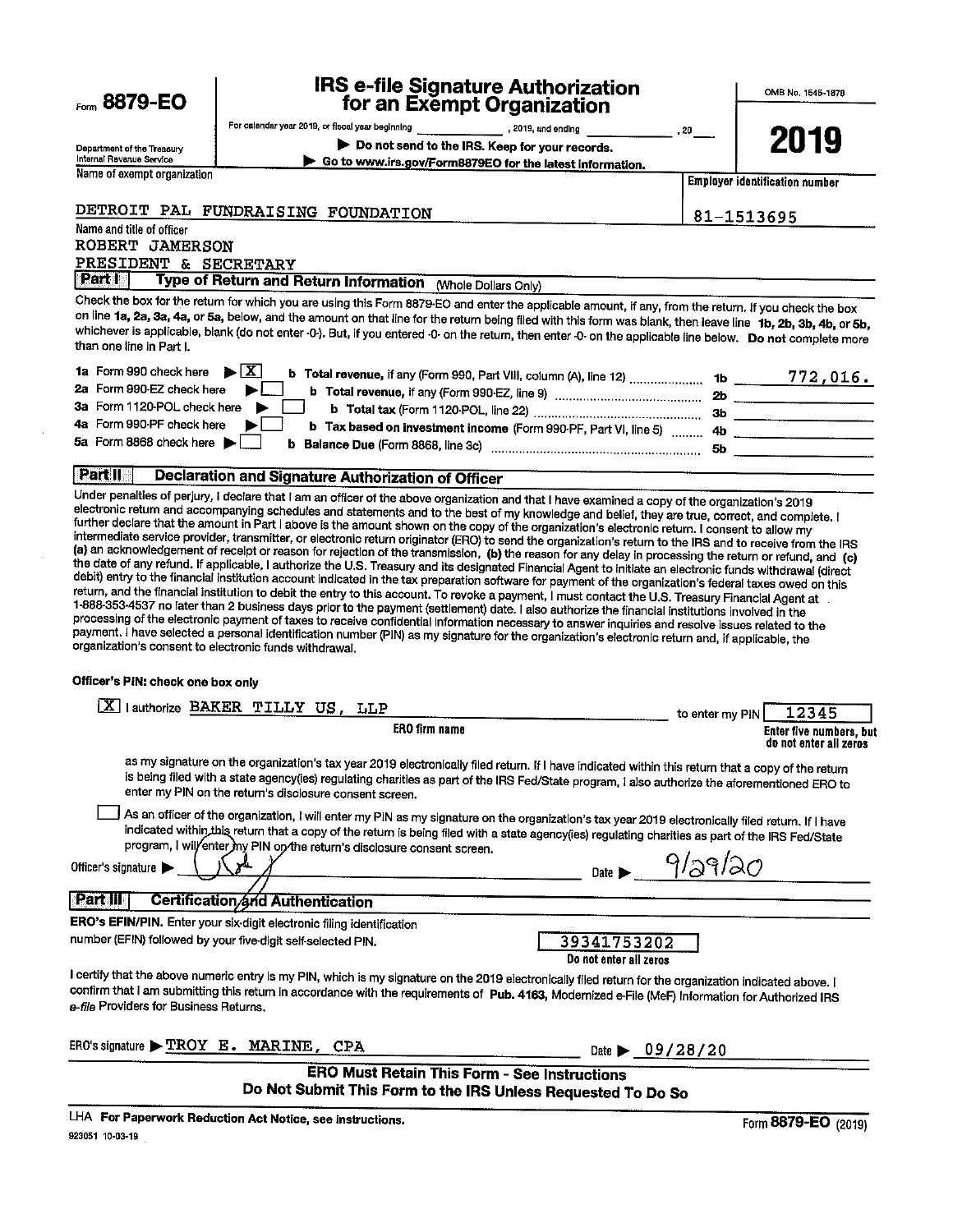| <b>IQI</b>                                             |
|--------------------------------------------------------|
| Form                                                   |
| (Rev. January 2020)                                    |
| Department of the Treasury<br>Internal Revenue Service |

# **Return of Organization Exempt From Income Tax** EXTENDED TO NOVEMBER 16, 2020

Under section 501(c), 527, or 4947(a)(1) of the Internal Revenue Code (except private foundations) **2019** 

**| Do not enter social security numbers on this form as it may be made public.**

**| Go to www.irs.gov/Form990 for instructions and the latest information. Inspection**



|                         |                         | A For the 2019 calendar year, or tax year beginning                                                                                                 | and ending |                                                     |                                                           |  |
|-------------------------|-------------------------|-----------------------------------------------------------------------------------------------------------------------------------------------------|------------|-----------------------------------------------------|-----------------------------------------------------------|--|
| В                       | Check if<br>applicable: | <b>C</b> Name of organization                                                                                                                       |            | D Employer identification number                    |                                                           |  |
|                         | Address<br>change       | DETROIT PAL FUNDRAISING FOUNDATION                                                                                                                  |            |                                                     |                                                           |  |
|                         | Name<br>change          | Doing business as                                                                                                                                   | 81-1513695 |                                                     |                                                           |  |
|                         | Initial<br>return       | Number and street (or P.O. box if mail is not delivered to street address)                                                                          | Room/suite | E Telephone number                                  |                                                           |  |
|                         | Final<br>return/        | 1680 MICHIGAN AVENUE                                                                                                                                |            | $(313) 833 - 1600$                                  |                                                           |  |
|                         | termin-<br>ated         | City or town, state or province, country, and ZIP or foreign postal code                                                                            |            | G Gross receipts \$                                 | 772,016.                                                  |  |
|                         | Amended<br>Ireturn      | 48216<br>DETROIT, MI                                                                                                                                |            | H(a) Is this a group return                         |                                                           |  |
|                         | Applica-<br>tion        | F Name and address of principal officer: ROBERT JAMERSON                                                                                            |            | for subordinates?                                   | $\sqrt{\mathsf{Yes} \mathbf{X}}$ No                       |  |
|                         | pending                 | SAME AS C ABOVE                                                                                                                                     |            | $H(b)$ Are all subordinates included? $\Box$ Yes    | N <sub>o</sub>                                            |  |
|                         |                         | Tax-exempt status: $\boxed{\mathbf{X}}$ 501(c)(3)<br>$501(c)$ (<br>$\sqrt{\frac{1}{1}}$ (insert no.)<br>$4947(a)(1)$ or                             | 527        |                                                     | If "No," attach a list. (see instructions)                |  |
|                         |                         | J Website: WWW.DETROITPAL.ORG                                                                                                                       |            | $H(c)$ Group exemption number $\blacktriangleright$ |                                                           |  |
|                         |                         | K Form of organization: $X$ Corporation<br>Other $\blacktriangleright$<br>Trust<br>Association                                                      |            |                                                     | L Year of formation: $2016$ M State of legal domicile: MT |  |
|                         | Part I                  | Summary                                                                                                                                             |            |                                                     |                                                           |  |
|                         | 1.                      | Briefly describe the organization's mission or most significant activities: RAISE FUNDS TO SUPPORT THE                                              |            |                                                     |                                                           |  |
|                         |                         | CHARITABLE MISSION OF DETROIT POLICE ATHLETIC LEAGUE,                                                                                               |            | $INC.$ ,                                            | AN                                                        |  |
|                         | $\mathbf{2}$            | Check this box $\blacktriangleright$ $\blacksquare$ if the organization discontinued its operations or disposed of more than 25% of its net assets. |            |                                                     |                                                           |  |
|                         | 3                       | Number of voting members of the governing body (Part VI, line 1a)                                                                                   |            | 3                                                   | 4                                                         |  |
|                         | 4                       |                                                                                                                                                     |            | $\overline{\mathbf{4}}$                             | $\overline{3}$                                            |  |
|                         | 5                       |                                                                                                                                                     |            | 5                                                   | $\overline{0}$                                            |  |
|                         |                         |                                                                                                                                                     |            | $\overline{6}$                                      | 4                                                         |  |
| Activities & Governance |                         |                                                                                                                                                     |            | 7a                                                  | $0$ .                                                     |  |
|                         |                         |                                                                                                                                                     |            | 7b                                                  | $\overline{0}$ .                                          |  |
|                         |                         |                                                                                                                                                     |            | <b>Prior Year</b>                                   | <b>Current Year</b>                                       |  |
|                         | 8                       | Contributions and grants (Part VIII, line 1h)                                                                                                       |            | 2,080,243.                                          | 686,453.                                                  |  |
| Revenue                 | 9                       | Program service revenue (Part VIII, line 2g)                                                                                                        |            | 0.                                                  | 0.                                                        |  |
|                         | 10                      |                                                                                                                                                     |            | 85,563.                                             | 85, 563.                                                  |  |
|                         | 11                      | Other revenue (Part VIII, column (A), lines 5, 6d, 8c, 9c, 10c, and 11e)                                                                            |            | 0.                                                  | $0$ .                                                     |  |
|                         | 12                      | Total revenue - add lines 8 through 11 (must equal Part VIII, column (A), line 12)                                                                  |            | 2,165,806.                                          | 772,016.                                                  |  |
|                         | 13                      | Grants and similar amounts paid (Part IX, column (A), lines 1-3)                                                                                    |            | 891,364.                                            | 1,300,834.                                                |  |
|                         | 14                      |                                                                                                                                                     |            | 0.                                                  | 0.                                                        |  |
|                         | 15                      | Salaries, other compensation, employee benefits (Part IX, column (A), lines 5-10)                                                                   |            | 1,032.                                              | 0.                                                        |  |
|                         |                         |                                                                                                                                                     |            | 0.                                                  | 0.                                                        |  |
| Expenses                |                         | <b>b</b> Total fundraising expenses (Part IX, column (D), line 25)<br>$\blacktriangleright$ and $\blacktriangleright$                               | $0$ .      |                                                     |                                                           |  |
|                         |                         |                                                                                                                                                     |            | 72,964.                                             | 63,986.                                                   |  |
|                         | 18                      | Total expenses. Add lines 13-17 (must equal Part IX, column (A), line 25) [                                                                         |            | 965,360.                                            | 1,364,820.                                                |  |
|                         | 19                      |                                                                                                                                                     |            | 1,200,446.                                          | $-592,804.$                                               |  |
| ăğ                      |                         |                                                                                                                                                     |            | <b>Beginning of Current Year</b>                    | <b>End of Year</b>                                        |  |
| Sets<br>aland           | 20                      | Total assets (Part X, line 16)                                                                                                                      |            | 8,833,789.                                          | 8,038,687.                                                |  |
|                         |                         | 21 Total liabilities (Part X, line 26)                                                                                                              |            | 404, 400.                                           | 202, 102.                                                 |  |
|                         | 22                      |                                                                                                                                                     |            | 8,429,389.                                          | $\overline{7}$ , 836, 585.                                |  |
|                         | Part II                 | <b>Signature Block</b>                                                                                                                              |            |                                                     |                                                           |  |

Under penalties of perjury, I declare that I have examined this return, including accompanying schedules and statements, and to the best of my knowledge and belief, it is true, correct, and complete. Declaration of preparer (other than officer) is based on all information of which preparer has any knowledge.

| Sign     | Signature of officer                                                                                             | Date                                         |  |  |  |  |  |  |
|----------|------------------------------------------------------------------------------------------------------------------|----------------------------------------------|--|--|--|--|--|--|
| Here     | JAMERSON,<br>PRESIDENT & SECRETARY<br>ROBERT                                                                     |                                              |  |  |  |  |  |  |
|          | Type or print name and title                                                                                     |                                              |  |  |  |  |  |  |
|          | Print/Type preparer's name<br>Preparer's signature                                                               | Date<br><b>PTIN</b><br>Check                 |  |  |  |  |  |  |
| Paid     | MARINE, CPA<br>MARINE, CPA<br>TROY E.<br>TROY<br>Е.                                                              | P00187863<br> 09/28/20 <br>self-emploved     |  |  |  |  |  |  |
| Preparer | BAKER TILLY US, LLP<br>Firm's name                                                                               | $1$ Firm's EIN $\triangleright$ 39 - 0859910 |  |  |  |  |  |  |
| Use Only | E WISCONSIN AVENUE, 32ND FLOOR<br>Firm's address 1777                                                            |                                              |  |  |  |  |  |  |
|          | MILWAUKEE, WI 53202                                                                                              | Phone no. $414.777.5500$                     |  |  |  |  |  |  |
|          | $X \vert Y$ es<br><b>No</b><br>May the IRS discuss this return with the preparer shown above? (see instructions) |                                              |  |  |  |  |  |  |
|          | Form 990 (2019)<br>LHA For Paperwork Reduction Act Notice, see the separate instructions.<br>932001 01-20-20     |                                              |  |  |  |  |  |  |

SEE SCHEDULE O FOR ORGANIZATION MISSION STATEMENT CONTINUATION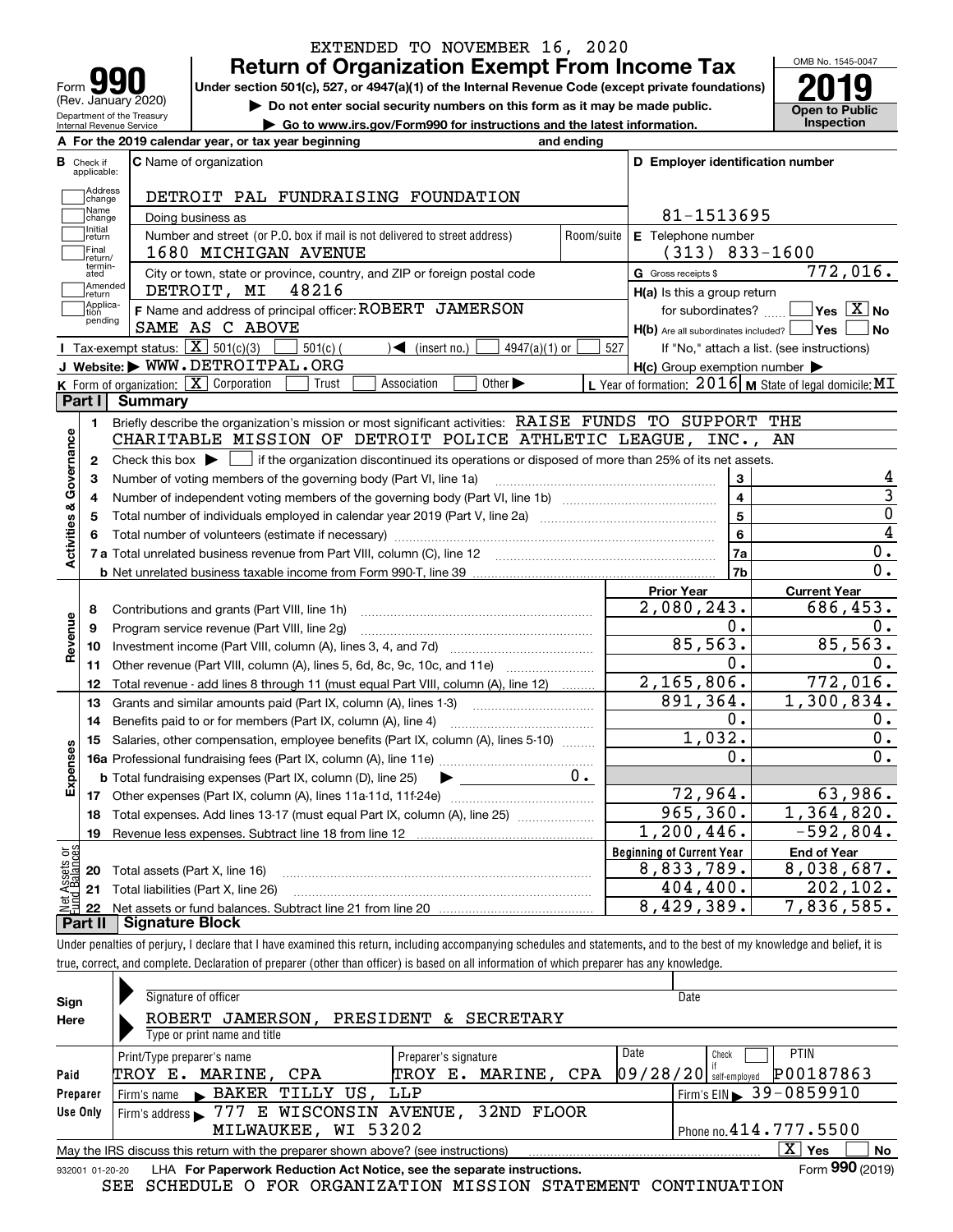|              | Form 990 (2019)                                                                                                                                                                                                                                                                      | DETROIT PAL FUNDRAISING FOUNDATION                            |                       | 81-1513695<br>Page 2                   |
|--------------|--------------------------------------------------------------------------------------------------------------------------------------------------------------------------------------------------------------------------------------------------------------------------------------|---------------------------------------------------------------|-----------------------|----------------------------------------|
|              | <b>Part III   Statement of Program Service Accomplishments</b>                                                                                                                                                                                                                       |                                                               |                       |                                        |
|              |                                                                                                                                                                                                                                                                                      |                                                               |                       | $\overline{\text{X}}$                  |
| 1            | Briefly describe the organization's mission:<br>RAISE FUNDS TO SUPPORT THE CHARITABLE MISSION OF DETROIT POLICE                                                                                                                                                                      |                                                               |                       |                                        |
|              | ATHLETIC LEAGUE, INC., AN ORGANIZATION DESCRIBED IN SECTION 501(C)                                                                                                                                                                                                                   |                                                               |                       | ΟF                                     |
|              | THE CODE, WHOSE MISSION IS TO BUILD CHARACTER IN AT-RISK, LOW-INCOME,                                                                                                                                                                                                                |                                                               |                       |                                        |
|              | DISADVANTAGED DETROIT AREA YOUTH THROUGH ATHLETIC AND LEADERSHIP                                                                                                                                                                                                                     |                                                               |                       |                                        |
| $\mathbf{2}$ | Did the organization undertake any significant program services during the year which were not listed on the                                                                                                                                                                         |                                                               |                       |                                        |
|              | prior Form 990 or 990-EZ?                                                                                                                                                                                                                                                            |                                                               |                       | $Yes \quad X$ No                       |
|              | If "Yes," describe these new services on Schedule O.                                                                                                                                                                                                                                 |                                                               |                       |                                        |
| 3            | Did the organization cease conducting, or make significant changes in how it conducts, any program services?                                                                                                                                                                         |                                                               |                       | $\sqrt{}$ Yes $\sqrt{}$ X $\sqrt{}$ No |
|              | If "Yes," describe these changes on Schedule O.                                                                                                                                                                                                                                      |                                                               |                       |                                        |
| 4            | Describe the organization's program service accomplishments for each of its three largest program services, as measured by expenses.<br>Section 501(c)(3) and 501(c)(4) organizations are required to report the amount of grants and allocations to others, the total expenses, and |                                                               |                       |                                        |
|              | revenue, if any, for each program service reported.                                                                                                                                                                                                                                  |                                                               |                       |                                        |
| 4a           | (Expenses \$<br>(Code:                                                                                                                                                                                                                                                               | 1, 300, 834. including grants of \$1, 300, 834. ) (Revenue \$ |                       |                                        |
|              | DETROIT PAL HAS INITIATED THE KIDS AT THE CORNER CAMPAIGN IN AN EFFORT                                                                                                                                                                                                               |                                                               |                       |                                        |
|              | TO EXPAND ITS PROGRAMS AND ORGANIZATION INTO MORE DETROIT COMMUNITIES,                                                                                                                                                                                                               |                                                               |                       |                                        |
|              | TO REDEVELOP THE HISTORIC TIGER STADIUM INTO A SAFE AND HEALTHY PLAYING                                                                                                                                                                                                              |                                                               |                       |                                        |
|              | FIELD, TO BUILD A PROMINENT, PERMANENT HEADQUARTERS AND TRAINING CENTER                                                                                                                                                                                                              |                                                               |                       |                                        |
|              | FOR DETROIT PAL'S 12,000 ATHLETES, THEIR FAMILIES AND 2,300 VOLUNTEERS,                                                                                                                                                                                                              |                                                               |                       |                                        |
|              | TO STRENGTHEN COMMUNITY NEIGHBORHOODS BY BRIDGING THE CITY'S YOUTH WITH                                                                                                                                                                                                              |                                                               |                       |                                        |
|              | DEDICATED PUBLIC SERVANTS, TO POSITIVELY INFLUENCE AND DEVELOP A NEW                                                                                                                                                                                                                 |                                                               |                       |                                        |
|              | GENERATION OF LEADERS FOR DETROIT, AND TO PROVIDE ADDITIONAL                                                                                                                                                                                                                         |                                                               |                       |                                        |
|              | SUSTAINABLE REVENUE FROM TOURNAMENTS AND SPECIAL EVENT SPACE.                                                                                                                                                                                                                        |                                                               |                       |                                        |
|              |                                                                                                                                                                                                                                                                                      |                                                               |                       |                                        |
|              |                                                                                                                                                                                                                                                                                      |                                                               |                       |                                        |
|              |                                                                                                                                                                                                                                                                                      |                                                               |                       |                                        |
| 4b           |                                                                                                                                                                                                                                                                                      |                                                               |                       |                                        |
|              |                                                                                                                                                                                                                                                                                      |                                                               |                       |                                        |
|              |                                                                                                                                                                                                                                                                                      |                                                               |                       |                                        |
|              |                                                                                                                                                                                                                                                                                      |                                                               |                       |                                        |
|              |                                                                                                                                                                                                                                                                                      |                                                               |                       |                                        |
|              |                                                                                                                                                                                                                                                                                      |                                                               |                       |                                        |
|              |                                                                                                                                                                                                                                                                                      |                                                               |                       |                                        |
|              |                                                                                                                                                                                                                                                                                      |                                                               |                       |                                        |
|              |                                                                                                                                                                                                                                                                                      |                                                               |                       |                                        |
|              |                                                                                                                                                                                                                                                                                      |                                                               |                       |                                        |
|              |                                                                                                                                                                                                                                                                                      |                                                               |                       |                                        |
|              |                                                                                                                                                                                                                                                                                      |                                                               |                       |                                        |
|              |                                                                                                                                                                                                                                                                                      |                                                               |                       |                                        |
|              |                                                                                                                                                                                                                                                                                      |                                                               |                       |                                        |
| 4c           | (Code: ) (Expenses \$                                                                                                                                                                                                                                                                | including grants of \$                                        | $($ Revenue \$ $\_\_$ |                                        |
|              |                                                                                                                                                                                                                                                                                      |                                                               |                       |                                        |
|              |                                                                                                                                                                                                                                                                                      |                                                               |                       |                                        |
|              |                                                                                                                                                                                                                                                                                      |                                                               |                       |                                        |
|              |                                                                                                                                                                                                                                                                                      |                                                               |                       |                                        |
|              |                                                                                                                                                                                                                                                                                      |                                                               |                       |                                        |
|              |                                                                                                                                                                                                                                                                                      |                                                               |                       |                                        |
|              |                                                                                                                                                                                                                                                                                      |                                                               |                       |                                        |
|              |                                                                                                                                                                                                                                                                                      |                                                               |                       |                                        |
|              |                                                                                                                                                                                                                                                                                      |                                                               |                       |                                        |
|              |                                                                                                                                                                                                                                                                                      |                                                               |                       |                                        |
|              |                                                                                                                                                                                                                                                                                      |                                                               |                       |                                        |
|              |                                                                                                                                                                                                                                                                                      |                                                               |                       |                                        |
|              |                                                                                                                                                                                                                                                                                      |                                                               |                       |                                        |
| 4d           | Other program services (Describe on Schedule O.)                                                                                                                                                                                                                                     |                                                               |                       |                                        |
|              | (Expenses \$<br>including grants of \$                                                                                                                                                                                                                                               | 1,300,834.                                                    | Revenue \$            |                                        |
|              | <b>4e</b> Total program service expenses $\blacktriangleright$                                                                                                                                                                                                                       |                                                               |                       | $QQO$ $QQQQ$                           |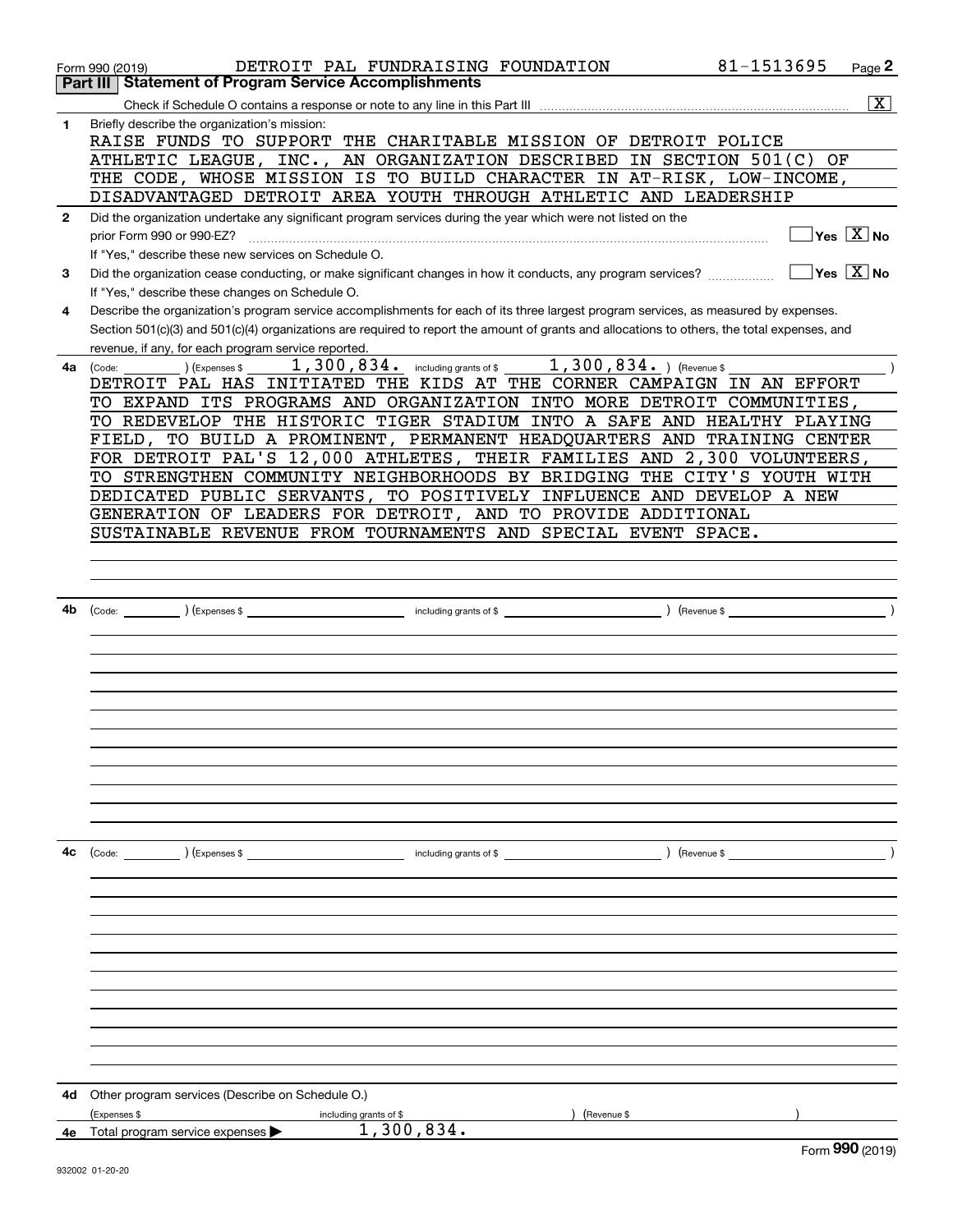| Form 990 (2019) |  |  |
|-----------------|--|--|

|     |                                                                                                                                                                                                                                                                |                       | Yes         | No     |
|-----|----------------------------------------------------------------------------------------------------------------------------------------------------------------------------------------------------------------------------------------------------------------|-----------------------|-------------|--------|
| 1.  | Is the organization described in section 501(c)(3) or 4947(a)(1) (other than a private foundation)?                                                                                                                                                            |                       |             |        |
|     |                                                                                                                                                                                                                                                                | 1                     | х           |        |
| 2   |                                                                                                                                                                                                                                                                | $\mathbf{2}$          | $\mathbf X$ |        |
| 3   | Did the organization engage in direct or indirect political campaign activities on behalf of or in opposition to candidates for                                                                                                                                |                       |             |        |
|     |                                                                                                                                                                                                                                                                | 3                     |             | x      |
| 4   | Section 501(c)(3) organizations. Did the organization engage in lobbying activities, or have a section 501(h) election in effect                                                                                                                               |                       |             |        |
|     |                                                                                                                                                                                                                                                                | 4                     |             | x      |
| 5   | Is the organization a section 501(c)(4), 501(c)(5), or 501(c)(6) organization that receives membership dues, assessments, or                                                                                                                                   |                       |             |        |
|     |                                                                                                                                                                                                                                                                | 5                     |             | x      |
| 6   | Did the organization maintain any donor advised funds or any similar funds or accounts for which donors have the right to                                                                                                                                      |                       |             |        |
|     | provide advice on the distribution or investment of amounts in such funds or accounts? If "Yes," complete Schedule D, Part I                                                                                                                                   | 6                     |             | x      |
| 7   | Did the organization receive or hold a conservation easement, including easements to preserve open space,                                                                                                                                                      |                       |             |        |
|     |                                                                                                                                                                                                                                                                | $\overline{7}$        |             | x      |
| 8   | Did the organization maintain collections of works of art, historical treasures, or other similar assets? If "Yes," complete                                                                                                                                   |                       |             |        |
|     |                                                                                                                                                                                                                                                                | 8                     |             | x      |
| 9   | Did the organization report an amount in Part X, line 21, for escrow or custodial account liability, serve as a custodian for                                                                                                                                  |                       |             |        |
|     | amounts not listed in Part X; or provide credit counseling, debt management, credit repair, or debt negotiation services?                                                                                                                                      |                       |             |        |
|     |                                                                                                                                                                                                                                                                | 9                     |             | x      |
| 10  | Did the organization, directly or through a related organization, hold assets in donor-restricted endowments                                                                                                                                                   |                       |             |        |
|     |                                                                                                                                                                                                                                                                | 10                    |             | x      |
| 11  | If the organization's answer to any of the following questions is "Yes," then complete Schedule D, Parts VI, VII, VIII, IX, or X                                                                                                                               |                       |             |        |
|     | as applicable.                                                                                                                                                                                                                                                 |                       |             |        |
|     | a Did the organization report an amount for land, buildings, and equipment in Part X, line 10? If "Yes," complete Schedule D,                                                                                                                                  |                       |             |        |
|     |                                                                                                                                                                                                                                                                | 11a                   |             | x      |
|     | <b>b</b> Did the organization report an amount for investments - other securities in Part X, line 12, that is 5% or more of its total                                                                                                                          |                       |             |        |
|     |                                                                                                                                                                                                                                                                | 11 <sub>b</sub>       |             | x      |
|     | c Did the organization report an amount for investments - program related in Part X, line 13, that is 5% or more of its total                                                                                                                                  |                       |             |        |
|     |                                                                                                                                                                                                                                                                | 11c                   |             | x      |
|     | d Did the organization report an amount for other assets in Part X, line 15, that is 5% or more of its total assets reported in                                                                                                                                |                       |             |        |
|     |                                                                                                                                                                                                                                                                | 11d                   |             | x<br>X |
|     | e Did the organization report an amount for other liabilities in Part X, line 25? If "Yes," complete Schedule D, Part X                                                                                                                                        | <b>11e</b>            |             |        |
| f   | Did the organization's separate or consolidated financial statements for the tax year include a footnote that addresses                                                                                                                                        |                       | x           |        |
|     | the organization's liability for uncertain tax positions under FIN 48 (ASC 740)? If "Yes," complete Schedule D, Part X                                                                                                                                         | 11f                   |             |        |
|     | 12a Did the organization obtain separate, independent audited financial statements for the tax year? If "Yes," complete                                                                                                                                        |                       |             | x      |
|     |                                                                                                                                                                                                                                                                | 12a                   |             |        |
|     | <b>b</b> Was the organization included in consolidated, independent audited financial statements for the tax year?                                                                                                                                             |                       | X           |        |
|     | If "Yes," and if the organization answered "No" to line 12a, then completing Schedule D, Parts XI and XII is optional                                                                                                                                          | 12 <sub>b</sub><br>13 |             | X      |
| 13  | Did the organization maintain an office, employees, or agents outside of the United States?                                                                                                                                                                    | 14a                   |             | x      |
| 14a |                                                                                                                                                                                                                                                                |                       |             |        |
|     | <b>b</b> Did the organization have aggregate revenues or expenses of more than \$10,000 from grantmaking, fundraising, business,<br>investment, and program service activities outside the United States, or aggregate foreign investments valued at \$100,000 |                       |             |        |
|     |                                                                                                                                                                                                                                                                | 14b                   |             | x      |
| 15  | Did the organization report on Part IX, column (A), line 3, more than \$5,000 of grants or other assistance to or for any                                                                                                                                      |                       |             |        |
|     |                                                                                                                                                                                                                                                                | 15                    |             | x      |
| 16  | Did the organization report on Part IX, column (A), line 3, more than \$5,000 of aggregate grants or other assistance to                                                                                                                                       |                       |             |        |
|     |                                                                                                                                                                                                                                                                | 16                    |             | x      |
| 17  | Did the organization report a total of more than \$15,000 of expenses for professional fundraising services on Part IX,                                                                                                                                        |                       |             |        |
|     |                                                                                                                                                                                                                                                                | 17                    |             | x      |
| 18  | Did the organization report more than \$15,000 total of fundraising event gross income and contributions on Part VIII, lines                                                                                                                                   |                       |             |        |
|     |                                                                                                                                                                                                                                                                | 18                    |             | x      |
| 19  | Did the organization report more than \$15,000 of gross income from gaming activities on Part VIII, line 9a? If "Yes."                                                                                                                                         |                       |             |        |
|     |                                                                                                                                                                                                                                                                | 19                    |             | x      |
|     |                                                                                                                                                                                                                                                                | <b>20a</b>            |             | X      |
|     | <b>b</b> If "Yes" to line 20a, did the organization attach a copy of its audited financial statements to this return?                                                                                                                                          | 20 <sub>b</sub>       |             |        |
| 21  | Did the organization report more than \$5,000 of grants or other assistance to any domestic organization or                                                                                                                                                    |                       |             |        |
|     |                                                                                                                                                                                                                                                                | 21                    | Х           |        |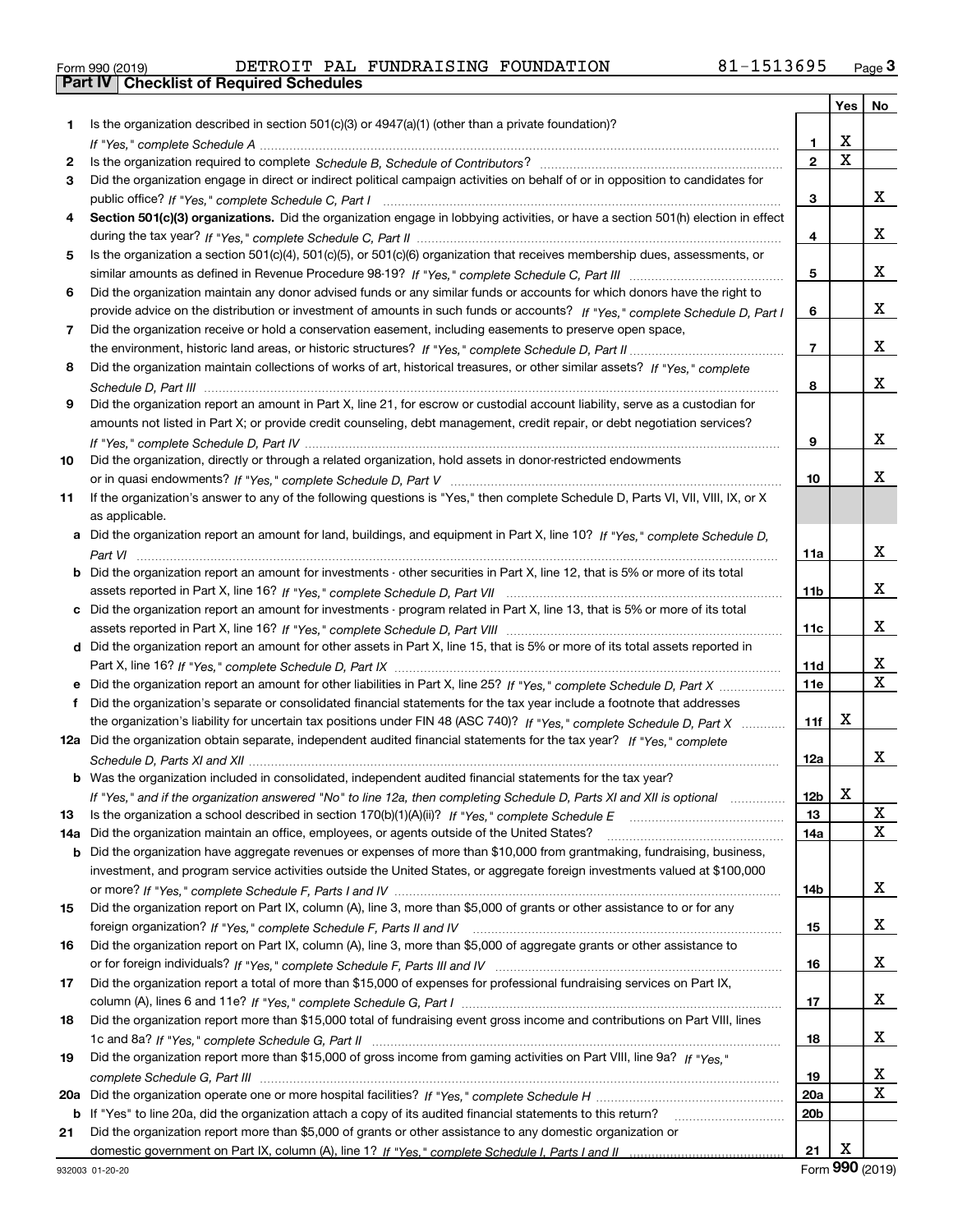|  | Form 990 (2019) |
|--|-----------------|
|  |                 |

*(continued)*

|        |                                                                                                                                  |                        | Yes        | No. |
|--------|----------------------------------------------------------------------------------------------------------------------------------|------------------------|------------|-----|
| 22     | Did the organization report more than \$5,000 of grants or other assistance to or for domestic individuals on                    |                        |            |     |
|        |                                                                                                                                  | 22                     |            | x   |
| 23     | Did the organization answer "Yes" to Part VII, Section A, line 3, 4, or 5 about compensation of the organization's current       |                        |            |     |
|        | and former officers, directors, trustees, key employees, and highest compensated employees? If "Yes," complete                   |                        |            |     |
|        |                                                                                                                                  | 23                     |            | х   |
|        | 24a Did the organization have a tax-exempt bond issue with an outstanding principal amount of more than \$100,000 as of the      |                        |            |     |
|        | last day of the year, that was issued after December 31, 2002? If "Yes," answer lines 24b through 24d and complete               |                        |            |     |
|        |                                                                                                                                  | 24a                    |            | х   |
|        | <b>b</b> Did the organization invest any proceeds of tax-exempt bonds beyond a temporary period exception? <i>marrouummannen</i> | 24b                    |            |     |
|        | c Did the organization maintain an escrow account other than a refunding escrow at any time during the year to defease           |                        |            |     |
|        |                                                                                                                                  | 24c                    |            |     |
|        |                                                                                                                                  | 24d                    |            |     |
|        | 25a Section 501(c)(3), 501(c)(4), and 501(c)(29) organizations. Did the organization engage in an excess benefit                 |                        |            |     |
|        |                                                                                                                                  | 25a                    |            | х   |
|        | b Is the organization aware that it engaged in an excess benefit transaction with a disqualified person in a prior year, and     |                        |            |     |
|        | that the transaction has not been reported on any of the organization's prior Forms 990 or 990-EZ? If "Yes." complete            |                        |            |     |
|        | Schedule L. Part I                                                                                                               | 25b                    |            | х   |
| 26     | Did the organization report any amount on Part X, line 5 or 22, for receivables from or payables to any current                  |                        |            |     |
|        | or former officer, director, trustee, key employee, creator or founder, substantial contributor, or 35%                          |                        |            |     |
|        | controlled entity or family member of any of these persons? If "Yes," complete Schedule L, Part II                               | 26                     | x          |     |
| 27     | Did the organization provide a grant or other assistance to any current or former officer, director, trustee, key employee,      |                        |            |     |
|        | creator or founder, substantial contributor or employee thereof, a grant selection committee member, or to a 35% controlled      |                        |            | x   |
|        | entity (including an employee thereof) or family member of any of these persons? If "Yes," complete Schedule L, Part III         | 27                     |            |     |
| 28     | Was the organization a party to a business transaction with one of the following parties (see Schedule L, Part IV                |                        |            |     |
|        | instructions, for applicable filing thresholds, conditions, and exceptions):                                                     |                        |            |     |
|        | a A current or former officer, director, trustee, key employee, creator or founder, or substantial contributor? If               |                        |            | х   |
|        |                                                                                                                                  | 28a<br>28 <sub>b</sub> |            | X   |
|        | c A 35% controlled entity of one or more individuals and/or organizations described in lines 28a or 28b? If                      |                        |            |     |
|        |                                                                                                                                  | 28c                    |            | х   |
| 29     |                                                                                                                                  | 29                     |            | x   |
| 30     | Did the organization receive contributions of art, historical treasures, or other similar assets, or qualified conservation      |                        |            |     |
|        |                                                                                                                                  | 30                     |            | х   |
| 31     | Did the organization liquidate, terminate, or dissolve and cease operations? If "Yes," complete Schedule N, Part I               | 31                     |            | X   |
| 32     | Did the organization sell, exchange, dispose of, or transfer more than 25% of its net assets? If "Yes," complete                 |                        |            |     |
|        |                                                                                                                                  | 32                     |            | х   |
| 33     | Did the organization own 100% of an entity disregarded as separate from the organization under Regulations                       |                        |            |     |
|        |                                                                                                                                  | 33                     |            | x   |
| 34     | Was the organization related to any tax-exempt or taxable entity? If "Yes," complete Schedule R, Part II, III, or IV, and        |                        |            |     |
|        |                                                                                                                                  | 34                     | х          |     |
|        | 35a Did the organization have a controlled entity within the meaning of section 512(b)(13)?                                      | 35a                    |            | x   |
|        | b If "Yes" to line 35a, did the organization receive any payment from or engage in any transaction with a controlled entity      |                        |            |     |
|        |                                                                                                                                  | 35 <sub>b</sub>        |            |     |
| 36     | Section 501(c)(3) organizations. Did the organization make any transfers to an exempt non-charitable related organization?       |                        |            |     |
|        |                                                                                                                                  | 36                     |            | X.  |
| 37     | Did the organization conduct more than 5% of its activities through an entity that is not a related organization                 |                        |            |     |
|        | and that is treated as a partnership for federal income tax purposes? If "Yes." complete Schedule R. Part VI                     | 37                     |            | X.  |
| 38     | Did the organization complete Schedule O and provide explanations in Schedule O for Part VI, lines 11b and 19?                   |                        |            |     |
|        | Note: All Form 990 filers are required to complete Schedule O                                                                    | 38                     | х          |     |
| Part V | <b>Statements Regarding Other IRS Filings and Tax Compliance</b>                                                                 |                        |            |     |
|        | Check if Schedule O contains a response or note to any line in this Part V                                                       |                        |            |     |
|        |                                                                                                                                  |                        | <b>Yes</b> | No  |
|        | 1a Enter the number reported in Box 3 of Form 1096. Enter -0- if not applicable<br>1a                                            |                        |            |     |
| b      | 0<br>Enter the number of Forms W-2G included in line 1a. Enter -0- if not applicable<br>1b                                       |                        |            |     |
| c      | Did the organization comply with backup withholding rules for reportable payments to vendors and reportable gaming               |                        |            |     |
|        |                                                                                                                                  | 1c                     |            |     |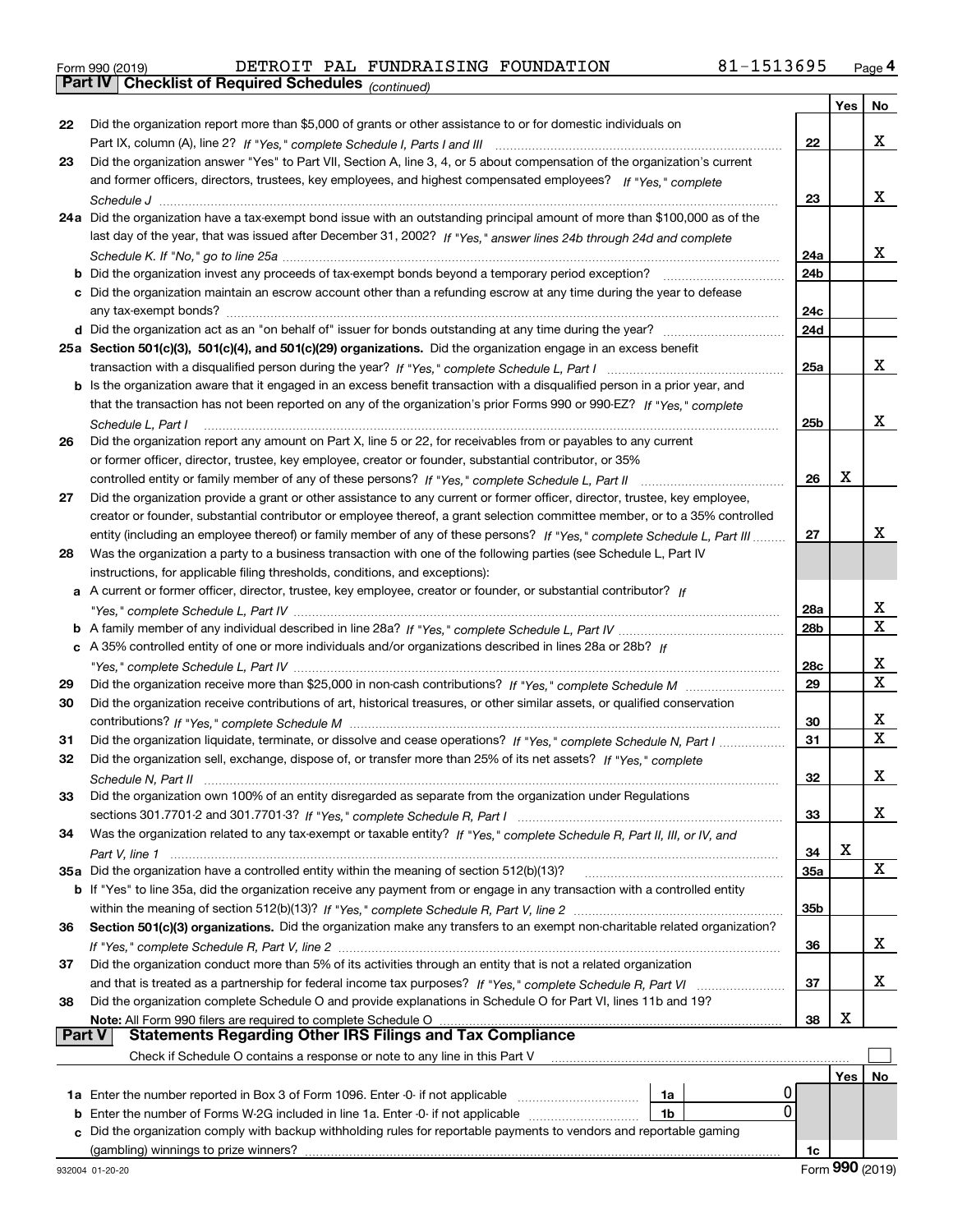|               | DETROIT PAL FUNDRAISING FOUNDATION<br>Form 990 (2019)                                                                                           | 81-1513695 |     |     | $_{\text{Page}}$ 5 |
|---------------|-------------------------------------------------------------------------------------------------------------------------------------------------|------------|-----|-----|--------------------|
| <b>Part V</b> | Statements Regarding Other IRS Filings and Tax Compliance (continued)                                                                           |            |     |     |                    |
|               |                                                                                                                                                 |            |     | Yes | No                 |
|               | 2a Enter the number of employees reported on Form W-3, Transmittal of Wage and Tax Statements,                                                  |            |     |     |                    |
|               | filed for the calendar year ending with or within the year covered by this return<br>2a                                                         | 0          |     |     |                    |
|               |                                                                                                                                                 |            | 2b  |     |                    |
|               |                                                                                                                                                 |            |     |     |                    |
|               | 3a Did the organization have unrelated business gross income of \$1,000 or more during the year?                                                |            | 3a  |     | X                  |
|               |                                                                                                                                                 |            | 3b  |     |                    |
|               | 4a At any time during the calendar year, did the organization have an interest in, or a signature or other authority over, a                    |            |     |     |                    |
|               |                                                                                                                                                 |            | 4a  |     | x                  |
|               | <b>b</b> If "Yes," enter the name of the foreign country $\blacktriangleright$                                                                  |            |     |     |                    |
|               | See instructions for filing requirements for FinCEN Form 114, Report of Foreign Bank and Financial Accounts (FBAR).                             |            |     |     |                    |
| 5a            | Was the organization a party to a prohibited tax shelter transaction at any time during the tax year?                                           |            | 5a  |     | х                  |
| b             |                                                                                                                                                 |            | 5b  |     | X                  |
| c             |                                                                                                                                                 |            | 5c  |     |                    |
|               | 6a Does the organization have annual gross receipts that are normally greater than \$100,000, and did the organization solicit                  |            |     |     |                    |
|               | any contributions that were not tax deductible as charitable contributions?                                                                     |            | 6a  |     | x                  |
|               | b If "Yes," did the organization include with every solicitation an express statement that such contributions or gifts                          |            |     |     |                    |
|               | were not tax deductible?                                                                                                                        |            | 6b  |     |                    |
| 7             | Organizations that may receive deductible contributions under section 170(c).                                                                   |            |     |     |                    |
| a             | Did the organization receive a payment in excess of \$75 made partly as a contribution and partly for goods and services provided to the payor? |            | 7a  |     | X                  |
| b             | If "Yes," did the organization notify the donor of the value of the goods or services provided?                                                 |            | 7b  |     |                    |
|               | Did the organization sell, exchange, or otherwise dispose of tangible personal property for which it was required                               |            |     |     |                    |
|               |                                                                                                                                                 |            | 7c  |     | x                  |
| d             | 7d                                                                                                                                              |            |     |     |                    |
| е             | Did the organization receive any funds, directly or indirectly, to pay premiums on a personal benefit contract?                                 |            | 7e  |     | x<br>X             |
| f             | Did the organization, during the year, pay premiums, directly or indirectly, on a personal benefit contract?                                    |            | 7f  |     |                    |
| g             | If the organization received a contribution of qualified intellectual property, did the organization file Form 8899 as required?                |            | 7g  |     |                    |
| h.            | If the organization received a contribution of cars, boats, airplanes, or other vehicles, did the organization file a Form 1098-C?              |            | 7h  |     |                    |
| 8             | Sponsoring organizations maintaining donor advised funds. Did a donor advised fund maintained by the                                            |            | 8   |     |                    |
| 9             | sponsoring organization have excess business holdings at any time during the year?<br>Sponsoring organizations maintaining donor advised funds. |            |     |     |                    |
| a             | Did the sponsoring organization make any taxable distributions under section 4966?                                                              |            | 9а  |     |                    |
| b             |                                                                                                                                                 |            | 9b  |     |                    |
| 10            | Section 501(c)(7) organizations. Enter:                                                                                                         |            |     |     |                    |
|               | 10a                                                                                                                                             |            |     |     |                    |
|               | 10b<br>Gross receipts, included on Form 990, Part VIII, line 12, for public use of club facilities                                              |            |     |     |                    |
| 11            | Section 501(c)(12) organizations. Enter:                                                                                                        |            |     |     |                    |
| a             | 11a<br>Gross income from members or shareholders                                                                                                |            |     |     |                    |
|               | b Gross income from other sources (Do not net amounts due or paid to other sources against                                                      |            |     |     |                    |
|               | amounts due or received from them.)<br>11b                                                                                                      |            |     |     |                    |
|               | 12a Section 4947(a)(1) non-exempt charitable trusts. Is the organization filing Form 990 in lieu of Form 1041?                                  |            | 12a |     |                    |
|               | b If "Yes," enter the amount of tax-exempt interest received or accrued during the year<br>12b                                                  |            |     |     |                    |
| 13            | Section 501(c)(29) qualified nonprofit health insurance issuers.                                                                                |            |     |     |                    |
|               | a Is the organization licensed to issue qualified health plans in more than one state?                                                          |            | 13а |     |                    |
|               | Note: See the instructions for additional information the organization must report on Schedule O.                                               |            |     |     |                    |
|               | <b>b</b> Enter the amount of reserves the organization is required to maintain by the states in which the                                       |            |     |     |                    |
|               | 13 <sub>b</sub>                                                                                                                                 |            |     |     |                    |
|               | 13с                                                                                                                                             |            |     |     |                    |
| 14a           | Did the organization receive any payments for indoor tanning services during the tax year?                                                      |            | 14a |     | X                  |
|               |                                                                                                                                                 |            | 14b |     |                    |
| 15            | Is the organization subject to the section 4960 tax on payment(s) of more than \$1,000,000 in remuneration or                                   |            |     |     |                    |
|               | excess parachute payment(s) during the year?                                                                                                    |            | 15  |     | x                  |
|               | If "Yes," see instructions and file Form 4720, Schedule N.                                                                                      |            |     |     |                    |
| 16            | Is the organization an educational institution subject to the section 4968 excise tax on net investment income?                                 |            | 16  |     | х                  |
|               | If "Yes," complete Form 4720, Schedule O.                                                                                                       |            |     |     |                    |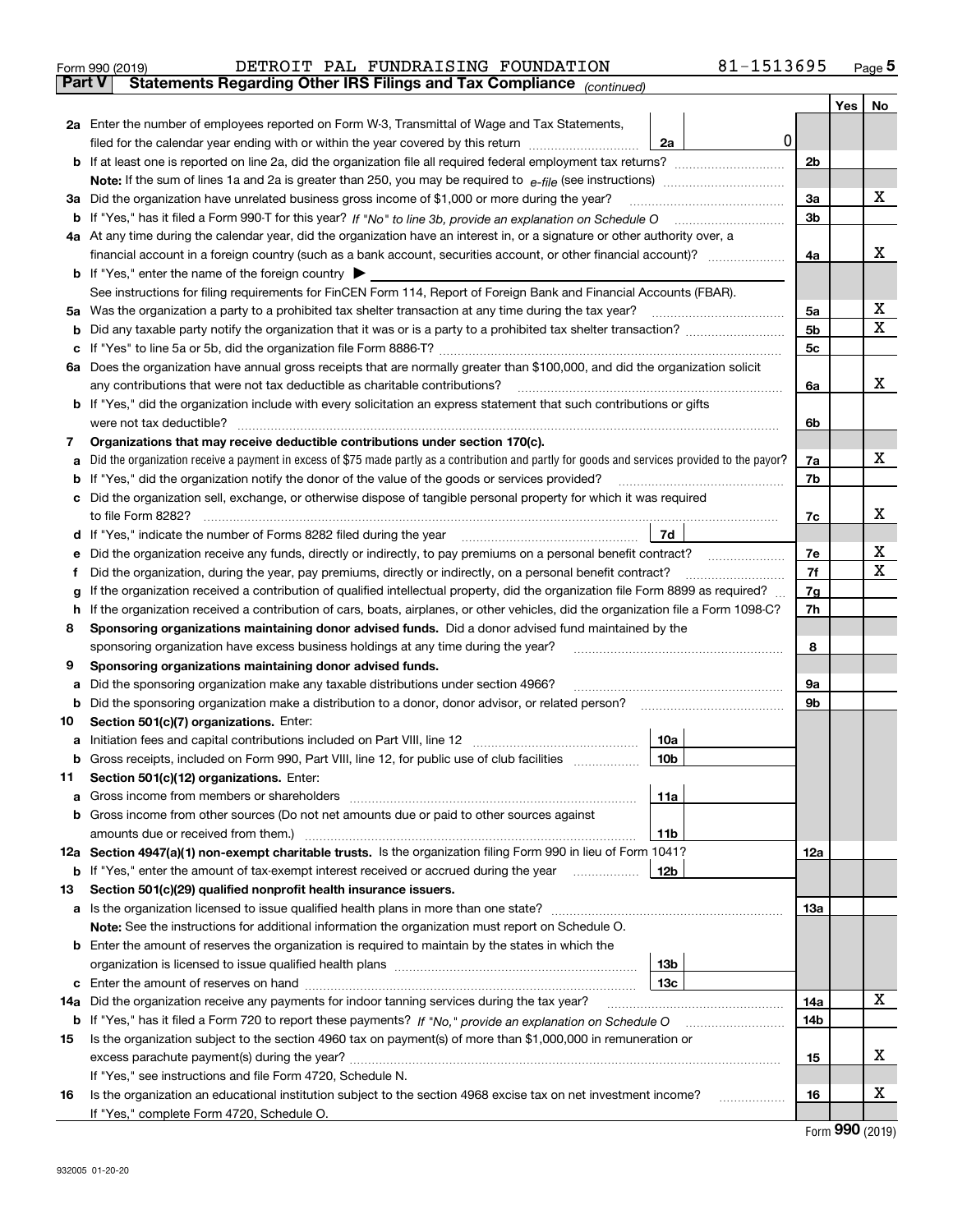|  | Form 990 (2019) |
|--|-----------------|
|  |                 |

### DETROIT PAL FUNDRAISING FOUNDATION 81-1513695

*For each "Yes" response to lines 2 through 7b below, and for a "No" response to line 8a, 8b, or 10b below, describe the circumstances, processes, or changes on Schedule O. See instructions.* Form 990 (2019) **CONTROL BETROL PERSET PAL FUNDRAISING FOUNDATION** 81-1513695 Page 6<br>**Part VI Governance, Management, and Disclosure** For each "Yes" response to lines 2 through 7b below, and for a "No" response

|     | Check if Schedule O contains a response or note to any line in this Part VI                                                                                                                                                                                                                                                     |    |                 |     | $\overline{\mathbf{x}}$ |
|-----|---------------------------------------------------------------------------------------------------------------------------------------------------------------------------------------------------------------------------------------------------------------------------------------------------------------------------------|----|-----------------|-----|-------------------------|
|     | <b>Section A. Governing Body and Management</b>                                                                                                                                                                                                                                                                                 |    |                 |     |                         |
|     |                                                                                                                                                                                                                                                                                                                                 |    |                 | Yes | No                      |
|     | <b>1a</b> Enter the number of voting members of the governing body at the end of the tax year<br>and a complete the complete state of the state of the state of the state of the state of the state of the state of the state of the state of the state of the state of the state of the state of the state of the state of the | 1a | 4               |     |                         |
|     | If there are material differences in voting rights among members of the governing body, or if the governing                                                                                                                                                                                                                     |    |                 |     |                         |
|     | body delegated broad authority to an executive committee or similar committee, explain on Schedule O.                                                                                                                                                                                                                           |    |                 |     |                         |
| b   | Enter the number of voting members included on line 1a, above, who are independent                                                                                                                                                                                                                                              | 1b | 3               |     |                         |
| 2   | Did any officer, director, trustee, or key employee have a family relationship or a business relationship with any other                                                                                                                                                                                                        |    |                 |     |                         |
|     | officer, director, trustee, or key employee?                                                                                                                                                                                                                                                                                    |    | $\mathbf{2}$    |     | Х                       |
| 3   | Did the organization delegate control over management duties customarily performed by or under the direct supervision                                                                                                                                                                                                           |    |                 |     |                         |
|     | of officers, directors, trustees, or key employees to a management company or other person?                                                                                                                                                                                                                                     |    | 3               |     | X                       |
| 4   | Did the organization make any significant changes to its governing documents since the prior Form 990 was filed?                                                                                                                                                                                                                |    | 4               |     | $\mathbf X$             |
| 5   | Did the organization become aware during the year of a significant diversion of the organization's assets?                                                                                                                                                                                                                      |    | 5               |     | X                       |
| 6   | Did the organization have members or stockholders?                                                                                                                                                                                                                                                                              |    | 6               |     | $\mathbf X$             |
| 7a  | Did the organization have members, stockholders, or other persons who had the power to elect or appoint one or                                                                                                                                                                                                                  |    |                 |     |                         |
|     | more members of the governing body?                                                                                                                                                                                                                                                                                             |    | 7a              |     | X                       |
|     | <b>b</b> Are any governance decisions of the organization reserved to (or subject to approval by) members, stockholders, or                                                                                                                                                                                                     |    |                 |     |                         |
|     | persons other than the governing body?                                                                                                                                                                                                                                                                                          |    | 7b              |     | X                       |
| 8   | Did the organization contemporaneously document the meetings held or written actions undertaken during the year by the following:                                                                                                                                                                                               |    |                 |     |                         |
| a   |                                                                                                                                                                                                                                                                                                                                 |    | 8а              | X   |                         |
| b   | Each committee with authority to act on behalf of the governing body? manufactured committee with authority to act on behalf of the governing body?                                                                                                                                                                             |    | 8b              | X   |                         |
| 9   | Is there any officer, director, trustee, or key employee listed in Part VII, Section A, who cannot be reached at the                                                                                                                                                                                                            |    |                 |     |                         |
|     |                                                                                                                                                                                                                                                                                                                                 |    | 9               |     | X                       |
|     | <b>Section B. Policies</b> (This Section B requests information about policies not required by the Internal Revenue Code.)                                                                                                                                                                                                      |    |                 |     |                         |
|     |                                                                                                                                                                                                                                                                                                                                 |    |                 | Yes | No                      |
|     |                                                                                                                                                                                                                                                                                                                                 |    | 10a             |     | x                       |
|     | <b>b</b> If "Yes," did the organization have written policies and procedures governing the activities of such chapters, affiliates,                                                                                                                                                                                             |    |                 |     |                         |
|     | and branches to ensure their operations are consistent with the organization's exempt purposes?                                                                                                                                                                                                                                 |    | 10 <sub>b</sub> |     |                         |
|     | 11a Has the organization provided a complete copy of this Form 990 to all members of its governing body before filing the form?                                                                                                                                                                                                 |    | 11a             |     | x                       |
| b   | Describe in Schedule O the process, if any, used by the organization to review this Form 990.                                                                                                                                                                                                                                   |    |                 |     |                         |
| 12a |                                                                                                                                                                                                                                                                                                                                 |    | 12a             | X   |                         |
| b   | Were officers, directors, or trustees, and key employees required to disclose annually interests that could give rise to conflicts?                                                                                                                                                                                             |    | 12 <sub>b</sub> | X   |                         |
| c   | Did the organization regularly and consistently monitor and enforce compliance with the policy? If "Yes." describe                                                                                                                                                                                                              |    |                 |     |                         |
|     | in Schedule O how this was done www.communication.com/www.communications.com/www.communications.com/                                                                                                                                                                                                                            |    | 12c             |     | X                       |
| 13  | Did the organization have a written whistleblower policy?                                                                                                                                                                                                                                                                       |    | 13              | X   |                         |
| 14  | Did the organization have a written document retention and destruction policy?                                                                                                                                                                                                                                                  |    | 14              | X   |                         |
| 15  | Did the process for determining compensation of the following persons include a review and approval by independent                                                                                                                                                                                                              |    |                 |     |                         |
|     | persons, comparability data, and contemporaneous substantiation of the deliberation and decision?                                                                                                                                                                                                                               |    |                 |     |                         |
| a   | The organization's CEO, Executive Director, or top management official manufactured content content of the organization's CEO, Executive Director, or top management official manufactured content of the original manufacture                                                                                                  |    | <b>15a</b>      |     | х                       |
|     | <b>b</b> Other officers or key employees of the organization                                                                                                                                                                                                                                                                    |    | 15b             |     | X                       |
|     | If "Yes" to line 15a or 15b, describe the process in Schedule O (see instructions).                                                                                                                                                                                                                                             |    |                 |     |                         |
|     | 16a Did the organization invest in, contribute assets to, or participate in a joint venture or similar arrangement with a                                                                                                                                                                                                       |    |                 |     |                         |
|     | taxable entity during the year?                                                                                                                                                                                                                                                                                                 |    | 16a             |     | х                       |
|     | <b>b</b> If "Yes," did the organization follow a written policy or procedure requiring the organization to evaluate its participation                                                                                                                                                                                           |    |                 |     |                         |
|     | in joint venture arrangements under applicable federal tax law, and take steps to safeguard the organization's                                                                                                                                                                                                                  |    |                 |     |                         |
|     | exempt status with respect to such arrangements?                                                                                                                                                                                                                                                                                |    | 16b             |     |                         |
|     | Section C. Disclosure                                                                                                                                                                                                                                                                                                           |    |                 |     |                         |
| 17  | List the states with which a copy of this Form 990 is required to be filed $\blacktriangleright$ MI                                                                                                                                                                                                                             |    |                 |     |                         |
| 18  | Section 6104 requires an organization to make its Forms 1023 (1024 or 1024-A, if applicable), 990, and 990-T (Section 501(c)(3)s only) available                                                                                                                                                                                |    |                 |     |                         |
|     | for public inspection. Indicate how you made these available. Check all that apply.                                                                                                                                                                                                                                             |    |                 |     |                         |
|     | $\lfloor x \rfloor$ Upon request<br>Own website<br>Another's website<br>Other (explain on Schedule O)                                                                                                                                                                                                                           |    |                 |     |                         |
| 19  | Describe on Schedule O whether (and if so, how) the organization made its governing documents, conflict of interest policy, and financial                                                                                                                                                                                       |    |                 |     |                         |
|     | statements available to the public during the tax year.                                                                                                                                                                                                                                                                         |    |                 |     |                         |
| 20  | State the name, address, and telephone number of the person who possesses the organization's books and records                                                                                                                                                                                                                  |    |                 |     |                         |
|     | LENORE DUDLEY - (313)-833-1600                                                                                                                                                                                                                                                                                                  |    |                 |     |                         |
|     | 1680 MICHIGAN AVENUE, DETROIT, MI<br>48216                                                                                                                                                                                                                                                                                      |    |                 |     |                         |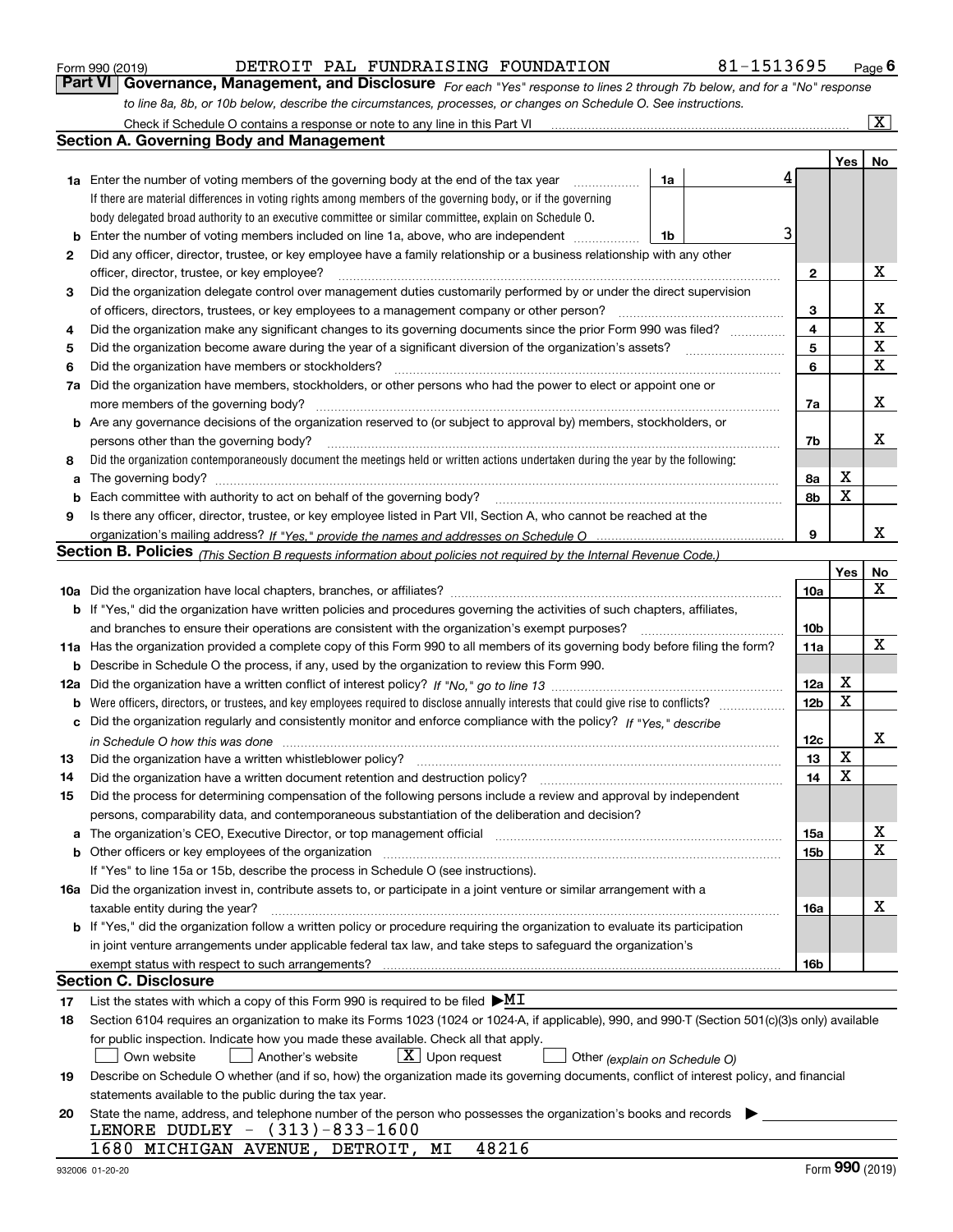Form 990 (2019) DETROIT PAL FUNDRAISING FOUNDATION 81-1513695 <sub>Page</sub>

 $\mathcal{L}^{\text{max}}$ 

**7Part VII Compensation of Officers, Directors, Trustees, Key Employees, Highest Compensated Employees, and Independent Contractors**

Check if Schedule O contains a response or note to any line in this Part VII

**Section A. Officers, Directors, Trustees, Key Employees, and Highest Compensated Employees**

**1a**  Complete this table for all persons required to be listed. Report compensation for the calendar year ending with or within the organization's tax year. **•** List all of the organization's current officers, directors, trustees (whether individuals or organizations), regardless of amount of compensation.

Enter -0- in columns (D), (E), and (F) if no compensation was paid.

 $\bullet$  List all of the organization's  $\,$ current key employees, if any. See instructions for definition of "key employee."

**•** List the organization's five current highest compensated employees (other than an officer, director, trustee, or key employee) who received reportable compensation (Box 5 of Form W-2 and/or Box 7 of Form 1099-MISC) of more than \$100,000 from the organization and any related organizations.

**•** List all of the organization's former officers, key employees, and highest compensated employees who received more than \$100,000 of reportable compensation from the organization and any related organizations.

**former directors or trustees**  ¥ List all of the organization's that received, in the capacity as a former director or trustee of the organization, more than \$10,000 of reportable compensation from the organization and any related organizations.

See instructions for the order in which to list the persons above.

Check this box if neither the organization nor any related organization compensated any current officer, director, or trustee.  $\mathcal{L}^{\text{max}}$ 

| (A)                               | (B)            |                                                                  |                       | (C)     |              |                                   |              | (D)             | (E)             | (F)           |
|-----------------------------------|----------------|------------------------------------------------------------------|-----------------------|---------|--------------|-----------------------------------|--------------|-----------------|-----------------|---------------|
| Name and title                    | Average        | Position<br>(do not check more than one                          |                       |         |              |                                   |              | Reportable      | Reportable      | Estimated     |
|                                   | hours per      | box, unless person is both an<br>officer and a director/trustee) |                       |         |              |                                   | compensation | compensation    | amount of       |               |
|                                   | week           |                                                                  |                       |         |              |                                   |              | from            | from related    | other         |
|                                   | (list any      |                                                                  |                       |         |              |                                   |              | the             | organizations   | compensation  |
|                                   | hours for      |                                                                  |                       |         |              |                                   |              | organization    | (W-2/1099-MISC) | from the      |
|                                   | related        |                                                                  |                       |         |              |                                   |              | (W-2/1099-MISC) |                 | organization  |
|                                   | organizations  |                                                                  |                       |         |              |                                   |              |                 |                 | and related   |
|                                   | below<br>line) | Individual trustee or director                                   | Institutional trustee | Officer | Key employee | Highest compensated<br>  employee | Former       |                 |                 | organizations |
| (1) GERARD BOYLAN                 | 1.00           |                                                                  |                       |         |              |                                   |              |                 |                 |               |
| <b>DIRECTOR</b>                   | 1.00           | $\mathbf X$                                                      |                       |         |              |                                   |              | $0$ .           | 0.              | 0.            |
| (2) MICHELLE LEWIS WATTS          | 1.00           |                                                                  |                       |         |              |                                   |              |                 |                 |               |
| <b>DIRECTOR</b>                   | 1.00           | $\mathbf X$                                                      |                       |         |              |                                   |              | $0$ .           | 0.              | 0.            |
| (3) THOM LINN                     | 1.00           |                                                                  |                       |         |              |                                   |              |                 |                 |               |
| <b>DIRECTOR</b>                   | 0.00           | $\mathbf x$                                                      |                       |         |              |                                   |              | 0.              | 0.              | 0.            |
| (4) RON HALL                      | 1.00           |                                                                  |                       |         |              |                                   |              |                 |                 |               |
| DIRECTOR (THRU 12/2019)           | 1.00           | $\mathbf x$                                                      |                       |         |              |                                   |              | 0.              | 0.              | 0.            |
| (5) ROBERT JAMERSON - PRESIDENT & | 1.00           |                                                                  |                       |         |              |                                   |              |                 |                 |               |
| SECRETARY (FROM 07/2019)          | 40.00          |                                                                  |                       | X       |              |                                   |              | $0$ .           | 113,414.        | 15,872.       |
| (6) SCOTT SEABOLT                 | 1.00           |                                                                  |                       |         |              |                                   |              |                 |                 |               |
| <b>TREASURER</b>                  | 1.00           |                                                                  |                       | X       |              |                                   |              | $0$ .           | 0.              | 0.            |
| (7) LENORE DUDLEY                 | 1.00           |                                                                  |                       |         |              |                                   |              |                 |                 |               |
| DIRECTOR OF FINANCE & BUS ADMIN   | 40.00          |                                                                  |                       | X       |              |                                   |              | 0.              | 72,813.         | 7,831.        |
| (8) TIMOTHY RICHEY - PRESIDENT &  | 1.00           |                                                                  |                       |         |              |                                   |              |                 |                 |               |
| SECRETARY (THRU 06/2019)          | 40.00          |                                                                  |                       | X       |              |                                   |              | $0$ .           | 132,356.        | 14,994.       |
|                                   |                |                                                                  |                       |         |              |                                   |              |                 |                 |               |
|                                   |                |                                                                  |                       |         |              |                                   |              |                 |                 |               |
|                                   |                |                                                                  |                       |         |              |                                   |              |                 |                 |               |
|                                   |                |                                                                  |                       |         |              |                                   |              |                 |                 |               |
|                                   |                |                                                                  |                       |         |              |                                   |              |                 |                 |               |
|                                   |                |                                                                  |                       |         |              |                                   |              |                 |                 |               |
|                                   |                |                                                                  |                       |         |              |                                   |              |                 |                 |               |
|                                   |                |                                                                  |                       |         |              |                                   |              |                 |                 |               |
|                                   |                |                                                                  |                       |         |              |                                   |              |                 |                 |               |
|                                   |                |                                                                  |                       |         |              |                                   |              |                 |                 |               |
|                                   |                |                                                                  |                       |         |              |                                   |              |                 |                 |               |
|                                   |                |                                                                  |                       |         |              |                                   |              |                 |                 |               |
|                                   |                |                                                                  |                       |         |              |                                   |              |                 |                 |               |
|                                   |                |                                                                  |                       |         |              |                                   |              |                 |                 |               |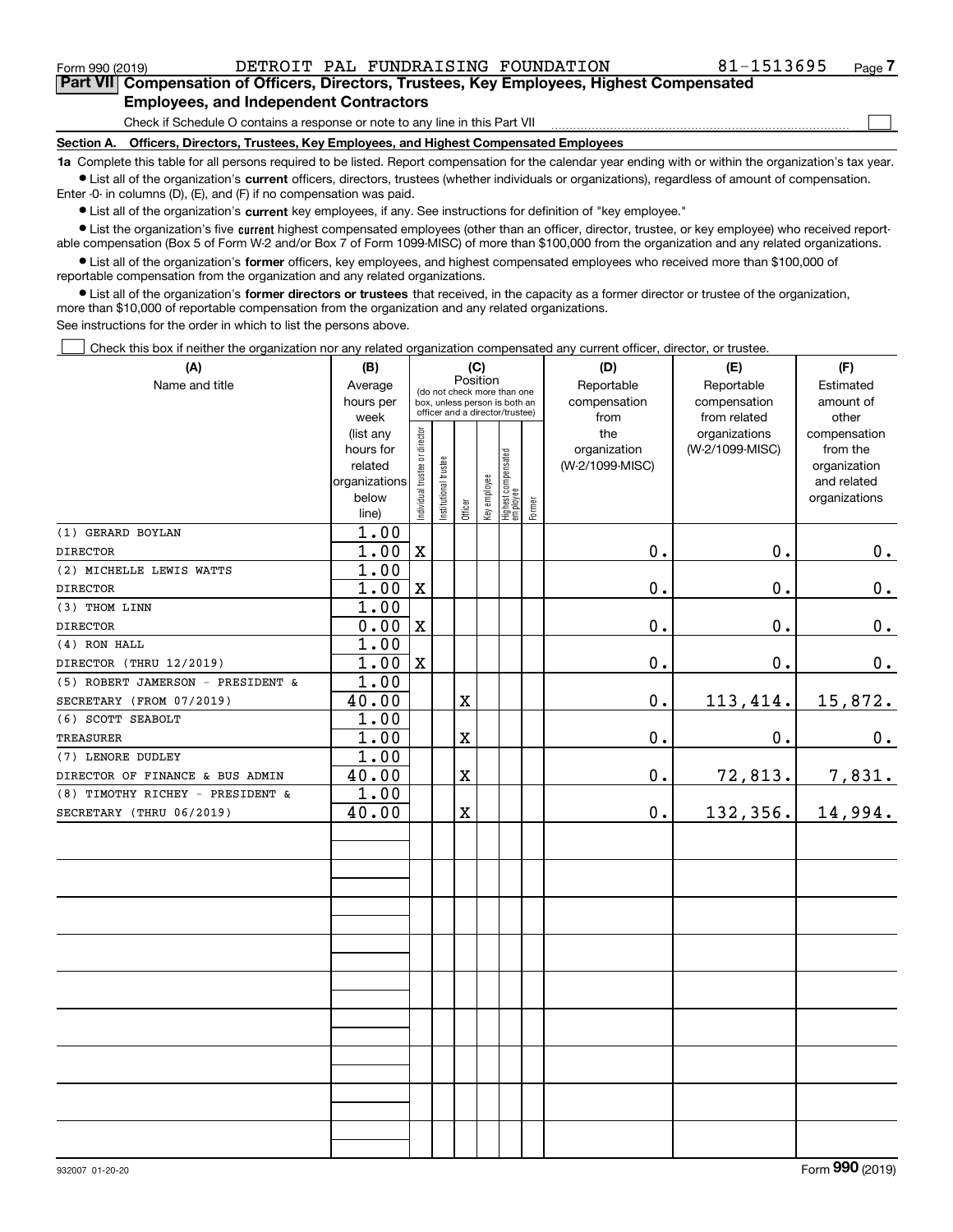| DETROIT PAL FUNDRAISING FOUNDATION<br>Form 990 (2019)                                                                                                                        |                                                                      |                                                                                                                    |                       |         |              |                                   |        |                                           | 81-1513695                                        |       |                                        | Page 8                                                                   |    |
|------------------------------------------------------------------------------------------------------------------------------------------------------------------------------|----------------------------------------------------------------------|--------------------------------------------------------------------------------------------------------------------|-----------------------|---------|--------------|-----------------------------------|--------|-------------------------------------------|---------------------------------------------------|-------|----------------------------------------|--------------------------------------------------------------------------|----|
| <b>Part VII</b><br>Section A. Officers, Directors, Trustees, Key Employees, and Highest Compensated Employees (continued)                                                    |                                                                      |                                                                                                                    |                       |         |              |                                   |        |                                           |                                                   |       |                                        |                                                                          |    |
| (A)<br>Name and title                                                                                                                                                        | (B)<br>Average<br>hours per<br>week                                  | (C)<br>Position<br>(do not check more than one<br>box, unless person is both an<br>officer and a director/trustee) |                       |         |              |                                   |        | (D)<br>Reportable<br>compensation<br>from | (E)<br>Reportable<br>compensation<br>from related |       | (F)<br>Estimated<br>amount of<br>other |                                                                          |    |
|                                                                                                                                                                              | (list any<br>hours for<br>related<br>organizations<br>below<br>line) | Individual trustee or director                                                                                     | Institutional trustee | Officer | Key employee | Highest compensated<br>  employee | Former | the<br>organization<br>(W-2/1099-MISC)    | organizations<br>(W-2/1099-MISC)                  |       |                                        | compensation<br>from the<br>organization<br>and related<br>organizations |    |
|                                                                                                                                                                              |                                                                      |                                                                                                                    |                       |         |              |                                   |        |                                           |                                                   |       |                                        |                                                                          |    |
|                                                                                                                                                                              |                                                                      |                                                                                                                    |                       |         |              |                                   |        |                                           |                                                   |       |                                        |                                                                          |    |
|                                                                                                                                                                              |                                                                      |                                                                                                                    |                       |         |              |                                   |        |                                           |                                                   |       |                                        |                                                                          |    |
|                                                                                                                                                                              |                                                                      |                                                                                                                    |                       |         |              |                                   |        |                                           |                                                   |       |                                        |                                                                          |    |
|                                                                                                                                                                              |                                                                      |                                                                                                                    |                       |         |              |                                   |        |                                           |                                                   |       |                                        |                                                                          |    |
|                                                                                                                                                                              |                                                                      |                                                                                                                    |                       |         |              |                                   |        |                                           |                                                   |       |                                        |                                                                          |    |
|                                                                                                                                                                              |                                                                      |                                                                                                                    |                       |         |              |                                   |        |                                           |                                                   |       |                                        |                                                                          |    |
|                                                                                                                                                                              |                                                                      |                                                                                                                    |                       |         |              |                                   |        |                                           |                                                   |       |                                        |                                                                          |    |
| 1b Subtotal                                                                                                                                                                  |                                                                      |                                                                                                                    |                       |         |              |                                   |        | 0.                                        | 318,583.                                          |       |                                        | 38,697.                                                                  |    |
| c Total from continuation sheets to Part VII, Section A [111] [120] [20]                                                                                                     |                                                                      |                                                                                                                    |                       |         |              |                                   |        | 0.                                        |                                                   | $0$ . |                                        |                                                                          | 0. |
| Total number of individuals (including but not limited to those listed above) who received more than \$100,000 of reportable<br>2                                            |                                                                      |                                                                                                                    |                       |         |              |                                   |        | 0.                                        | 318,583.                                          |       |                                        | 38,697.                                                                  |    |
| compensation from the organization $\blacktriangleright$                                                                                                                     |                                                                      |                                                                                                                    |                       |         |              |                                   |        |                                           |                                                   |       |                                        |                                                                          | 0  |
|                                                                                                                                                                              |                                                                      |                                                                                                                    |                       |         |              |                                   |        |                                           |                                                   |       |                                        | Yes                                                                      | No |
| Did the organization list any former officer, director, trustee, key employee, or highest compensated employee on<br>3                                                       |                                                                      |                                                                                                                    |                       |         |              |                                   |        |                                           |                                                   |       | З                                      |                                                                          | х  |
| For any individual listed on line 1a, is the sum of reportable compensation and other compensation from the organization<br>4                                                |                                                                      |                                                                                                                    |                       |         |              |                                   |        |                                           |                                                   |       |                                        |                                                                          |    |
|                                                                                                                                                                              |                                                                      |                                                                                                                    |                       |         |              |                                   |        |                                           |                                                   |       | 4                                      |                                                                          | х  |
| Did any person listed on line 1a receive or accrue compensation from any unrelated organization or individual for services<br>5<br><b>Section B. Independent Contractors</b> |                                                                      |                                                                                                                    |                       |         |              |                                   |        |                                           |                                                   |       | 5                                      |                                                                          | х  |
| Complete this table for your five highest compensated independent contractors that received more than \$100,000 of compensation from<br>1                                    |                                                                      |                                                                                                                    |                       |         |              |                                   |        |                                           |                                                   |       |                                        |                                                                          |    |
| the organization. Report compensation for the calendar year ending with or within the organization's tax year.<br>(A)                                                        |                                                                      |                                                                                                                    |                       |         |              |                                   |        | (B)                                       |                                                   |       | (C)                                    |                                                                          |    |
| Name and business address<br>MOBILITY RESOURCE ASSOCIATES, 950 E.                                                                                                            |                                                                      |                                                                                                                    |                       |         |              |                                   |        | Description of services                   |                                                   |       | Compensation                           |                                                                          |    |
| WHITCOMB AVE, MADISON HEIGHTS, MI                                                                                                                                            |                                                                      |                                                                                                                    |                       |         |              |                                   |        | ARCHITECTURE DESIGN                       |                                                   |       |                                        | 307,981.                                                                 |    |
|                                                                                                                                                                              |                                                                      |                                                                                                                    |                       |         |              |                                   |        |                                           |                                                   |       |                                        |                                                                          |    |
|                                                                                                                                                                              |                                                                      |                                                                                                                    |                       |         |              |                                   |        |                                           |                                                   |       |                                        |                                                                          |    |
|                                                                                                                                                                              |                                                                      |                                                                                                                    |                       |         |              |                                   |        |                                           |                                                   |       |                                        |                                                                          |    |
| Total number of independent contractors (including but not limited to those listed above) who received more than<br>2<br>\$100,000 of compensation from the organization     |                                                                      |                                                                                                                    |                       |         |              |                                   |        |                                           |                                                   |       |                                        |                                                                          |    |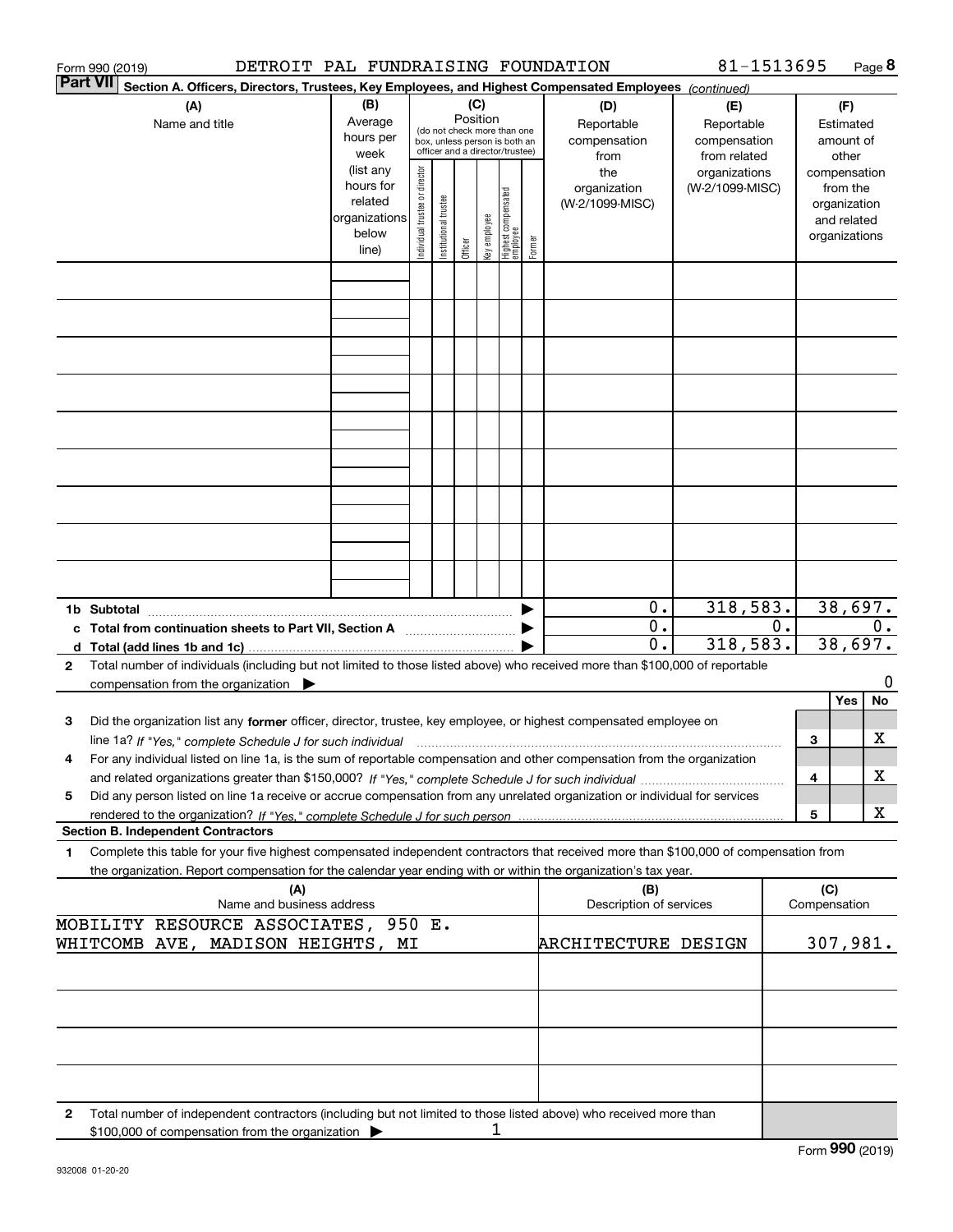|                                                           | Form 990 (2019)  |   |                                                                                                                        |                |                |                    |                       | DETROIT PAL FUNDRAISING FOUNDATION |                                       | 81-1513695                  | Page 9                  |
|-----------------------------------------------------------|------------------|---|------------------------------------------------------------------------------------------------------------------------|----------------|----------------|--------------------|-----------------------|------------------------------------|---------------------------------------|-----------------------------|-------------------------|
|                                                           | <b>Part VIII</b> |   | <b>Statement of Revenue</b>                                                                                            |                |                |                    |                       |                                    |                                       |                             |                         |
|                                                           |                  |   | Check if Schedule O contains a response or note to any line in this Part VIII                                          |                |                |                    |                       |                                    |                                       |                             |                         |
|                                                           |                  |   |                                                                                                                        |                |                |                    |                       | (A)                                | (B)                                   | $\overline{C}$<br>Unrelated | (D)<br>Revenue excluded |
|                                                           |                  |   |                                                                                                                        |                |                |                    |                       | Total revenue                      | Related or exempt<br>function revenue | business revenue            | from tax under          |
|                                                           |                  |   |                                                                                                                        |                |                |                    |                       |                                    |                                       |                             | sections 512 - 514      |
|                                                           |                  |   | 1 a Federated campaigns                                                                                                |                | 1a             |                    |                       |                                    |                                       |                             |                         |
|                                                           |                  |   | <b>b</b> Membership dues                                                                                               |                | 1 <sub>b</sub> |                    |                       |                                    |                                       |                             |                         |
|                                                           |                  |   | c Fundraising events                                                                                                   |                | 1 <sub>c</sub> |                    |                       |                                    |                                       |                             |                         |
|                                                           |                  |   | d Related organizations                                                                                                |                | 1 <sub>d</sub> |                    |                       |                                    |                                       |                             |                         |
|                                                           |                  |   | Government grants (contributions)                                                                                      |                | 1e             |                    |                       |                                    |                                       |                             |                         |
|                                                           |                  |   | f All other contributions, gifts, grants, and                                                                          |                |                |                    |                       |                                    |                                       |                             |                         |
|                                                           |                  |   | similar amounts not included above                                                                                     |                | 1f             |                    | 686,453.              |                                    |                                       |                             |                         |
|                                                           |                  |   |                                                                                                                        |                |                |                    |                       |                                    |                                       |                             |                         |
| Contributions, Gifts, Grants<br>and Other Similar Amounts |                  |   | g Noncash contributions included in lines 1a-1f                                                                        |                | $1g$ \$        |                    |                       | 686,453.                           |                                       |                             |                         |
|                                                           |                  |   |                                                                                                                        |                |                |                    |                       |                                    |                                       |                             |                         |
|                                                           |                  |   |                                                                                                                        |                |                |                    | <b>Business Code</b>  |                                    |                                       |                             |                         |
|                                                           | 2 a              |   | <u> 1989 - Johann Barn, mars ann an t-Amhain ann an t-Amhain an t-Amhain an t-Amhain an t-Amhain an t-Amhain an t-</u> |                |                |                    |                       |                                    |                                       |                             |                         |
|                                                           |                  | b | <u> 1989 - Andrea Station Barbara, amerikan personal (h. 1989)</u>                                                     |                |                |                    |                       |                                    |                                       |                             |                         |
|                                                           |                  | c | <u> 1980 - Andrea Andrew Maria (h. 1980).</u>                                                                          |                |                |                    |                       |                                    |                                       |                             |                         |
|                                                           |                  | d |                                                                                                                        |                |                |                    |                       |                                    |                                       |                             |                         |
| Program Service<br>Revenue                                |                  | е |                                                                                                                        |                |                |                    |                       |                                    |                                       |                             |                         |
|                                                           |                  |   |                                                                                                                        |                |                |                    |                       |                                    |                                       |                             |                         |
|                                                           |                  |   |                                                                                                                        |                |                |                    | $\blacktriangleright$ |                                    |                                       |                             |                         |
|                                                           | 3                |   | Investment income (including dividends, interest, and                                                                  |                |                |                    |                       |                                    |                                       |                             |                         |
|                                                           |                  |   |                                                                                                                        |                |                |                    | ▶                     | 85,563.                            |                                       |                             | 85,563.                 |
|                                                           | 4                |   | Income from investment of tax-exempt bond proceeds                                                                     |                |                |                    |                       |                                    |                                       |                             |                         |
|                                                           | 5                |   |                                                                                                                        |                |                |                    |                       |                                    |                                       |                             |                         |
|                                                           |                  |   |                                                                                                                        |                | (i) Real       |                    | (ii) Personal         |                                    |                                       |                             |                         |
|                                                           | 6а               |   | Gross rents                                                                                                            | 6a             |                |                    |                       |                                    |                                       |                             |                         |
|                                                           |                  | b | Less: rental expenses                                                                                                  | 6 <sub>b</sub> |                |                    |                       |                                    |                                       |                             |                         |
|                                                           |                  | c | Rental income or (loss)                                                                                                | 6c             |                |                    |                       |                                    |                                       |                             |                         |
|                                                           |                  |   | d Net rental income or (loss)                                                                                          |                |                |                    |                       |                                    |                                       |                             |                         |
|                                                           |                  |   | 7 a Gross amount from sales of                                                                                         |                | (i) Securities |                    | (ii) Other            |                                    |                                       |                             |                         |
|                                                           |                  |   | assets other than inventory                                                                                            | 7a             |                |                    |                       |                                    |                                       |                             |                         |
|                                                           |                  |   | <b>b</b> Less: cost or other basis                                                                                     |                |                |                    |                       |                                    |                                       |                             |                         |
|                                                           |                  |   | and sales expenses                                                                                                     | l 7b           |                |                    |                       |                                    |                                       |                             |                         |
| venue                                                     |                  |   |                                                                                                                        | 7c             |                |                    |                       |                                    |                                       |                             |                         |
|                                                           |                  |   | <b>c</b> Gain or (loss) $\ldots$                                                                                       |                |                |                    |                       |                                    |                                       |                             |                         |
| Other R                                                   |                  |   |                                                                                                                        |                |                |                    |                       |                                    |                                       |                             |                         |
|                                                           |                  |   | 8 a Gross income from fundraising events (not                                                                          |                |                |                    |                       |                                    |                                       |                             |                         |
|                                                           |                  |   |                                                                                                                        |                |                |                    |                       |                                    |                                       |                             |                         |
|                                                           |                  |   | contributions reported on line 1c). See                                                                                |                |                |                    |                       |                                    |                                       |                             |                         |
|                                                           |                  |   |                                                                                                                        |                |                | 8a                 |                       |                                    |                                       |                             |                         |
|                                                           |                  |   |                                                                                                                        |                |                | 8b                 |                       |                                    |                                       |                             |                         |
|                                                           |                  |   | c Net income or (loss) from fundraising events                                                                         |                |                |                    |                       |                                    |                                       |                             |                         |
|                                                           |                  |   | 9 a Gross income from gaming activities. See                                                                           |                |                |                    |                       |                                    |                                       |                             |                         |
|                                                           |                  |   |                                                                                                                        |                |                | 9a                 |                       |                                    |                                       |                             |                         |
|                                                           |                  |   | <b>b</b> Less: direct expenses <i>manually contained</i>                                                               |                |                | $ g_{\mathsf{b}} $ |                       |                                    |                                       |                             |                         |
|                                                           |                  |   | c Net income or (loss) from gaming activities ______________                                                           |                |                |                    | $\blacktriangleright$ |                                    |                                       |                             |                         |
|                                                           |                  |   | 10 a Gross sales of inventory, less returns                                                                            |                |                |                    |                       |                                    |                                       |                             |                         |
|                                                           |                  |   |                                                                                                                        |                |                |                    |                       |                                    |                                       |                             |                         |
|                                                           |                  |   | <b>b</b> Less: cost of goods sold                                                                                      |                |                | 10 <sub>b</sub>    |                       |                                    |                                       |                             |                         |
|                                                           |                  |   | c Net income or (loss) from sales of inventory                                                                         |                |                |                    |                       |                                    |                                       |                             |                         |
|                                                           |                  |   |                                                                                                                        |                |                |                    | <b>Business Code</b>  |                                    |                                       |                             |                         |
|                                                           | 11 a             |   |                                                                                                                        |                |                |                    |                       |                                    |                                       |                             |                         |
|                                                           |                  | b |                                                                                                                        |                |                |                    |                       |                                    |                                       |                             |                         |
| Revenue                                                   |                  | c |                                                                                                                        |                |                |                    |                       |                                    |                                       |                             |                         |
| Miscellaneous                                             |                  |   |                                                                                                                        |                |                |                    |                       |                                    |                                       |                             |                         |
|                                                           |                  |   |                                                                                                                        |                |                |                    | $\blacktriangleright$ |                                    |                                       |                             |                         |
|                                                           | 12               |   |                                                                                                                        |                |                |                    | ▶                     | 772,016.                           | 0.                                    | 0.                          | 85,563.                 |
|                                                           |                  |   |                                                                                                                        |                |                |                    |                       |                                    |                                       |                             |                         |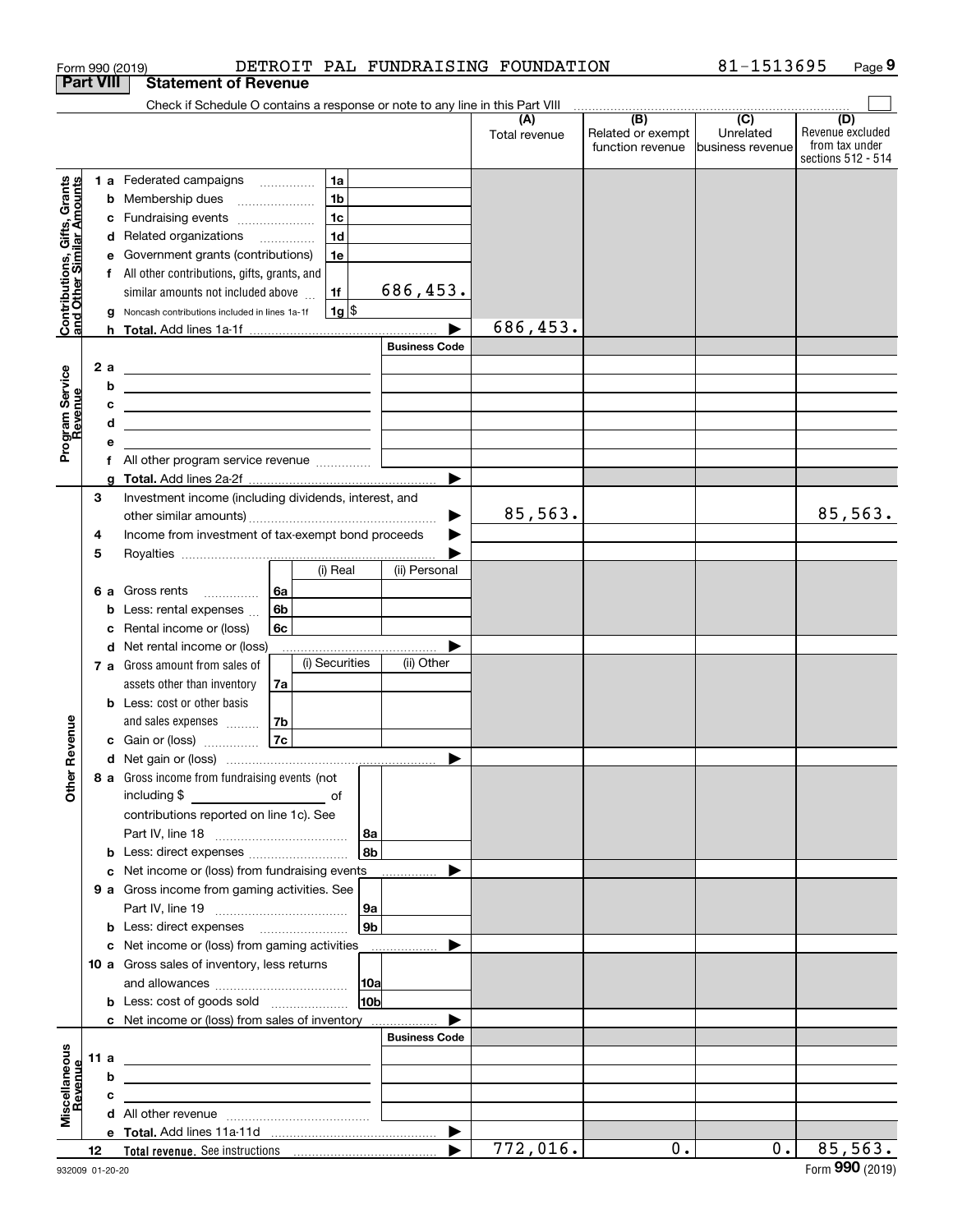$_{\rm Form}$   $_{990}$  (2019) DETROIT PAL FUNDRAISING FOUNDATION 8 $1$ - $1513695$   $_{\rm Page}$ **Part IX Statement of Functional Expenses**

|    | Section 501(c)(3) and 501(c)(4) organizations must complete all columns. All other organizations must complete column (A).                                                                                 |                       |                                    |                                           |                                |
|----|------------------------------------------------------------------------------------------------------------------------------------------------------------------------------------------------------------|-----------------------|------------------------------------|-------------------------------------------|--------------------------------|
|    |                                                                                                                                                                                                            |                       |                                    |                                           |                                |
|    | Do not include amounts reported on lines 6b,<br>7b, 8b, 9b, and 10b of Part VIII.                                                                                                                          | (A)<br>Total expenses | (B)<br>Program service<br>expenses | (C)<br>Management and<br>general expenses | (D)<br>Fundraising<br>expenses |
| 1. | Grants and other assistance to domestic organizations                                                                                                                                                      |                       |                                    |                                           |                                |
|    | and domestic governments. See Part IV, line 21                                                                                                                                                             | 1,300,834.            | 1,300,834.                         |                                           |                                |
| 2  | Grants and other assistance to domestic                                                                                                                                                                    |                       |                                    |                                           |                                |
|    | individuals. See Part IV, line 22                                                                                                                                                                          |                       |                                    |                                           |                                |
| 3  | Grants and other assistance to foreign                                                                                                                                                                     |                       |                                    |                                           |                                |
|    | organizations, foreign governments, and foreign                                                                                                                                                            |                       |                                    |                                           |                                |
|    | individuals. See Part IV, lines 15 and 16                                                                                                                                                                  |                       |                                    |                                           |                                |
| 4  | Benefits paid to or for members                                                                                                                                                                            |                       |                                    |                                           |                                |
| 5  | Compensation of current officers, directors,                                                                                                                                                               |                       |                                    |                                           |                                |
|    | trustees, and key employees                                                                                                                                                                                |                       |                                    |                                           |                                |
| 6  | Compensation not included above to disqualified                                                                                                                                                            |                       |                                    |                                           |                                |
|    | persons (as defined under section $4958(f)(1)$ ) and                                                                                                                                                       |                       |                                    |                                           |                                |
|    | persons described in section 4958(c)(3)(B)                                                                                                                                                                 |                       |                                    |                                           |                                |
| 7  |                                                                                                                                                                                                            |                       |                                    |                                           |                                |
| 8  | Pension plan accruals and contributions (include                                                                                                                                                           |                       |                                    |                                           |                                |
|    | section 401(k) and 403(b) employer contributions)                                                                                                                                                          |                       |                                    |                                           |                                |
| 9  |                                                                                                                                                                                                            |                       |                                    |                                           |                                |
| 10 |                                                                                                                                                                                                            |                       |                                    |                                           |                                |
| 11 | Fees for services (nonemployees):                                                                                                                                                                          |                       |                                    |                                           |                                |
| a  |                                                                                                                                                                                                            |                       |                                    |                                           |                                |
| b  |                                                                                                                                                                                                            |                       |                                    |                                           |                                |
| c  |                                                                                                                                                                                                            |                       |                                    |                                           |                                |
| d  |                                                                                                                                                                                                            |                       |                                    |                                           |                                |
| е  | Professional fundraising services. See Part IV, line 17                                                                                                                                                    |                       |                                    |                                           |                                |
| f  | Investment management fees                                                                                                                                                                                 |                       |                                    |                                           |                                |
| g  | Other. (If line 11g amount exceeds 10% of line 25,                                                                                                                                                         |                       |                                    |                                           |                                |
|    | column (A) amount, list line 11g expenses on Sch O.)                                                                                                                                                       |                       |                                    |                                           |                                |
| 12 |                                                                                                                                                                                                            | 9,750.                |                                    | 9,750.                                    |                                |
| 13 |                                                                                                                                                                                                            | 987.                  |                                    | 987.                                      |                                |
| 14 |                                                                                                                                                                                                            |                       |                                    |                                           |                                |
| 15 |                                                                                                                                                                                                            |                       |                                    |                                           |                                |
| 16 |                                                                                                                                                                                                            | 823.                  |                                    | 823.                                      |                                |
| 17 |                                                                                                                                                                                                            |                       |                                    |                                           |                                |
| 18 | Payments of travel or entertainment expenses                                                                                                                                                               |                       |                                    |                                           |                                |
|    | for any federal, state, or local public officials                                                                                                                                                          |                       |                                    |                                           |                                |
| 19 | Conferences, conventions, and meetings                                                                                                                                                                     | 9,898.                |                                    | 9,898.                                    |                                |
| 20 | Interest                                                                                                                                                                                                   | 9,740.                |                                    | 9,740.                                    |                                |
| 21 |                                                                                                                                                                                                            |                       |                                    |                                           |                                |
| 22 | Depreciation, depletion, and amortization                                                                                                                                                                  |                       |                                    |                                           |                                |
| 23 | Insurance                                                                                                                                                                                                  |                       |                                    |                                           |                                |
| 24 | Other expenses. Itemize expenses not covered<br>above (List miscellaneous expenses on line 24e. If<br>line 24e amount exceeds 10% of line 25, column (A)<br>amount, list line 24e expenses on Schedule 0.) |                       |                                    |                                           |                                |
|    | a MISCELLENEOUS                                                                                                                                                                                            | 26,087.               |                                    | 26,087.                                   |                                |
| b  | SUB-CONTRACTS                                                                                                                                                                                              | 25,875.               |                                    | 25,875.                                   |                                |
| c. | <b>EQUIPMENT</b>                                                                                                                                                                                           | 3,613.                |                                    | 3,613.                                    |                                |
| d  | BANK AND CREDIT CARD FE                                                                                                                                                                                    | 3,301.                |                                    | 3,301.                                    |                                |
|    | e All other expenses                                                                                                                                                                                       | $-26,088.$            |                                    | $-26,088.$                                |                                |
| 25 | Total functional expenses. Add lines 1 through 24e                                                                                                                                                         | 1,364,820.            | 1,300,834.                         | 63,986.                                   | 0.                             |
| 26 | Joint costs. Complete this line only if the organization                                                                                                                                                   |                       |                                    |                                           |                                |
|    | reported in column (B) joint costs from a combined                                                                                                                                                         |                       |                                    |                                           |                                |
|    | educational campaign and fundraising solicitation.                                                                                                                                                         |                       |                                    |                                           |                                |
|    | Check here $\blacktriangleright$<br>if following SOP 98-2 (ASC 958-720)                                                                                                                                    |                       |                                    |                                           |                                |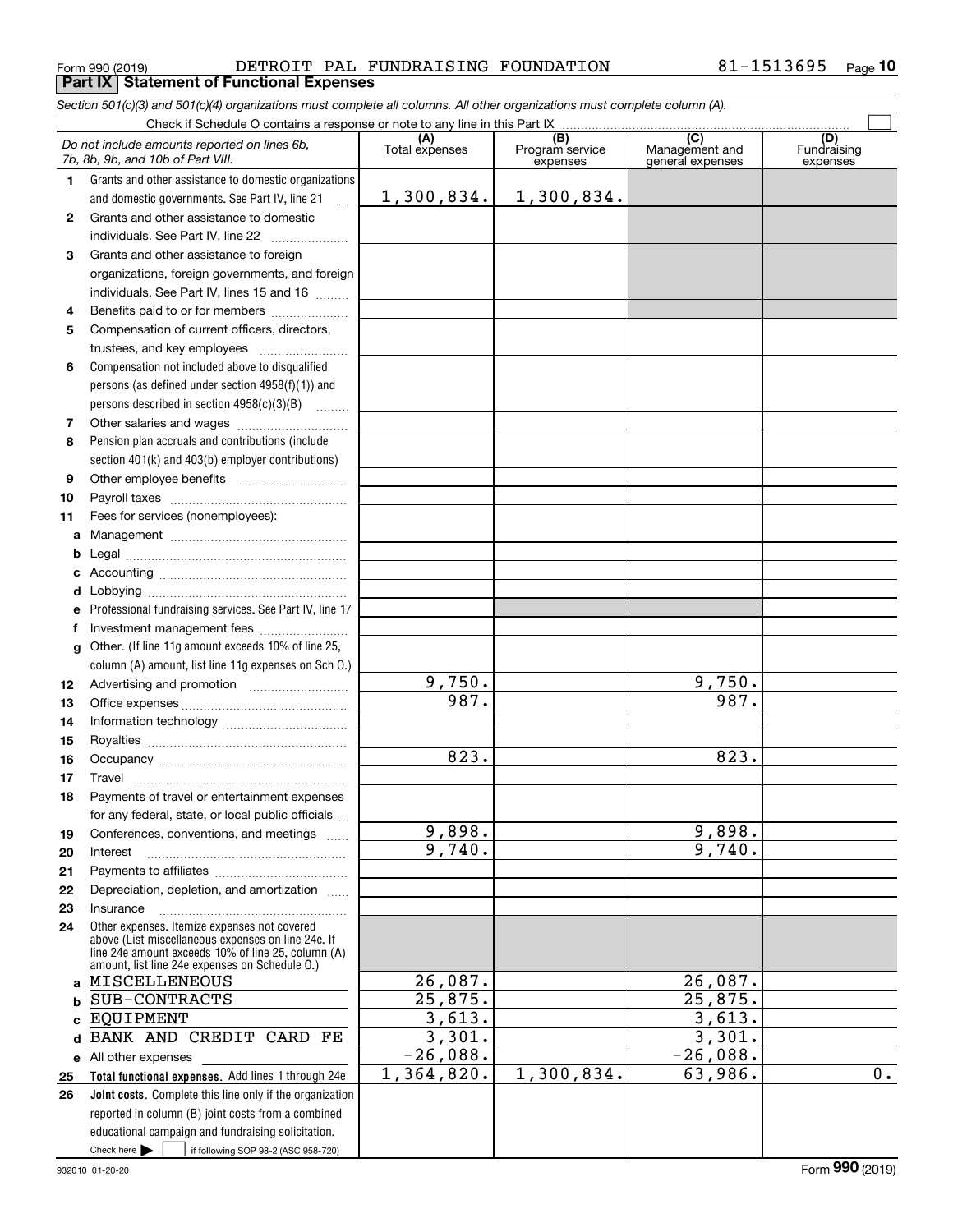|  | DETROIT PAL FUNDRAISING FOUNDATIO |
|--|-----------------------------------|
|--|-----------------------------------|

| Form 990 (2019) |                      | DETROIT | PAL | FUNDRAISING | FOUNDATION | 1513695 | Page |
|-----------------|----------------------|---------|-----|-------------|------------|---------|------|
| Part X          | <b>Balance Sheet</b> |         |     |             |            |         |      |

|                             |    | Check if Schedule O contains a response or note to any line in this Part X         |                 |                          |                         |                    |
|-----------------------------|----|------------------------------------------------------------------------------------|-----------------|--------------------------|-------------------------|--------------------|
|                             |    |                                                                                    |                 | (A)<br>Beginning of year |                         | (B)<br>End of year |
|                             | 1  |                                                                                    |                 |                          | 1                       | 2,500.             |
|                             | 2  |                                                                                    |                 |                          | $\mathbf{2}$            |                    |
|                             | з  |                                                                                    |                 | 795,366.                 | $\mathbf{3}$            | 417,013.           |
|                             | 4  |                                                                                    |                 | 19,637.                  | $\overline{\mathbf{4}}$ | 7,380.             |
|                             | 5  | Loans and other receivables from any current or former officer, director,          |                 |                          |                         |                    |
|                             |    | trustee, key employee, creator or founder, substantial contributor, or 35%         |                 |                          |                         |                    |
|                             |    | controlled entity or family member of any of these persons                         |                 |                          | 5                       |                    |
|                             | 6  | Loans and other receivables from other disqualified persons (as defined            |                 |                          |                         |                    |
|                             |    | under section 4958(f)(1)), and persons described in section 4958(c)(3)(B)          | $\ldots$        |                          | 6                       |                    |
|                             | 7  |                                                                                    |                 | 7,516,400.               | $\overline{7}$          | 7,516,400.         |
| Assets                      | 8  |                                                                                    |                 |                          | 8                       |                    |
|                             | 9  | Prepaid expenses and deferred charges                                              |                 |                          | 9                       |                    |
|                             |    | 10a Land, buildings, and equipment: cost or other                                  |                 |                          |                         |                    |
|                             |    | basis. Complete Part VI of Schedule D  10a                                         |                 |                          |                         |                    |
|                             |    | <b>b</b> Less: accumulated depreciation<br>. 1                                     | 10 <sub>b</sub> |                          | 10 <sub>c</sub>         |                    |
|                             | 11 |                                                                                    |                 |                          | 11                      |                    |
|                             | 12 |                                                                                    |                 | 12                       |                         |                    |
|                             | 13 |                                                                                    |                 |                          | 13                      |                    |
|                             | 14 |                                                                                    |                 |                          | 14                      |                    |
|                             | 15 |                                                                                    |                 | 502,386.                 | 15                      | 95,394.            |
|                             | 16 |                                                                                    |                 | 8,833,789.               | 16                      | 8,038,687.         |
|                             | 17 |                                                                                    |                 | $\overline{4,532}$ .     | 17                      | 2,077.             |
|                             | 18 |                                                                                    |                 |                          | 18                      |                    |
|                             | 19 |                                                                                    |                 | 19                       |                         |                    |
|                             | 20 |                                                                                    |                 | 20                       |                         |                    |
|                             | 21 | Escrow or custodial account liability. Complete Part IV of Schedule D              | .               |                          | 21                      |                    |
|                             | 22 | Loans and other payables to any current or former officer, director,               |                 |                          |                         |                    |
| Liabilities                 |    | trustee, key employee, creator or founder, substantial contributor, or 35%         |                 |                          |                         |                    |
|                             |    | controlled entity or family member of any of these persons                         |                 | 200,025.                 | 22                      | 200,025.           |
|                             | 23 | Secured mortgages and notes payable to unrelated third parties                     |                 | 199,843.                 | 23                      |                    |
|                             | 24 | Unsecured notes and loans payable to unrelated third parties                       |                 |                          | 24                      |                    |
|                             | 25 | Other liabilities (including federal income tax, payables to related third         |                 |                          |                         |                    |
|                             |    | parties, and other liabilities not included on lines 17-24). Complete Part X       |                 |                          |                         |                    |
|                             |    | of Schedule D                                                                      |                 |                          | 25                      |                    |
|                             | 26 | Total liabilities. Add lines 17 through 25                                         |                 | 404,400.                 | 26                      | 202,102.           |
|                             |    | Organizations that follow FASB ASC 958, check here $\blacktriangleright \boxed{X}$ |                 |                          |                         |                    |
|                             |    | and complete lines 27, 28, 32, and 33.                                             |                 |                          |                         |                    |
|                             | 27 | Net assets without donor restrictions                                              |                 | 7,952,788.               | 27                      | 7,107,831.         |
|                             | 28 |                                                                                    |                 | 476,601.                 | 28                      | 728,754.           |
|                             |    | Organizations that do not follow FASB ASC 958, check here $\blacktriangleright$    |                 |                          |                         |                    |
|                             |    | and complete lines 29 through 33.                                                  |                 |                          |                         |                    |
|                             | 29 |                                                                                    |                 |                          | 29                      |                    |
|                             | 30 | Paid-in or capital surplus, or land, building, or equipment fund                   |                 |                          | 30                      |                    |
| Net Assets or Fund Balances | 31 | Retained earnings, endowment, accumulated income, or other funds                   |                 | 8,429,389.               | 31                      | 7,836,585.         |
|                             | 32 |                                                                                    |                 | 8,833,789.               | 32<br>33                | 8,038,687.         |
|                             | 33 |                                                                                    |                 |                          |                         |                    |

Form (2019) **990**

**Part X Balance Sheet**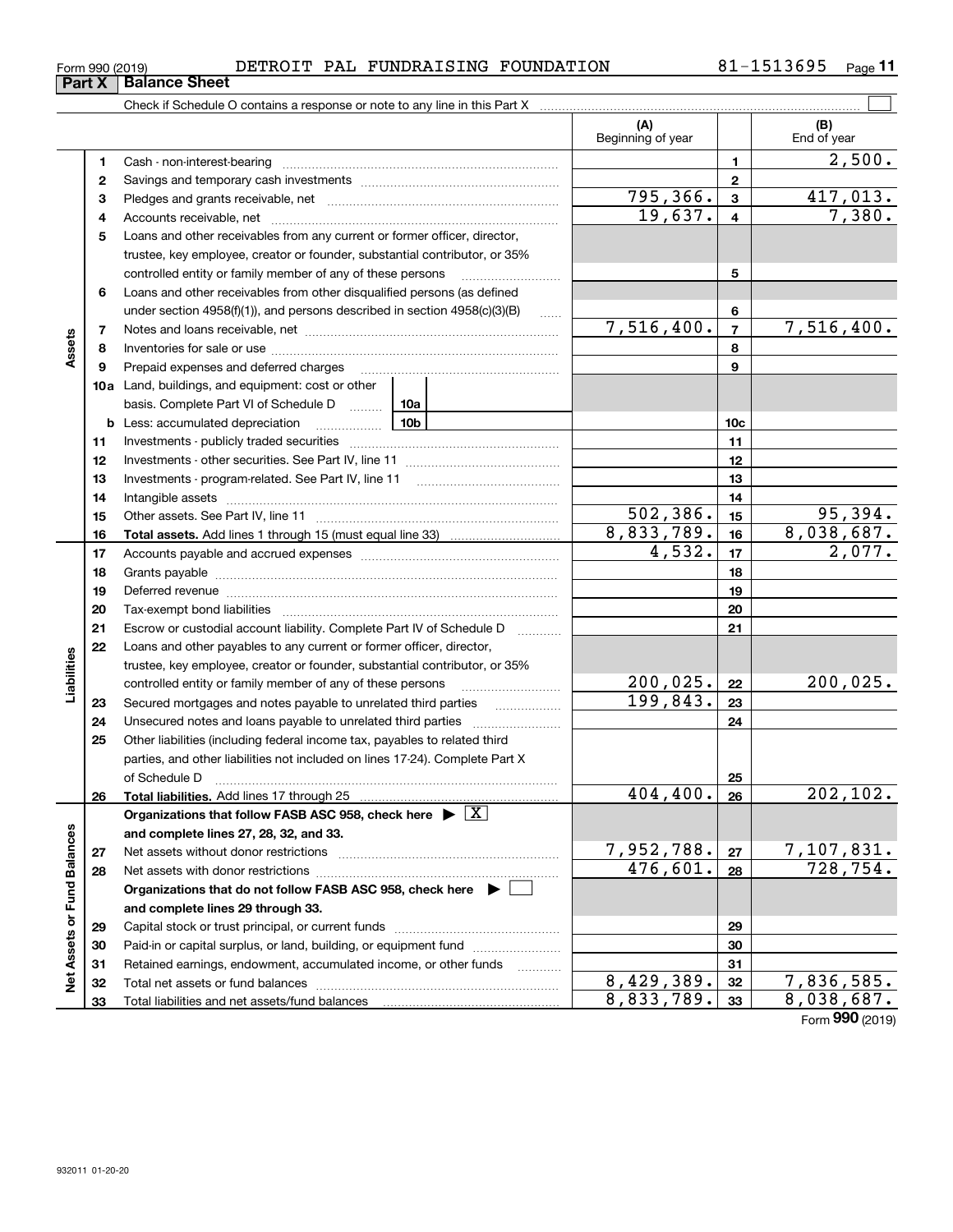| Part XI<br><b>Reconciliation of Net Assets</b><br>$\mathbf{1}$<br>1<br>1,364,820.<br>$\mathbf{2}$<br>Total expenses (must equal Part IX, column (A), line 25)<br>2 |      | 772,016.  |  |  |  |  |
|--------------------------------------------------------------------------------------------------------------------------------------------------------------------|------|-----------|--|--|--|--|
|                                                                                                                                                                    |      |           |  |  |  |  |
|                                                                                                                                                                    |      |           |  |  |  |  |
|                                                                                                                                                                    |      |           |  |  |  |  |
|                                                                                                                                                                    |      |           |  |  |  |  |
|                                                                                                                                                                    |      |           |  |  |  |  |
| $-592,804.$<br>3<br>Revenue less expenses. Subtract line 2 from line 1<br>З                                                                                        |      |           |  |  |  |  |
| 8,429,389.<br>$\overline{\mathbf{4}}$<br>4                                                                                                                         |      |           |  |  |  |  |
| 5<br>5                                                                                                                                                             |      |           |  |  |  |  |
| 6<br>6                                                                                                                                                             |      |           |  |  |  |  |
| $\overline{7}$<br>7                                                                                                                                                |      |           |  |  |  |  |
| 8<br>8                                                                                                                                                             |      |           |  |  |  |  |
| Other changes in net assets or fund balances (explain on Schedule O)<br>9<br>9                                                                                     |      | 0.        |  |  |  |  |
| Net assets or fund balances at end of year. Combine lines 3 through 9 (must equal Part X, line 32,<br>10                                                           |      |           |  |  |  |  |
| 7,836,585.<br>10                                                                                                                                                   |      |           |  |  |  |  |
| Part XII Financial Statements and Reporting                                                                                                                        |      |           |  |  |  |  |
|                                                                                                                                                                    |      |           |  |  |  |  |
|                                                                                                                                                                    | Yes  | <b>No</b> |  |  |  |  |
| $\boxed{\mathbf{X}}$ Accrual<br>Accounting method used to prepare the Form 990: <u>[</u> Cash<br>Other<br>1.                                                       |      |           |  |  |  |  |
| If the organization changed its method of accounting from a prior year or checked "Other," explain in Schedule O.                                                  |      |           |  |  |  |  |
| 2a Were the organization's financial statements compiled or reviewed by an independent accountant?<br>2a                                                           |      | х         |  |  |  |  |
| If "Yes," check a box below to indicate whether the financial statements for the year were compiled or reviewed on a                                               |      |           |  |  |  |  |
| separate basis, consolidated basis, or both:                                                                                                                       |      |           |  |  |  |  |
| Separate basis<br>Consolidated basis<br>Both consolidated and separate basis                                                                                       |      |           |  |  |  |  |
| <b>b</b> Were the organization's financial statements audited by an independent accountant?<br>2 <sub>b</sub>                                                      | х    |           |  |  |  |  |
| If "Yes," check a box below to indicate whether the financial statements for the year were audited on a separate basis,                                            |      |           |  |  |  |  |
| consolidated basis, or both:                                                                                                                                       |      |           |  |  |  |  |
| $\boxed{\textbf{X}}$ Consolidated basis<br>Separate basis<br>Both consolidated and separate basis                                                                  |      |           |  |  |  |  |
| c If "Yes" to line 2a or 2b, does the organization have a committee that assumes responsibility for oversight of the audit,                                        |      |           |  |  |  |  |
| 2c                                                                                                                                                                 | X    |           |  |  |  |  |
| If the organization changed either its oversight process or selection process during the tax year, explain on Schedule O.                                          |      |           |  |  |  |  |
| 3a As a result of a federal award, was the organization required to undergo an audit or audits as set forth in the Single Audit                                    |      |           |  |  |  |  |
| За                                                                                                                                                                 |      | x         |  |  |  |  |
| b If "Yes," did the organization undergo the required audit or audits? If the organization did not undergo the required audit                                      |      |           |  |  |  |  |
| 3b                                                                                                                                                                 | nnn. |           |  |  |  |  |

Form (2019) **990**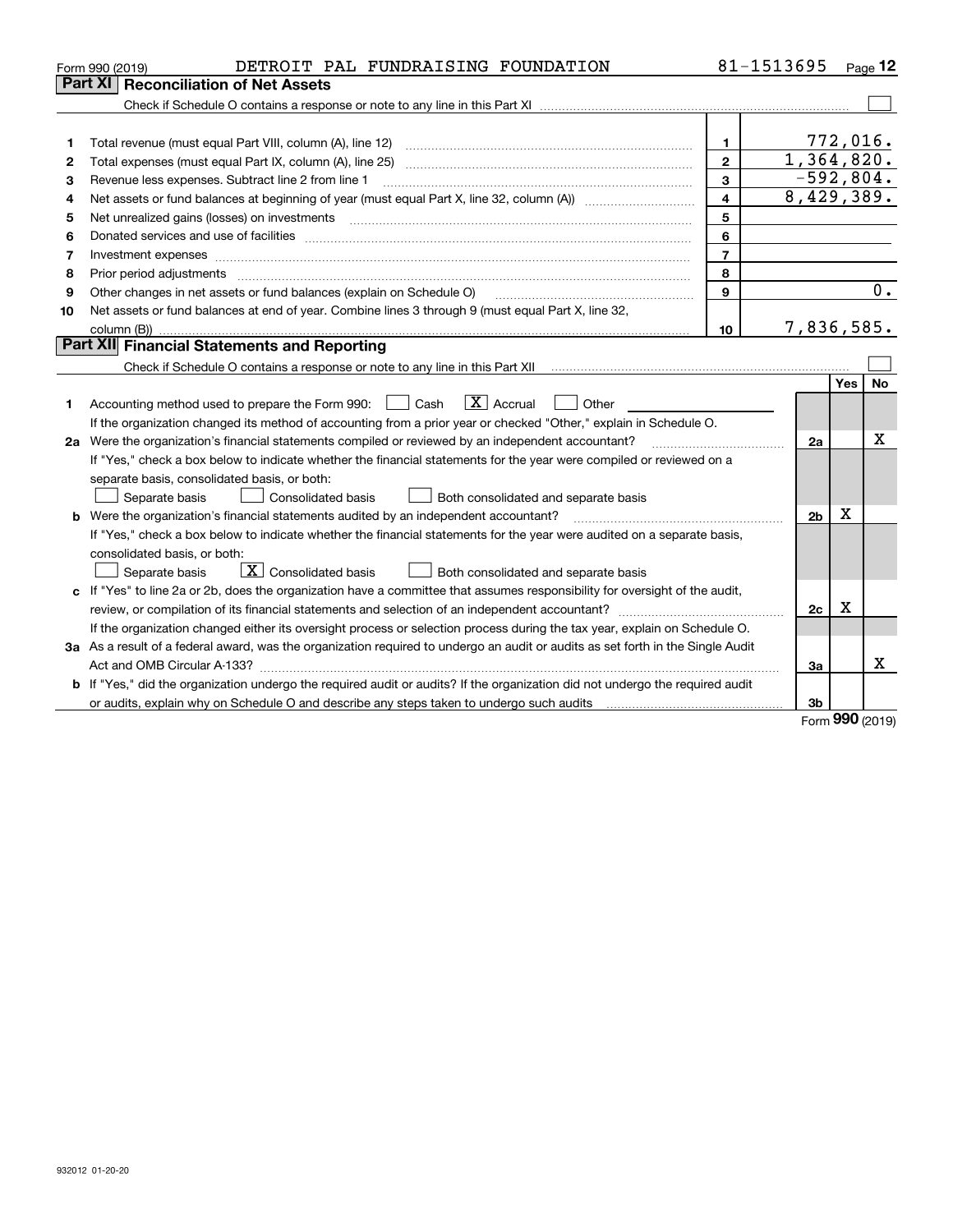| <b>SCHEDULE A</b> |  |  |  |  |  |  |
|-------------------|--|--|--|--|--|--|
|-------------------|--|--|--|--|--|--|

Department of the Treasury Internal Revenue Service

**(Form 990 or 990-EZ)**

# **Public Charity Status and Public Support**

**Complete if the organization is a section 501(c)(3) organization or a section 4947(a)(1) nonexempt charitable trust. | Attach to Form 990 or Form 990-EZ.**   $\blacktriangleright$  Go to

|  |  | o www.irs.gov/Form990 for instructions and the latest information. |  |  |
|--|--|--------------------------------------------------------------------|--|--|
|  |  |                                                                    |  |  |

| OMB No. 1545-0047     |
|-----------------------|
| 2019                  |
| <b>Open to Public</b> |

**Inspection**

**Name of the organization Employer identification number**

| Name of the organization |                               |  |  |  |  |  |
|--------------------------|-------------------------------|--|--|--|--|--|
|                          | DETROIT                       |  |  |  |  |  |
| <b>Part I</b>            | <b>Reason for Public Char</b> |  |  |  |  |  |

|    |                                                                                                    |                                                                                                                                               |          | DETROIT PAL FUNDRAISING FOUNDATION                    |                                                                |    |                            |  | 81-1513695                 |
|----|----------------------------------------------------------------------------------------------------|-----------------------------------------------------------------------------------------------------------------------------------------------|----------|-------------------------------------------------------|----------------------------------------------------------------|----|----------------------------|--|----------------------------|
|    | Part I                                                                                             | Reason for Public Charity Status (All organizations must complete this part.) See instructions.                                               |          |                                                       |                                                                |    |                            |  |                            |
|    |                                                                                                    | The organization is not a private foundation because it is: (For lines 1 through 12, check only one box.)                                     |          |                                                       |                                                                |    |                            |  |                            |
| 1. | A church, convention of churches, or association of churches described in section 170(b)(1)(A)(i). |                                                                                                                                               |          |                                                       |                                                                |    |                            |  |                            |
| 2  |                                                                                                    | A school described in section 170(b)(1)(A)(ii). (Attach Schedule E (Form 990 or 990-EZ).)                                                     |          |                                                       |                                                                |    |                            |  |                            |
| 3  |                                                                                                    | A hospital or a cooperative hospital service organization described in section 170(b)(1)(A)(iii).                                             |          |                                                       |                                                                |    |                            |  |                            |
| 4  |                                                                                                    | A medical research organization operated in conjunction with a hospital described in section 170(b)(1)(A)(iii). Enter the hospital's name,    |          |                                                       |                                                                |    |                            |  |                            |
|    |                                                                                                    | city, and state:                                                                                                                              |          |                                                       |                                                                |    |                            |  |                            |
|    |                                                                                                    | An organization operated for the benefit of a college or university owned or operated by a governmental unit described in                     |          |                                                       |                                                                |    |                            |  |                            |
| 5  |                                                                                                    |                                                                                                                                               |          |                                                       |                                                                |    |                            |  |                            |
|    |                                                                                                    | section 170(b)(1)(A)(iv). (Complete Part II.)                                                                                                 |          |                                                       |                                                                |    |                            |  |                            |
| 6  |                                                                                                    | A federal, state, or local government or governmental unit described in section 170(b)(1)(A)(v).                                              |          |                                                       |                                                                |    |                            |  |                            |
|    | 7 $\lfloor x \rfloor$                                                                              | An organization that normally receives a substantial part of its support from a governmental unit or from the general public described in     |          |                                                       |                                                                |    |                            |  |                            |
|    |                                                                                                    | section 170(b)(1)(A)(vi). (Complete Part II.)                                                                                                 |          |                                                       |                                                                |    |                            |  |                            |
| 8  |                                                                                                    | A community trust described in section 170(b)(1)(A)(vi). (Complete Part II.)                                                                  |          |                                                       |                                                                |    |                            |  |                            |
| 9  |                                                                                                    | An agricultural research organization described in section 170(b)(1)(A)(ix) operated in conjunction with a land-grant college                 |          |                                                       |                                                                |    |                            |  |                            |
|    |                                                                                                    | or university or a non-land-grant college of agriculture (see instructions). Enter the name, city, and state of the college or                |          |                                                       |                                                                |    |                            |  |                            |
|    |                                                                                                    | university:                                                                                                                                   |          |                                                       |                                                                |    |                            |  |                            |
| 10 |                                                                                                    | An organization that normally receives: (1) more than 33 1/3% of its support from contributions, membership fees, and gross receipts from     |          |                                                       |                                                                |    |                            |  |                            |
|    |                                                                                                    | activities related to its exempt functions - subject to certain exceptions, and (2) no more than 33 1/3% of its support from gross investment |          |                                                       |                                                                |    |                            |  |                            |
|    |                                                                                                    | income and unrelated business taxable income (less section 511 tax) from businesses acquired by the organization after June 30, 1975.         |          |                                                       |                                                                |    |                            |  |                            |
|    |                                                                                                    | See section 509(a)(2). (Complete Part III.)                                                                                                   |          |                                                       |                                                                |    |                            |  |                            |
| 11 |                                                                                                    | An organization organized and operated exclusively to test for public safety. See section 509(a)(4).                                          |          |                                                       |                                                                |    |                            |  |                            |
| 12 |                                                                                                    | An organization organized and operated exclusively for the benefit of, to perform the functions of, or to carry out the purposes of one or    |          |                                                       |                                                                |    |                            |  |                            |
|    |                                                                                                    | more publicly supported organizations described in section 509(a)(1) or section 509(a)(2). See section 509(a)(3). Check the box in            |          |                                                       |                                                                |    |                            |  |                            |
|    |                                                                                                    | lines 12a through 12d that describes the type of supporting organization and complete lines 12e, 12f, and 12g.                                |          |                                                       |                                                                |    |                            |  |                            |
|    |                                                                                                    | Type I. A supporting organization operated, supervised, or controlled by its supported organization(s), typically by giving                   |          |                                                       |                                                                |    |                            |  |                            |
| а  |                                                                                                    |                                                                                                                                               |          |                                                       |                                                                |    |                            |  |                            |
|    |                                                                                                    | the supported organization(s) the power to regularly appoint or elect a majority of the directors or trustees of the supporting               |          |                                                       |                                                                |    |                            |  |                            |
|    |                                                                                                    | organization. You must complete Part IV, Sections A and B.                                                                                    |          |                                                       |                                                                |    |                            |  |                            |
| b  |                                                                                                    | Type II. A supporting organization supervised or controlled in connection with its supported organization(s), by having                       |          |                                                       |                                                                |    |                            |  |                            |
|    |                                                                                                    | control or management of the supporting organization vested in the same persons that control or manage the supported                          |          |                                                       |                                                                |    |                            |  |                            |
|    |                                                                                                    | organization(s). You must complete Part IV, Sections A and C.                                                                                 |          |                                                       |                                                                |    |                            |  |                            |
| с  |                                                                                                    | Type III functionally integrated. A supporting organization operated in connection with, and functionally integrated with,                    |          |                                                       |                                                                |    |                            |  |                            |
|    |                                                                                                    | its supported organization(s) (see instructions). You must complete Part IV, Sections A, D, and E.                                            |          |                                                       |                                                                |    |                            |  |                            |
| d  |                                                                                                    | Type III non-functionally integrated. A supporting organization operated in connection with its supported organization(s)                     |          |                                                       |                                                                |    |                            |  |                            |
|    |                                                                                                    | that is not functionally integrated. The organization generally must satisfy a distribution requirement and an attentiveness                  |          |                                                       |                                                                |    |                            |  |                            |
|    |                                                                                                    | requirement (see instructions). You must complete Part IV, Sections A and D, and Part V.                                                      |          |                                                       |                                                                |    |                            |  |                            |
| е  |                                                                                                    | Check this box if the organization received a written determination from the IRS that it is a Type I, Type II, Type III                       |          |                                                       |                                                                |    |                            |  |                            |
|    |                                                                                                    | functionally integrated, or Type III non-functionally integrated supporting organization.                                                     |          |                                                       |                                                                |    |                            |  |                            |
| f  |                                                                                                    | Enter the number of supported organizations                                                                                                   |          |                                                       |                                                                |    |                            |  |                            |
|    |                                                                                                    | g Provide the following information about the supported organization(s).                                                                      |          |                                                       |                                                                |    |                            |  |                            |
|    |                                                                                                    | (i) Name of supported                                                                                                                         | (ii) EIN | (iii) Type of organization                            | (iv) Is the organization listed<br>in your governing document? |    | (v) Amount of monetary     |  | (vi) Amount of other       |
|    |                                                                                                    | organization                                                                                                                                  |          | (described on lines 1-10<br>above (see instructions)) | Yes                                                            | No | support (see instructions) |  | support (see instructions) |
|    |                                                                                                    |                                                                                                                                               |          |                                                       |                                                                |    |                            |  |                            |
|    |                                                                                                    |                                                                                                                                               |          |                                                       |                                                                |    |                            |  |                            |
|    |                                                                                                    |                                                                                                                                               |          |                                                       |                                                                |    |                            |  |                            |
|    |                                                                                                    |                                                                                                                                               |          |                                                       |                                                                |    |                            |  |                            |
|    |                                                                                                    |                                                                                                                                               |          |                                                       |                                                                |    |                            |  |                            |
|    |                                                                                                    |                                                                                                                                               |          |                                                       |                                                                |    |                            |  |                            |
|    |                                                                                                    |                                                                                                                                               |          |                                                       |                                                                |    |                            |  |                            |
|    |                                                                                                    |                                                                                                                                               |          |                                                       |                                                                |    |                            |  |                            |
|    |                                                                                                    |                                                                                                                                               |          |                                                       |                                                                |    |                            |  |                            |
|    |                                                                                                    |                                                                                                                                               |          |                                                       |                                                                |    |                            |  |                            |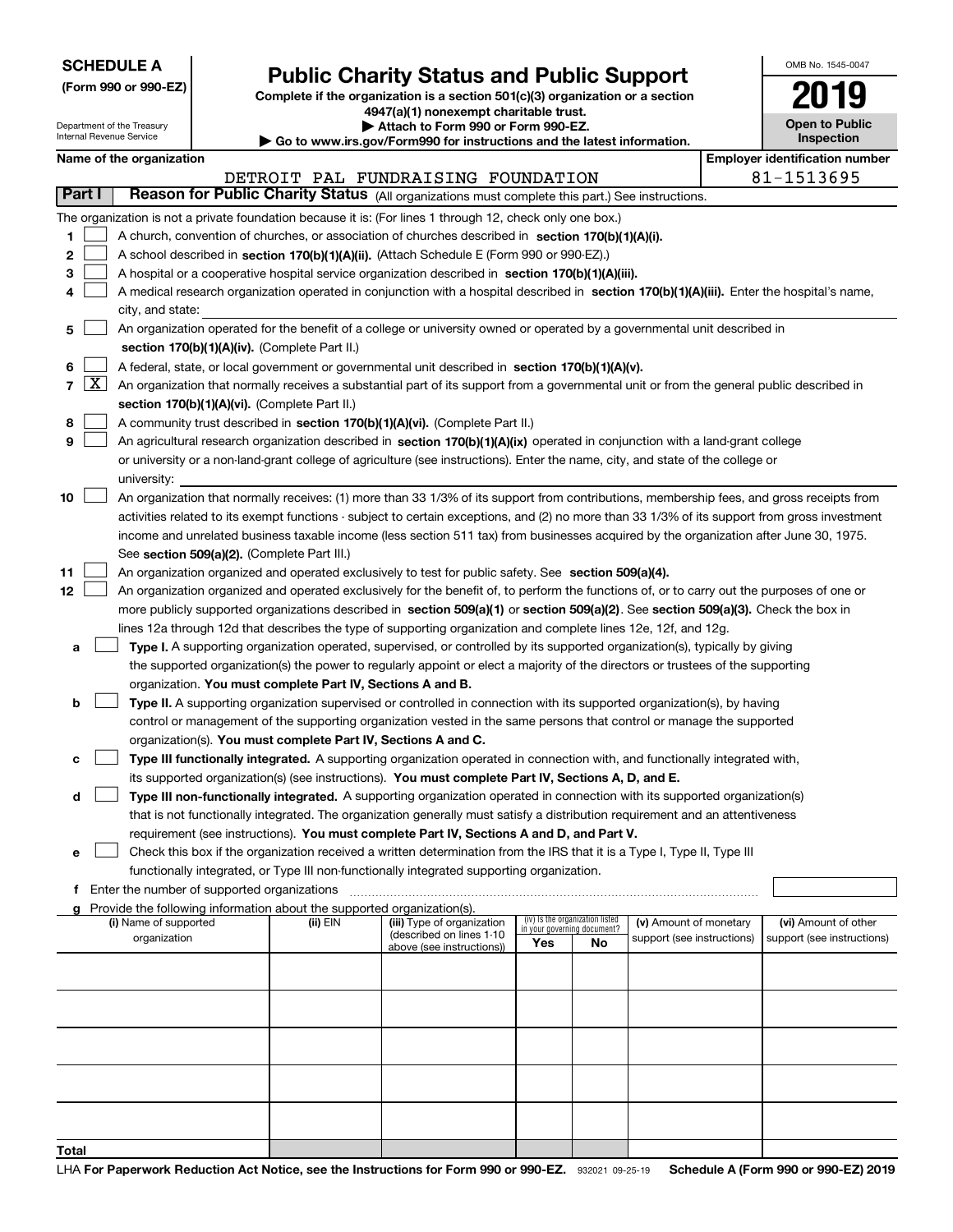# Schedule A (Form 990 or 990-EZ) 2019 <code>DETROIT PAL FUNDRAISING</code> FOUNDATION  $81\text{--}1513695$  <code>Page</code>

(Complete only if you checked the box on line 5, 7, or 8 of Part I or if the organization failed to qualify under Part III. If the organization **Part II Support Schedule for Organizations Described in Sections 170(b)(1)(A)(iv) and 170(b)(1)(A)(vi)**

fails to qualify under the tests listed below, please complete Part III.)

|    | <b>Section A. Public Support</b>                                                                                                                                                                                                   |          |            |            |            |          |                                          |  |
|----|------------------------------------------------------------------------------------------------------------------------------------------------------------------------------------------------------------------------------------|----------|------------|------------|------------|----------|------------------------------------------|--|
|    | Calendar year (or fiscal year beginning in)                                                                                                                                                                                        | (a) 2015 | $(b)$ 2016 | $(c)$ 2017 | $(d)$ 2018 | (e) 2019 | (f) Total                                |  |
|    | 1 Gifts, grants, contributions, and                                                                                                                                                                                                |          |            |            |            |          |                                          |  |
|    | membership fees received. (Do not                                                                                                                                                                                                  |          |            |            |            |          |                                          |  |
|    | include any "unusual grants.")                                                                                                                                                                                                     |          | 8020488.   | 2010834.   | 2080243.   |          | 686,453.12798018.                        |  |
|    | 2 Tax revenues levied for the organ-                                                                                                                                                                                               |          |            |            |            |          |                                          |  |
|    | ization's benefit and either paid to                                                                                                                                                                                               |          |            |            |            |          |                                          |  |
|    | or expended on its behalf                                                                                                                                                                                                          |          |            |            |            |          |                                          |  |
|    | 3 The value of services or facilities                                                                                                                                                                                              |          |            |            |            |          |                                          |  |
|    | furnished by a governmental unit to                                                                                                                                                                                                |          |            |            |            |          |                                          |  |
|    | the organization without charge                                                                                                                                                                                                    |          |            |            |            |          |                                          |  |
|    | 4 Total. Add lines 1 through 3                                                                                                                                                                                                     |          | 8020488.   | 2010834.   | 2080243.   |          | 686,453.12798018.                        |  |
| 5. | The portion of total contributions                                                                                                                                                                                                 |          |            |            |            |          |                                          |  |
|    | by each person (other than a                                                                                                                                                                                                       |          |            |            |            |          |                                          |  |
|    | governmental unit or publicly                                                                                                                                                                                                      |          |            |            |            |          |                                          |  |
|    | supported organization) included                                                                                                                                                                                                   |          |            |            |            |          |                                          |  |
|    | on line 1 that exceeds 2% of the                                                                                                                                                                                                   |          |            |            |            |          |                                          |  |
|    | amount shown on line 11,                                                                                                                                                                                                           |          |            |            |            |          |                                          |  |
|    | column (f)                                                                                                                                                                                                                         |          |            |            |            |          | 1401916.                                 |  |
|    | 6 Public support. Subtract line 5 from line 4.                                                                                                                                                                                     |          |            |            |            |          | 11396102.                                |  |
|    | <b>Section B. Total Support</b>                                                                                                                                                                                                    |          |            |            |            |          |                                          |  |
|    | Calendar year (or fiscal year beginning in) $\blacktriangleright$                                                                                                                                                                  | (a) 2015 | (b) 2016   | $(c)$ 2017 | $(d)$ 2018 | (e) 2019 | (f) Total                                |  |
|    | 7 Amounts from line 4                                                                                                                                                                                                              |          | 8020488.   | 2010834.   | 2080243.   |          | 686,453.12798018.                        |  |
|    | 8 Gross income from interest,                                                                                                                                                                                                      |          |            |            |            |          |                                          |  |
|    | dividends, payments received on                                                                                                                                                                                                    |          |            |            |            |          |                                          |  |
|    | securities loans, rents, royalties,                                                                                                                                                                                                |          |            |            |            |          |                                          |  |
|    | and income from similar sources                                                                                                                                                                                                    |          | 46,347.    | 85,563.    | 85,563.    | 85,563.  | 303,036.                                 |  |
| 9  | Net income from unrelated business                                                                                                                                                                                                 |          |            |            |            |          |                                          |  |
|    | activities, whether or not the                                                                                                                                                                                                     |          |            |            |            |          |                                          |  |
|    | business is regularly carried on                                                                                                                                                                                                   |          |            |            |            |          |                                          |  |
|    | <b>10</b> Other income. Do not include gain                                                                                                                                                                                        |          |            |            |            |          |                                          |  |
|    | or loss from the sale of capital                                                                                                                                                                                                   |          |            |            |            |          |                                          |  |
|    | assets (Explain in Part VI.)                                                                                                                                                                                                       |          |            |            |            |          |                                          |  |
|    | 11 Total support. Add lines 7 through 10                                                                                                                                                                                           |          |            |            |            |          | 13101054.                                |  |
|    | 12 Gross receipts from related activities, etc. (see instructions)                                                                                                                                                                 |          |            |            |            | 12       |                                          |  |
|    | 13 First five years. If the Form 990 is for the organization's first, second, third, fourth, or fifth tax year as a section 501(c)(3)                                                                                              |          |            |            |            |          |                                          |  |
|    | organization, check this box and stop here <b>construction and construction</b> of the construction of the construction of the construction of the construction of the construction of the construction of the construction of the |          |            |            |            |          | $\blacktriangleright$ $\boxed{\text{X}}$ |  |
|    | <b>Section C. Computation of Public Support Percentage</b>                                                                                                                                                                         |          |            |            |            |          |                                          |  |
|    | 14 Public support percentage for 2019 (line 6, column (f) divided by line 11, column (f) <i>mummumumum</i>                                                                                                                         |          |            |            |            | 14       | $\frac{9}{6}$                            |  |
|    |                                                                                                                                                                                                                                    |          |            |            |            | 15       | %                                        |  |
|    | 16a 33 1/3% support test - 2019. If the organization did not check the box on line 13, and line 14 is 33 1/3% or more, check this box and                                                                                          |          |            |            |            |          |                                          |  |
|    | stop here. The organization qualifies as a publicly supported organization                                                                                                                                                         |          |            |            |            |          |                                          |  |
|    | b 33 1/3% support test - 2018. If the organization did not check a box on line 13 or 16a, and line 15 is 33 1/3% or more, check this box                                                                                           |          |            |            |            |          |                                          |  |
|    | and stop here. The organization qualifies as a publicly supported organization                                                                                                                                                     |          |            |            |            |          |                                          |  |
|    | 17a 10% -facts-and-circumstances test - 2019. If the organization did not check a box on line 13, 16a, or 16b, and line 14 is 10% or more,                                                                                         |          |            |            |            |          |                                          |  |
|    | and if the organization meets the "facts-and-circumstances" test, check this box and stop here. Explain in Part VI how the organization                                                                                            |          |            |            |            |          |                                          |  |
|    | meets the "facts-and-circumstances" test. The organization qualifies as a publicly supported organization                                                                                                                          |          |            |            |            |          |                                          |  |
|    | <b>b 10% -facts-and-circumstances test - 2018.</b> If the organization did not check a box on line 13, 16a, 16b, or 17a, and line 15 is 10% or                                                                                     |          |            |            |            |          |                                          |  |
|    | more, and if the organization meets the "facts-and-circumstances" test, check this box and stop here. Explain in Part VI how the                                                                                                   |          |            |            |            |          |                                          |  |
|    | organization meets the "facts-and-circumstances" test. The organization qualifies as a publicly supported organization                                                                                                             |          |            |            |            |          |                                          |  |
|    | 18 Private foundation. If the organization did not check a box on line 13, 16a, 16b, 17a, or 17b, check this box and see instructions                                                                                              |          |            |            |            |          |                                          |  |

**Schedule A (Form 990 or 990-EZ) 2019**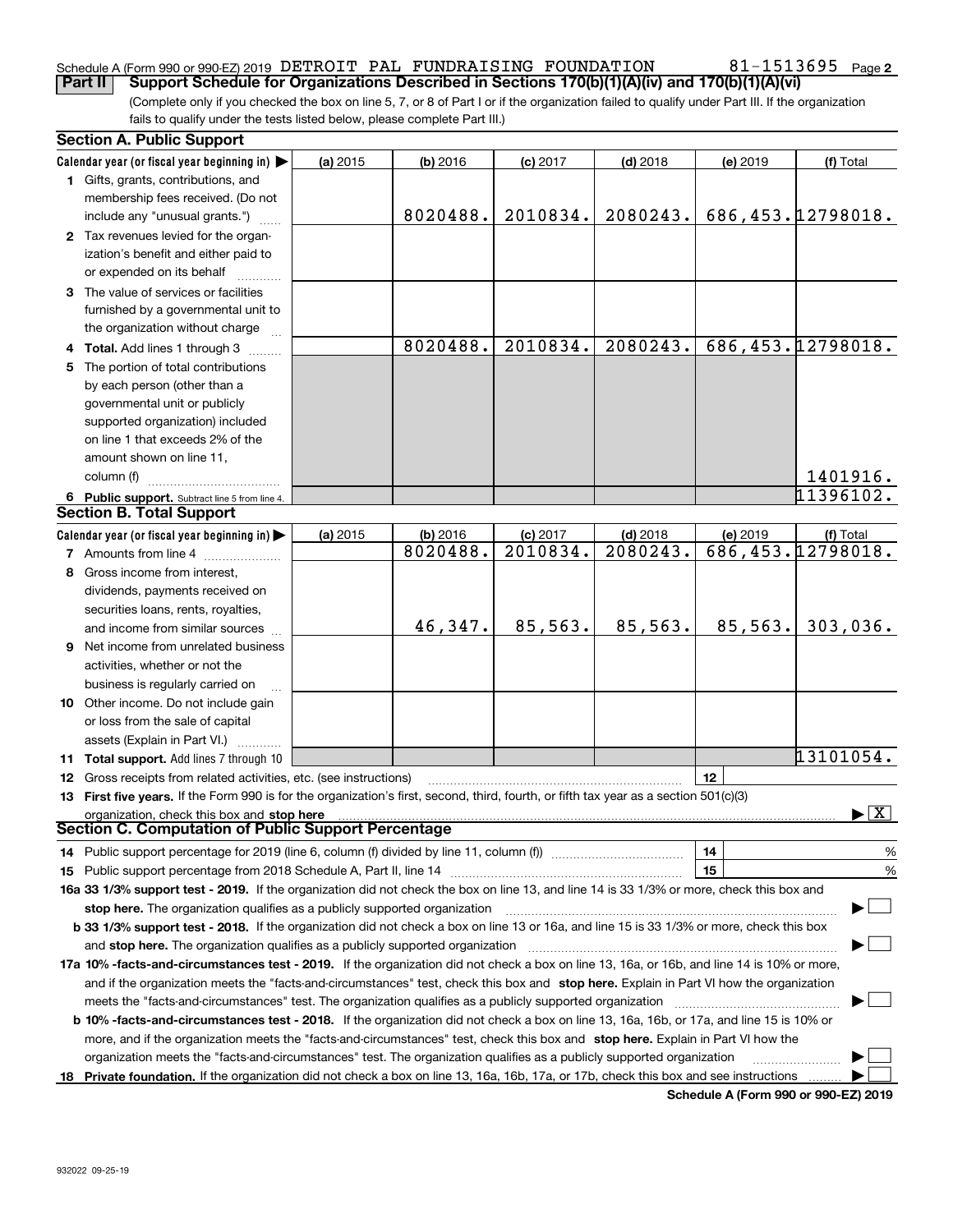#### Schedule A (Form 990 or 990-EZ) 2019 <code>DETROIT PAL FUNDRAISING</code> FOUNDATION  $81\text{--}1513695$  <code>Page</code> **Part III | Support Schedule for Organizations Described in Section 509(a)(2)**

(Complete only if you checked the box on line 10 of Part I or if the organization failed to qualify under Part II. If the organization fails to qualify under the tests listed below, please complete Part II.)

| Calendar year (or fiscal year beginning in) $\blacktriangleright$<br>(b) 2016<br>$(d)$ 2018<br>(a) 2015<br>$(c)$ 2017<br>(e) 2019<br>1 Gifts, grants, contributions, and<br>membership fees received. (Do not<br>include any "unusual grants.")<br><b>2</b> Gross receipts from admissions,<br>merchandise sold or services per-<br>formed, or facilities furnished in<br>any activity that is related to the<br>organization's tax-exempt purpose<br>3 Gross receipts from activities that<br>are not an unrelated trade or bus-<br>iness under section 513<br>4 Tax revenues levied for the organ-<br>ization's benefit and either paid to<br>or expended on its behalf<br>.<br>5 The value of services or facilities<br>furnished by a governmental unit to<br>the organization without charge<br><b>6 Total.</b> Add lines 1 through 5<br>7a Amounts included on lines 1, 2, and<br>3 received from disqualified persons<br><b>b</b> Amounts included on lines 2 and 3 received<br>from other than disqualified persons that<br>exceed the greater of \$5,000 or 1% of the<br>amount on line 13 for the year<br>c Add lines 7a and 7b<br>8 Public support. (Subtract line 7c from line 6.)<br>Calendar year (or fiscal year beginning in)<br>(b) 2016<br>$(d)$ 2018<br>(a) 2015<br>$(c)$ 2017<br>(e) 2019<br>9 Amounts from line 6<br><b>10a</b> Gross income from interest,<br>dividends, payments received on<br>securities loans, rents, royalties,<br>and income from similar sources<br><b>b</b> Unrelated business taxable income<br>(less section 511 taxes) from businesses<br>acquired after June 30, 1975 [10001]<br>c Add lines 10a and 10b<br>11 Net income from unrelated business<br>activities not included in line 10b,<br>whether or not the business is<br>regularly carried on<br><b>12</b> Other income. Do not include gain<br>or loss from the sale of capital<br>assets (Explain in Part VI.)<br><b>13</b> Total support. (Add lines 9, 10c, 11, and 12.)<br>14 First five years. If the Form 990 is for the organization's first, second, third, fourth, or fifth tax year as a section 501(c)(3) organization,<br>check this box and stop here <i>maching and content and a content and a content and a content and stop here</i> $\ldots$<br><b>Section C. Computation of Public Support Percentage</b><br>15 Public support percentage for 2019 (line 8, column (f), divided by line 13, column (f))<br>15<br>16<br>16 Public support percentage from 2018 Schedule A, Part III, line 15<br><b>Section D. Computation of Investment Income Percentage</b><br>17<br>17 Investment income percentage for 2019 (line 10c, column (f), divided by line 13, column (f))<br>18<br><b>18</b> Investment income percentage from <b>2018</b> Schedule A, Part III, line 17<br>19a 33 1/3% support tests - 2019. If the organization did not check the box on line 14, and line 15 is more than 33 1/3%, and line 17 is not<br>more than 33 1/3%, check this box and stop here. The organization qualifies as a publicly supported organization<br>b 33 1/3% support tests - 2018. If the organization did not check a box on line 14 or line 19a, and line 16 is more than 33 1/3%, and<br>line 18 is not more than 33 1/3%, check this box and stop here. The organization qualifies as a publicly supported organization |  | <b>Section A. Public Support</b> |  |  |  |             |   |
|--------------------------------------------------------------------------------------------------------------------------------------------------------------------------------------------------------------------------------------------------------------------------------------------------------------------------------------------------------------------------------------------------------------------------------------------------------------------------------------------------------------------------------------------------------------------------------------------------------------------------------------------------------------------------------------------------------------------------------------------------------------------------------------------------------------------------------------------------------------------------------------------------------------------------------------------------------------------------------------------------------------------------------------------------------------------------------------------------------------------------------------------------------------------------------------------------------------------------------------------------------------------------------------------------------------------------------------------------------------------------------------------------------------------------------------------------------------------------------------------------------------------------------------------------------------------------------------------------------------------------------------------------------------------------------------------------------------------------------------------------------------------------------------------------------------------------------------------------------------------------------------------------------------------------------------------------------------------------------------------------------------------------------------------------------------------------------------------------------------------------------------------------------------------------------------------------------------------------------------------------------------------------------------------------------------------------------------------------------------------------------------------------------------------------------------------------------------------------------------------------------------------------------------------------------------------------------------------------------------------------------------------------------------------------------------------------------------------------------------------------------------------------------------------------------------------------------------------------------------------------------------------------------------------------------------------------------------------------------------------------------------------------------------------------------------------------------------------------------------------------------------------------------------------------------------------------------------------------------------------------------------------------------------------------------------------------------------------------|--|----------------------------------|--|--|--|-------------|---|
|                                                                                                                                                                                                                                                                                                                                                                                                                                                                                                                                                                                                                                                                                                                                                                                                                                                                                                                                                                                                                                                                                                                                                                                                                                                                                                                                                                                                                                                                                                                                                                                                                                                                                                                                                                                                                                                                                                                                                                                                                                                                                                                                                                                                                                                                                                                                                                                                                                                                                                                                                                                                                                                                                                                                                                                                                                                                                                                                                                                                                                                                                                                                                                                                                                                                                                                                                  |  |                                  |  |  |  | (f) Total   |   |
|                                                                                                                                                                                                                                                                                                                                                                                                                                                                                                                                                                                                                                                                                                                                                                                                                                                                                                                                                                                                                                                                                                                                                                                                                                                                                                                                                                                                                                                                                                                                                                                                                                                                                                                                                                                                                                                                                                                                                                                                                                                                                                                                                                                                                                                                                                                                                                                                                                                                                                                                                                                                                                                                                                                                                                                                                                                                                                                                                                                                                                                                                                                                                                                                                                                                                                                                                  |  |                                  |  |  |  |             |   |
|                                                                                                                                                                                                                                                                                                                                                                                                                                                                                                                                                                                                                                                                                                                                                                                                                                                                                                                                                                                                                                                                                                                                                                                                                                                                                                                                                                                                                                                                                                                                                                                                                                                                                                                                                                                                                                                                                                                                                                                                                                                                                                                                                                                                                                                                                                                                                                                                                                                                                                                                                                                                                                                                                                                                                                                                                                                                                                                                                                                                                                                                                                                                                                                                                                                                                                                                                  |  |                                  |  |  |  |             |   |
|                                                                                                                                                                                                                                                                                                                                                                                                                                                                                                                                                                                                                                                                                                                                                                                                                                                                                                                                                                                                                                                                                                                                                                                                                                                                                                                                                                                                                                                                                                                                                                                                                                                                                                                                                                                                                                                                                                                                                                                                                                                                                                                                                                                                                                                                                                                                                                                                                                                                                                                                                                                                                                                                                                                                                                                                                                                                                                                                                                                                                                                                                                                                                                                                                                                                                                                                                  |  |                                  |  |  |  |             |   |
| <b>Section B. Total Support</b>                                                                                                                                                                                                                                                                                                                                                                                                                                                                                                                                                                                                                                                                                                                                                                                                                                                                                                                                                                                                                                                                                                                                                                                                                                                                                                                                                                                                                                                                                                                                                                                                                                                                                                                                                                                                                                                                                                                                                                                                                                                                                                                                                                                                                                                                                                                                                                                                                                                                                                                                                                                                                                                                                                                                                                                                                                                                                                                                                                                                                                                                                                                                                                                                                                                                                                                  |  |                                  |  |  |  |             |   |
|                                                                                                                                                                                                                                                                                                                                                                                                                                                                                                                                                                                                                                                                                                                                                                                                                                                                                                                                                                                                                                                                                                                                                                                                                                                                                                                                                                                                                                                                                                                                                                                                                                                                                                                                                                                                                                                                                                                                                                                                                                                                                                                                                                                                                                                                                                                                                                                                                                                                                                                                                                                                                                                                                                                                                                                                                                                                                                                                                                                                                                                                                                                                                                                                                                                                                                                                                  |  |                                  |  |  |  |             |   |
|                                                                                                                                                                                                                                                                                                                                                                                                                                                                                                                                                                                                                                                                                                                                                                                                                                                                                                                                                                                                                                                                                                                                                                                                                                                                                                                                                                                                                                                                                                                                                                                                                                                                                                                                                                                                                                                                                                                                                                                                                                                                                                                                                                                                                                                                                                                                                                                                                                                                                                                                                                                                                                                                                                                                                                                                                                                                                                                                                                                                                                                                                                                                                                                                                                                                                                                                                  |  |                                  |  |  |  |             |   |
|                                                                                                                                                                                                                                                                                                                                                                                                                                                                                                                                                                                                                                                                                                                                                                                                                                                                                                                                                                                                                                                                                                                                                                                                                                                                                                                                                                                                                                                                                                                                                                                                                                                                                                                                                                                                                                                                                                                                                                                                                                                                                                                                                                                                                                                                                                                                                                                                                                                                                                                                                                                                                                                                                                                                                                                                                                                                                                                                                                                                                                                                                                                                                                                                                                                                                                                                                  |  |                                  |  |  |  |             |   |
|                                                                                                                                                                                                                                                                                                                                                                                                                                                                                                                                                                                                                                                                                                                                                                                                                                                                                                                                                                                                                                                                                                                                                                                                                                                                                                                                                                                                                                                                                                                                                                                                                                                                                                                                                                                                                                                                                                                                                                                                                                                                                                                                                                                                                                                                                                                                                                                                                                                                                                                                                                                                                                                                                                                                                                                                                                                                                                                                                                                                                                                                                                                                                                                                                                                                                                                                                  |  |                                  |  |  |  |             |   |
|                                                                                                                                                                                                                                                                                                                                                                                                                                                                                                                                                                                                                                                                                                                                                                                                                                                                                                                                                                                                                                                                                                                                                                                                                                                                                                                                                                                                                                                                                                                                                                                                                                                                                                                                                                                                                                                                                                                                                                                                                                                                                                                                                                                                                                                                                                                                                                                                                                                                                                                                                                                                                                                                                                                                                                                                                                                                                                                                                                                                                                                                                                                                                                                                                                                                                                                                                  |  |                                  |  |  |  |             |   |
|                                                                                                                                                                                                                                                                                                                                                                                                                                                                                                                                                                                                                                                                                                                                                                                                                                                                                                                                                                                                                                                                                                                                                                                                                                                                                                                                                                                                                                                                                                                                                                                                                                                                                                                                                                                                                                                                                                                                                                                                                                                                                                                                                                                                                                                                                                                                                                                                                                                                                                                                                                                                                                                                                                                                                                                                                                                                                                                                                                                                                                                                                                                                                                                                                                                                                                                                                  |  |                                  |  |  |  |             |   |
|                                                                                                                                                                                                                                                                                                                                                                                                                                                                                                                                                                                                                                                                                                                                                                                                                                                                                                                                                                                                                                                                                                                                                                                                                                                                                                                                                                                                                                                                                                                                                                                                                                                                                                                                                                                                                                                                                                                                                                                                                                                                                                                                                                                                                                                                                                                                                                                                                                                                                                                                                                                                                                                                                                                                                                                                                                                                                                                                                                                                                                                                                                                                                                                                                                                                                                                                                  |  |                                  |  |  |  |             |   |
|                                                                                                                                                                                                                                                                                                                                                                                                                                                                                                                                                                                                                                                                                                                                                                                                                                                                                                                                                                                                                                                                                                                                                                                                                                                                                                                                                                                                                                                                                                                                                                                                                                                                                                                                                                                                                                                                                                                                                                                                                                                                                                                                                                                                                                                                                                                                                                                                                                                                                                                                                                                                                                                                                                                                                                                                                                                                                                                                                                                                                                                                                                                                                                                                                                                                                                                                                  |  |                                  |  |  |  |             |   |
|                                                                                                                                                                                                                                                                                                                                                                                                                                                                                                                                                                                                                                                                                                                                                                                                                                                                                                                                                                                                                                                                                                                                                                                                                                                                                                                                                                                                                                                                                                                                                                                                                                                                                                                                                                                                                                                                                                                                                                                                                                                                                                                                                                                                                                                                                                                                                                                                                                                                                                                                                                                                                                                                                                                                                                                                                                                                                                                                                                                                                                                                                                                                                                                                                                                                                                                                                  |  |                                  |  |  |  |             |   |
|                                                                                                                                                                                                                                                                                                                                                                                                                                                                                                                                                                                                                                                                                                                                                                                                                                                                                                                                                                                                                                                                                                                                                                                                                                                                                                                                                                                                                                                                                                                                                                                                                                                                                                                                                                                                                                                                                                                                                                                                                                                                                                                                                                                                                                                                                                                                                                                                                                                                                                                                                                                                                                                                                                                                                                                                                                                                                                                                                                                                                                                                                                                                                                                                                                                                                                                                                  |  |                                  |  |  |  |             |   |
|                                                                                                                                                                                                                                                                                                                                                                                                                                                                                                                                                                                                                                                                                                                                                                                                                                                                                                                                                                                                                                                                                                                                                                                                                                                                                                                                                                                                                                                                                                                                                                                                                                                                                                                                                                                                                                                                                                                                                                                                                                                                                                                                                                                                                                                                                                                                                                                                                                                                                                                                                                                                                                                                                                                                                                                                                                                                                                                                                                                                                                                                                                                                                                                                                                                                                                                                                  |  |                                  |  |  |  |             |   |
|                                                                                                                                                                                                                                                                                                                                                                                                                                                                                                                                                                                                                                                                                                                                                                                                                                                                                                                                                                                                                                                                                                                                                                                                                                                                                                                                                                                                                                                                                                                                                                                                                                                                                                                                                                                                                                                                                                                                                                                                                                                                                                                                                                                                                                                                                                                                                                                                                                                                                                                                                                                                                                                                                                                                                                                                                                                                                                                                                                                                                                                                                                                                                                                                                                                                                                                                                  |  |                                  |  |  |  |             |   |
|                                                                                                                                                                                                                                                                                                                                                                                                                                                                                                                                                                                                                                                                                                                                                                                                                                                                                                                                                                                                                                                                                                                                                                                                                                                                                                                                                                                                                                                                                                                                                                                                                                                                                                                                                                                                                                                                                                                                                                                                                                                                                                                                                                                                                                                                                                                                                                                                                                                                                                                                                                                                                                                                                                                                                                                                                                                                                                                                                                                                                                                                                                                                                                                                                                                                                                                                                  |  |                                  |  |  |  |             |   |
|                                                                                                                                                                                                                                                                                                                                                                                                                                                                                                                                                                                                                                                                                                                                                                                                                                                                                                                                                                                                                                                                                                                                                                                                                                                                                                                                                                                                                                                                                                                                                                                                                                                                                                                                                                                                                                                                                                                                                                                                                                                                                                                                                                                                                                                                                                                                                                                                                                                                                                                                                                                                                                                                                                                                                                                                                                                                                                                                                                                                                                                                                                                                                                                                                                                                                                                                                  |  |                                  |  |  |  |             |   |
|                                                                                                                                                                                                                                                                                                                                                                                                                                                                                                                                                                                                                                                                                                                                                                                                                                                                                                                                                                                                                                                                                                                                                                                                                                                                                                                                                                                                                                                                                                                                                                                                                                                                                                                                                                                                                                                                                                                                                                                                                                                                                                                                                                                                                                                                                                                                                                                                                                                                                                                                                                                                                                                                                                                                                                                                                                                                                                                                                                                                                                                                                                                                                                                                                                                                                                                                                  |  |                                  |  |  |  |             |   |
|                                                                                                                                                                                                                                                                                                                                                                                                                                                                                                                                                                                                                                                                                                                                                                                                                                                                                                                                                                                                                                                                                                                                                                                                                                                                                                                                                                                                                                                                                                                                                                                                                                                                                                                                                                                                                                                                                                                                                                                                                                                                                                                                                                                                                                                                                                                                                                                                                                                                                                                                                                                                                                                                                                                                                                                                                                                                                                                                                                                                                                                                                                                                                                                                                                                                                                                                                  |  |                                  |  |  |  |             |   |
|                                                                                                                                                                                                                                                                                                                                                                                                                                                                                                                                                                                                                                                                                                                                                                                                                                                                                                                                                                                                                                                                                                                                                                                                                                                                                                                                                                                                                                                                                                                                                                                                                                                                                                                                                                                                                                                                                                                                                                                                                                                                                                                                                                                                                                                                                                                                                                                                                                                                                                                                                                                                                                                                                                                                                                                                                                                                                                                                                                                                                                                                                                                                                                                                                                                                                                                                                  |  |                                  |  |  |  |             |   |
|                                                                                                                                                                                                                                                                                                                                                                                                                                                                                                                                                                                                                                                                                                                                                                                                                                                                                                                                                                                                                                                                                                                                                                                                                                                                                                                                                                                                                                                                                                                                                                                                                                                                                                                                                                                                                                                                                                                                                                                                                                                                                                                                                                                                                                                                                                                                                                                                                                                                                                                                                                                                                                                                                                                                                                                                                                                                                                                                                                                                                                                                                                                                                                                                                                                                                                                                                  |  |                                  |  |  |  |             |   |
|                                                                                                                                                                                                                                                                                                                                                                                                                                                                                                                                                                                                                                                                                                                                                                                                                                                                                                                                                                                                                                                                                                                                                                                                                                                                                                                                                                                                                                                                                                                                                                                                                                                                                                                                                                                                                                                                                                                                                                                                                                                                                                                                                                                                                                                                                                                                                                                                                                                                                                                                                                                                                                                                                                                                                                                                                                                                                                                                                                                                                                                                                                                                                                                                                                                                                                                                                  |  |                                  |  |  |  |             |   |
|                                                                                                                                                                                                                                                                                                                                                                                                                                                                                                                                                                                                                                                                                                                                                                                                                                                                                                                                                                                                                                                                                                                                                                                                                                                                                                                                                                                                                                                                                                                                                                                                                                                                                                                                                                                                                                                                                                                                                                                                                                                                                                                                                                                                                                                                                                                                                                                                                                                                                                                                                                                                                                                                                                                                                                                                                                                                                                                                                                                                                                                                                                                                                                                                                                                                                                                                                  |  |                                  |  |  |  |             |   |
|                                                                                                                                                                                                                                                                                                                                                                                                                                                                                                                                                                                                                                                                                                                                                                                                                                                                                                                                                                                                                                                                                                                                                                                                                                                                                                                                                                                                                                                                                                                                                                                                                                                                                                                                                                                                                                                                                                                                                                                                                                                                                                                                                                                                                                                                                                                                                                                                                                                                                                                                                                                                                                                                                                                                                                                                                                                                                                                                                                                                                                                                                                                                                                                                                                                                                                                                                  |  |                                  |  |  |  |             |   |
|                                                                                                                                                                                                                                                                                                                                                                                                                                                                                                                                                                                                                                                                                                                                                                                                                                                                                                                                                                                                                                                                                                                                                                                                                                                                                                                                                                                                                                                                                                                                                                                                                                                                                                                                                                                                                                                                                                                                                                                                                                                                                                                                                                                                                                                                                                                                                                                                                                                                                                                                                                                                                                                                                                                                                                                                                                                                                                                                                                                                                                                                                                                                                                                                                                                                                                                                                  |  |                                  |  |  |  |             |   |
|                                                                                                                                                                                                                                                                                                                                                                                                                                                                                                                                                                                                                                                                                                                                                                                                                                                                                                                                                                                                                                                                                                                                                                                                                                                                                                                                                                                                                                                                                                                                                                                                                                                                                                                                                                                                                                                                                                                                                                                                                                                                                                                                                                                                                                                                                                                                                                                                                                                                                                                                                                                                                                                                                                                                                                                                                                                                                                                                                                                                                                                                                                                                                                                                                                                                                                                                                  |  |                                  |  |  |  | (f) Total   |   |
|                                                                                                                                                                                                                                                                                                                                                                                                                                                                                                                                                                                                                                                                                                                                                                                                                                                                                                                                                                                                                                                                                                                                                                                                                                                                                                                                                                                                                                                                                                                                                                                                                                                                                                                                                                                                                                                                                                                                                                                                                                                                                                                                                                                                                                                                                                                                                                                                                                                                                                                                                                                                                                                                                                                                                                                                                                                                                                                                                                                                                                                                                                                                                                                                                                                                                                                                                  |  |                                  |  |  |  |             |   |
|                                                                                                                                                                                                                                                                                                                                                                                                                                                                                                                                                                                                                                                                                                                                                                                                                                                                                                                                                                                                                                                                                                                                                                                                                                                                                                                                                                                                                                                                                                                                                                                                                                                                                                                                                                                                                                                                                                                                                                                                                                                                                                                                                                                                                                                                                                                                                                                                                                                                                                                                                                                                                                                                                                                                                                                                                                                                                                                                                                                                                                                                                                                                                                                                                                                                                                                                                  |  |                                  |  |  |  |             |   |
|                                                                                                                                                                                                                                                                                                                                                                                                                                                                                                                                                                                                                                                                                                                                                                                                                                                                                                                                                                                                                                                                                                                                                                                                                                                                                                                                                                                                                                                                                                                                                                                                                                                                                                                                                                                                                                                                                                                                                                                                                                                                                                                                                                                                                                                                                                                                                                                                                                                                                                                                                                                                                                                                                                                                                                                                                                                                                                                                                                                                                                                                                                                                                                                                                                                                                                                                                  |  |                                  |  |  |  |             |   |
|                                                                                                                                                                                                                                                                                                                                                                                                                                                                                                                                                                                                                                                                                                                                                                                                                                                                                                                                                                                                                                                                                                                                                                                                                                                                                                                                                                                                                                                                                                                                                                                                                                                                                                                                                                                                                                                                                                                                                                                                                                                                                                                                                                                                                                                                                                                                                                                                                                                                                                                                                                                                                                                                                                                                                                                                                                                                                                                                                                                                                                                                                                                                                                                                                                                                                                                                                  |  |                                  |  |  |  |             |   |
|                                                                                                                                                                                                                                                                                                                                                                                                                                                                                                                                                                                                                                                                                                                                                                                                                                                                                                                                                                                                                                                                                                                                                                                                                                                                                                                                                                                                                                                                                                                                                                                                                                                                                                                                                                                                                                                                                                                                                                                                                                                                                                                                                                                                                                                                                                                                                                                                                                                                                                                                                                                                                                                                                                                                                                                                                                                                                                                                                                                                                                                                                                                                                                                                                                                                                                                                                  |  |                                  |  |  |  |             |   |
|                                                                                                                                                                                                                                                                                                                                                                                                                                                                                                                                                                                                                                                                                                                                                                                                                                                                                                                                                                                                                                                                                                                                                                                                                                                                                                                                                                                                                                                                                                                                                                                                                                                                                                                                                                                                                                                                                                                                                                                                                                                                                                                                                                                                                                                                                                                                                                                                                                                                                                                                                                                                                                                                                                                                                                                                                                                                                                                                                                                                                                                                                                                                                                                                                                                                                                                                                  |  |                                  |  |  |  |             |   |
|                                                                                                                                                                                                                                                                                                                                                                                                                                                                                                                                                                                                                                                                                                                                                                                                                                                                                                                                                                                                                                                                                                                                                                                                                                                                                                                                                                                                                                                                                                                                                                                                                                                                                                                                                                                                                                                                                                                                                                                                                                                                                                                                                                                                                                                                                                                                                                                                                                                                                                                                                                                                                                                                                                                                                                                                                                                                                                                                                                                                                                                                                                                                                                                                                                                                                                                                                  |  |                                  |  |  |  |             |   |
|                                                                                                                                                                                                                                                                                                                                                                                                                                                                                                                                                                                                                                                                                                                                                                                                                                                                                                                                                                                                                                                                                                                                                                                                                                                                                                                                                                                                                                                                                                                                                                                                                                                                                                                                                                                                                                                                                                                                                                                                                                                                                                                                                                                                                                                                                                                                                                                                                                                                                                                                                                                                                                                                                                                                                                                                                                                                                                                                                                                                                                                                                                                                                                                                                                                                                                                                                  |  |                                  |  |  |  |             |   |
|                                                                                                                                                                                                                                                                                                                                                                                                                                                                                                                                                                                                                                                                                                                                                                                                                                                                                                                                                                                                                                                                                                                                                                                                                                                                                                                                                                                                                                                                                                                                                                                                                                                                                                                                                                                                                                                                                                                                                                                                                                                                                                                                                                                                                                                                                                                                                                                                                                                                                                                                                                                                                                                                                                                                                                                                                                                                                                                                                                                                                                                                                                                                                                                                                                                                                                                                                  |  |                                  |  |  |  |             |   |
|                                                                                                                                                                                                                                                                                                                                                                                                                                                                                                                                                                                                                                                                                                                                                                                                                                                                                                                                                                                                                                                                                                                                                                                                                                                                                                                                                                                                                                                                                                                                                                                                                                                                                                                                                                                                                                                                                                                                                                                                                                                                                                                                                                                                                                                                                                                                                                                                                                                                                                                                                                                                                                                                                                                                                                                                                                                                                                                                                                                                                                                                                                                                                                                                                                                                                                                                                  |  |                                  |  |  |  |             |   |
|                                                                                                                                                                                                                                                                                                                                                                                                                                                                                                                                                                                                                                                                                                                                                                                                                                                                                                                                                                                                                                                                                                                                                                                                                                                                                                                                                                                                                                                                                                                                                                                                                                                                                                                                                                                                                                                                                                                                                                                                                                                                                                                                                                                                                                                                                                                                                                                                                                                                                                                                                                                                                                                                                                                                                                                                                                                                                                                                                                                                                                                                                                                                                                                                                                                                                                                                                  |  |                                  |  |  |  |             |   |
|                                                                                                                                                                                                                                                                                                                                                                                                                                                                                                                                                                                                                                                                                                                                                                                                                                                                                                                                                                                                                                                                                                                                                                                                                                                                                                                                                                                                                                                                                                                                                                                                                                                                                                                                                                                                                                                                                                                                                                                                                                                                                                                                                                                                                                                                                                                                                                                                                                                                                                                                                                                                                                                                                                                                                                                                                                                                                                                                                                                                                                                                                                                                                                                                                                                                                                                                                  |  |                                  |  |  |  |             |   |
|                                                                                                                                                                                                                                                                                                                                                                                                                                                                                                                                                                                                                                                                                                                                                                                                                                                                                                                                                                                                                                                                                                                                                                                                                                                                                                                                                                                                                                                                                                                                                                                                                                                                                                                                                                                                                                                                                                                                                                                                                                                                                                                                                                                                                                                                                                                                                                                                                                                                                                                                                                                                                                                                                                                                                                                                                                                                                                                                                                                                                                                                                                                                                                                                                                                                                                                                                  |  |                                  |  |  |  |             |   |
|                                                                                                                                                                                                                                                                                                                                                                                                                                                                                                                                                                                                                                                                                                                                                                                                                                                                                                                                                                                                                                                                                                                                                                                                                                                                                                                                                                                                                                                                                                                                                                                                                                                                                                                                                                                                                                                                                                                                                                                                                                                                                                                                                                                                                                                                                                                                                                                                                                                                                                                                                                                                                                                                                                                                                                                                                                                                                                                                                                                                                                                                                                                                                                                                                                                                                                                                                  |  |                                  |  |  |  |             |   |
|                                                                                                                                                                                                                                                                                                                                                                                                                                                                                                                                                                                                                                                                                                                                                                                                                                                                                                                                                                                                                                                                                                                                                                                                                                                                                                                                                                                                                                                                                                                                                                                                                                                                                                                                                                                                                                                                                                                                                                                                                                                                                                                                                                                                                                                                                                                                                                                                                                                                                                                                                                                                                                                                                                                                                                                                                                                                                                                                                                                                                                                                                                                                                                                                                                                                                                                                                  |  |                                  |  |  |  |             |   |
|                                                                                                                                                                                                                                                                                                                                                                                                                                                                                                                                                                                                                                                                                                                                                                                                                                                                                                                                                                                                                                                                                                                                                                                                                                                                                                                                                                                                                                                                                                                                                                                                                                                                                                                                                                                                                                                                                                                                                                                                                                                                                                                                                                                                                                                                                                                                                                                                                                                                                                                                                                                                                                                                                                                                                                                                                                                                                                                                                                                                                                                                                                                                                                                                                                                                                                                                                  |  |                                  |  |  |  |             |   |
|                                                                                                                                                                                                                                                                                                                                                                                                                                                                                                                                                                                                                                                                                                                                                                                                                                                                                                                                                                                                                                                                                                                                                                                                                                                                                                                                                                                                                                                                                                                                                                                                                                                                                                                                                                                                                                                                                                                                                                                                                                                                                                                                                                                                                                                                                                                                                                                                                                                                                                                                                                                                                                                                                                                                                                                                                                                                                                                                                                                                                                                                                                                                                                                                                                                                                                                                                  |  |                                  |  |  |  |             |   |
|                                                                                                                                                                                                                                                                                                                                                                                                                                                                                                                                                                                                                                                                                                                                                                                                                                                                                                                                                                                                                                                                                                                                                                                                                                                                                                                                                                                                                                                                                                                                                                                                                                                                                                                                                                                                                                                                                                                                                                                                                                                                                                                                                                                                                                                                                                                                                                                                                                                                                                                                                                                                                                                                                                                                                                                                                                                                                                                                                                                                                                                                                                                                                                                                                                                                                                                                                  |  |                                  |  |  |  |             |   |
|                                                                                                                                                                                                                                                                                                                                                                                                                                                                                                                                                                                                                                                                                                                                                                                                                                                                                                                                                                                                                                                                                                                                                                                                                                                                                                                                                                                                                                                                                                                                                                                                                                                                                                                                                                                                                                                                                                                                                                                                                                                                                                                                                                                                                                                                                                                                                                                                                                                                                                                                                                                                                                                                                                                                                                                                                                                                                                                                                                                                                                                                                                                                                                                                                                                                                                                                                  |  |                                  |  |  |  |             | % |
|                                                                                                                                                                                                                                                                                                                                                                                                                                                                                                                                                                                                                                                                                                                                                                                                                                                                                                                                                                                                                                                                                                                                                                                                                                                                                                                                                                                                                                                                                                                                                                                                                                                                                                                                                                                                                                                                                                                                                                                                                                                                                                                                                                                                                                                                                                                                                                                                                                                                                                                                                                                                                                                                                                                                                                                                                                                                                                                                                                                                                                                                                                                                                                                                                                                                                                                                                  |  |                                  |  |  |  |             | % |
|                                                                                                                                                                                                                                                                                                                                                                                                                                                                                                                                                                                                                                                                                                                                                                                                                                                                                                                                                                                                                                                                                                                                                                                                                                                                                                                                                                                                                                                                                                                                                                                                                                                                                                                                                                                                                                                                                                                                                                                                                                                                                                                                                                                                                                                                                                                                                                                                                                                                                                                                                                                                                                                                                                                                                                                                                                                                                                                                                                                                                                                                                                                                                                                                                                                                                                                                                  |  |                                  |  |  |  |             |   |
|                                                                                                                                                                                                                                                                                                                                                                                                                                                                                                                                                                                                                                                                                                                                                                                                                                                                                                                                                                                                                                                                                                                                                                                                                                                                                                                                                                                                                                                                                                                                                                                                                                                                                                                                                                                                                                                                                                                                                                                                                                                                                                                                                                                                                                                                                                                                                                                                                                                                                                                                                                                                                                                                                                                                                                                                                                                                                                                                                                                                                                                                                                                                                                                                                                                                                                                                                  |  |                                  |  |  |  |             | % |
|                                                                                                                                                                                                                                                                                                                                                                                                                                                                                                                                                                                                                                                                                                                                                                                                                                                                                                                                                                                                                                                                                                                                                                                                                                                                                                                                                                                                                                                                                                                                                                                                                                                                                                                                                                                                                                                                                                                                                                                                                                                                                                                                                                                                                                                                                                                                                                                                                                                                                                                                                                                                                                                                                                                                                                                                                                                                                                                                                                                                                                                                                                                                                                                                                                                                                                                                                  |  |                                  |  |  |  |             | % |
|                                                                                                                                                                                                                                                                                                                                                                                                                                                                                                                                                                                                                                                                                                                                                                                                                                                                                                                                                                                                                                                                                                                                                                                                                                                                                                                                                                                                                                                                                                                                                                                                                                                                                                                                                                                                                                                                                                                                                                                                                                                                                                                                                                                                                                                                                                                                                                                                                                                                                                                                                                                                                                                                                                                                                                                                                                                                                                                                                                                                                                                                                                                                                                                                                                                                                                                                                  |  |                                  |  |  |  |             |   |
|                                                                                                                                                                                                                                                                                                                                                                                                                                                                                                                                                                                                                                                                                                                                                                                                                                                                                                                                                                                                                                                                                                                                                                                                                                                                                                                                                                                                                                                                                                                                                                                                                                                                                                                                                                                                                                                                                                                                                                                                                                                                                                                                                                                                                                                                                                                                                                                                                                                                                                                                                                                                                                                                                                                                                                                                                                                                                                                                                                                                                                                                                                                                                                                                                                                                                                                                                  |  |                                  |  |  |  | $\sim$<br>▶ |   |
|                                                                                                                                                                                                                                                                                                                                                                                                                                                                                                                                                                                                                                                                                                                                                                                                                                                                                                                                                                                                                                                                                                                                                                                                                                                                                                                                                                                                                                                                                                                                                                                                                                                                                                                                                                                                                                                                                                                                                                                                                                                                                                                                                                                                                                                                                                                                                                                                                                                                                                                                                                                                                                                                                                                                                                                                                                                                                                                                                                                                                                                                                                                                                                                                                                                                                                                                                  |  |                                  |  |  |  |             |   |
|                                                                                                                                                                                                                                                                                                                                                                                                                                                                                                                                                                                                                                                                                                                                                                                                                                                                                                                                                                                                                                                                                                                                                                                                                                                                                                                                                                                                                                                                                                                                                                                                                                                                                                                                                                                                                                                                                                                                                                                                                                                                                                                                                                                                                                                                                                                                                                                                                                                                                                                                                                                                                                                                                                                                                                                                                                                                                                                                                                                                                                                                                                                                                                                                                                                                                                                                                  |  |                                  |  |  |  |             |   |
| 20                                                                                                                                                                                                                                                                                                                                                                                                                                                                                                                                                                                                                                                                                                                                                                                                                                                                                                                                                                                                                                                                                                                                                                                                                                                                                                                                                                                                                                                                                                                                                                                                                                                                                                                                                                                                                                                                                                                                                                                                                                                                                                                                                                                                                                                                                                                                                                                                                                                                                                                                                                                                                                                                                                                                                                                                                                                                                                                                                                                                                                                                                                                                                                                                                                                                                                                                               |  |                                  |  |  |  |             |   |

**Schedule A (Form 990 or 990-EZ) 2019**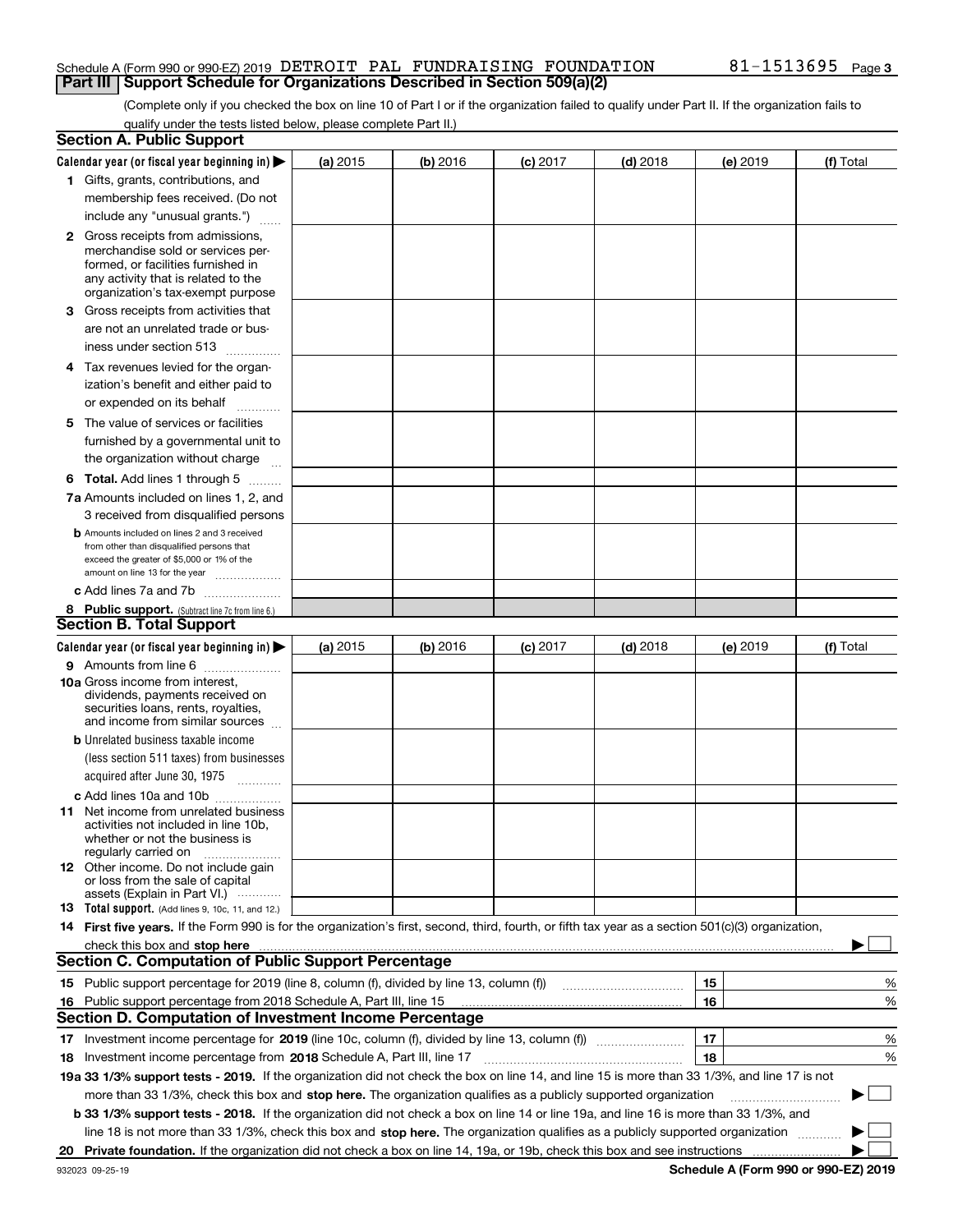### Schedule A (Form 990 or 990-EZ) 2019 <code>DETROIT PAL FUNDRAISING</code> FOUNDATION  $81\text{--}1513695$  <code>Page</code>

### 81-1513695 Page 4

**1**

**2**

**3a**

**YesNo**

# **Part IV Supporting Organizations**

(Complete only if you checked a box in line 12 on Part I. If you checked 12a of Part I, complete Sections A and B. If you checked 12b of Part I, complete Sections A and C. If you checked 12c of Part I, complete Sections A, D, and E. If you checked 12d of Part I, complete Sections A and D, and complete Part V.)

#### **Section A. All Supporting Organizations**

- **1** Are all of the organization's supported organizations listed by name in the organization's governing documents? If "No," describe in **Part VI** how the supported organizations are designated. If designated by *class or purpose, describe the designation. If historic and continuing relationship, explain.*
- **2** Did the organization have any supported organization that does not have an IRS determination of status under section 509(a)(1) or (2)? If "Yes," explain in Part VI how the organization determined that the supported *organization was described in section 509(a)(1) or (2).*
- **3a** Did the organization have a supported organization described in section 501(c)(4), (5), or (6)? If "Yes," answer *(b) and (c) below.*
- **b** Did the organization confirm that each supported organization qualified under section 501(c)(4), (5), or (6) and satisfied the public support tests under section 509(a)(2)? If "Yes," describe in **Part VI** when and how the *organization made the determination.*
- **c**Did the organization ensure that all support to such organizations was used exclusively for section 170(c)(2)(B) purposes? If "Yes," explain in **Part VI** what controls the organization put in place to ensure such use.
- **4a***If* Was any supported organization not organized in the United States ("foreign supported organization")? *"Yes," and if you checked 12a or 12b in Part I, answer (b) and (c) below.*
- **b** Did the organization have ultimate control and discretion in deciding whether to make grants to the foreign supported organization? If "Yes," describe in **Part VI** how the organization had such control and discretion *despite being controlled or supervised by or in connection with its supported organizations.*
- **c** Did the organization support any foreign supported organization that does not have an IRS determination under sections 501(c)(3) and 509(a)(1) or (2)? If "Yes," explain in **Part VI** what controls the organization used *to ensure that all support to the foreign supported organization was used exclusively for section 170(c)(2)(B) purposes.*
- **5a***If "Yes,"* Did the organization add, substitute, or remove any supported organizations during the tax year? answer (b) and (c) below (if applicable). Also, provide detail in **Part VI,** including (i) the names and EIN *numbers of the supported organizations added, substituted, or removed; (ii) the reasons for each such action; (iii) the authority under the organization's organizing document authorizing such action; and (iv) how the action was accomplished (such as by amendment to the organizing document).*
- **b** Type I or Type II only. Was any added or substituted supported organization part of a class already designated in the organization's organizing document?
- **cSubstitutions only.**  Was the substitution the result of an event beyond the organization's control?
- **6** Did the organization provide support (whether in the form of grants or the provision of services or facilities) to **Part VI.** *If "Yes," provide detail in* support or benefit one or more of the filing organization's supported organizations? anyone other than (i) its supported organizations, (ii) individuals that are part of the charitable class benefited by one or more of its supported organizations, or (iii) other supporting organizations that also
- **7**Did the organization provide a grant, loan, compensation, or other similar payment to a substantial contributor *If "Yes," complete Part I of Schedule L (Form 990 or 990-EZ).* regard to a substantial contributor? (as defined in section 4958(c)(3)(C)), a family member of a substantial contributor, or a 35% controlled entity with
- **8** Did the organization make a loan to a disqualified person (as defined in section 4958) not described in line 7? *If "Yes," complete Part I of Schedule L (Form 990 or 990-EZ).*
- **9a** Was the organization controlled directly or indirectly at any time during the tax year by one or more in section 509(a)(1) or (2))? If "Yes," *provide detail in* <code>Part VI.</code> disqualified persons as defined in section 4946 (other than foundation managers and organizations described
- **b** Did one or more disqualified persons (as defined in line 9a) hold a controlling interest in any entity in which the supporting organization had an interest? If "Yes," provide detail in P**art VI**.
- **c**Did a disqualified person (as defined in line 9a) have an ownership interest in, or derive any personal benefit from, assets in which the supporting organization also had an interest? If "Yes," provide detail in P**art VI.**
- **10a** Was the organization subject to the excess business holdings rules of section 4943 because of section supporting organizations)? If "Yes," answer 10b below. 4943(f) (regarding certain Type II supporting organizations, and all Type III non-functionally integrated
- **b** Did the organization have any excess business holdings in the tax year? (Use Schedule C, Form 4720, to *determine whether the organization had excess business holdings.)*

**10b**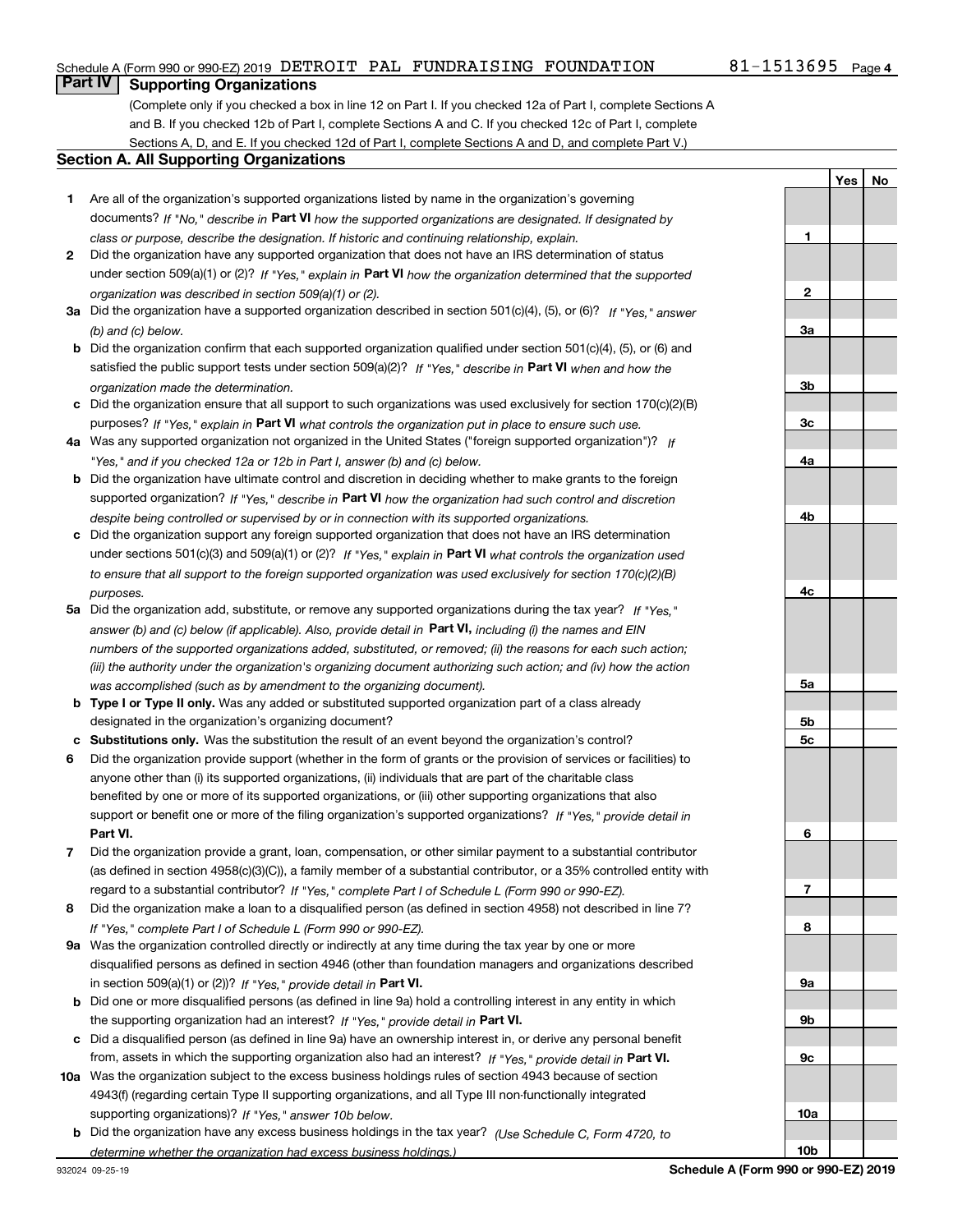# Schedule A (Form 990 or 990-EZ) 2019 <code>DETROIT PAL FUNDRAISING</code> FOUNDATION  $81\text{--}1513695$  <code>Page</code> **Part IV Supporting Organizations** *(continued)*

|              |                                                                                                                                   |                 | Yes | No |
|--------------|-----------------------------------------------------------------------------------------------------------------------------------|-----------------|-----|----|
| 11           | Has the organization accepted a gift or contribution from any of the following persons?                                           |                 |     |    |
|              | a A person who directly or indirectly controls, either alone or together with persons described in (b) and (c)                    |                 |     |    |
|              | below, the governing body of a supported organization?                                                                            | 11a             |     |    |
|              | <b>b</b> A family member of a person described in (a) above?                                                                      | 11 <sub>b</sub> |     |    |
|              | c A 35% controlled entity of a person described in (a) or (b) above? If "Yes" to a, b, or c, provide detail in Part VI.           | 11c             |     |    |
|              | <b>Section B. Type I Supporting Organizations</b>                                                                                 |                 |     |    |
|              |                                                                                                                                   |                 | Yes | No |
| 1            | Did the directors, trustees, or membership of one or more supported organizations have the power to                               |                 |     |    |
|              | regularly appoint or elect at least a majority of the organization's directors or trustees at all times during the                |                 |     |    |
|              |                                                                                                                                   |                 |     |    |
|              | tax year? If "No," describe in Part VI how the supported organization(s) effectively operated, supervised, or                     |                 |     |    |
|              | controlled the organization's activities. If the organization had more than one supported organization,                           |                 |     |    |
|              | describe how the powers to appoint and/or remove directors or trustees were allocated among the supported                         | 1               |     |    |
|              | organizations and what conditions or restrictions, if any, applied to such powers during the tax year.                            |                 |     |    |
| $\mathbf{2}$ | Did the organization operate for the benefit of any supported organization other than the supported                               |                 |     |    |
|              | organization(s) that operated, supervised, or controlled the supporting organization? If "Yes," explain in                        |                 |     |    |
|              | Part VI how providing such benefit carried out the purposes of the supported organization(s) that operated,                       |                 |     |    |
|              | supervised, or controlled the supporting organization.                                                                            | $\overline{2}$  |     |    |
|              | <b>Section C. Type II Supporting Organizations</b>                                                                                |                 |     |    |
|              |                                                                                                                                   |                 | Yes | No |
| 1.           | Were a majority of the organization's directors or trustees during the tax year also a majority of the directors                  |                 |     |    |
|              | or trustees of each of the organization's supported organization(s)? If "No," describe in Part VI how control                     |                 |     |    |
|              | or management of the supporting organization was vested in the same persons that controlled or managed                            |                 |     |    |
|              | the supported organization(s).                                                                                                    |                 |     |    |
|              | <b>Section D. All Type III Supporting Organizations</b>                                                                           |                 |     |    |
|              |                                                                                                                                   |                 | Yes | No |
| 1            | Did the organization provide to each of its supported organizations, by the last day of the fifth month of the                    |                 |     |    |
|              | organization's tax year, (i) a written notice describing the type and amount of support provided during the prior tax             |                 |     |    |
|              | year, (ii) a copy of the Form 990 that was most recently filed as of the date of notification, and (iii) copies of the            |                 |     |    |
|              | organization's governing documents in effect on the date of notification, to the extent not previously provided?                  | 1               |     |    |
| 2            | Were any of the organization's officers, directors, or trustees either (i) appointed or elected by the supported                  |                 |     |    |
|              | organization(s) or (ii) serving on the governing body of a supported organization? If "No," explain in Part VI how                |                 |     |    |
|              | the organization maintained a close and continuous working relationship with the supported organization(s).                       | 2               |     |    |
| 3            | By reason of the relationship described in (2), did the organization's supported organizations have a                             |                 |     |    |
|              | significant voice in the organization's investment policies and in directing the use of the organization's                        |                 |     |    |
|              | income or assets at all times during the tax year? If "Yes," describe in Part VI the role the organization's                      |                 |     |    |
|              |                                                                                                                                   | 3               |     |    |
|              | supported organizations played in this regard.<br>Section E. Type III Functionally Integrated Supporting Organizations            |                 |     |    |
|              |                                                                                                                                   |                 |     |    |
| 1.           | Check the box next to the method that the organization used to satisfy the Integral Part Test during the year (see instructions). |                 |     |    |
| а            | The organization satisfied the Activities Test. Complete line 2 below.                                                            |                 |     |    |
| b            | The organization is the parent of each of its supported organizations. Complete line 3 below.                                     |                 |     |    |
| c            | The organization supported a governmental entity. Describe in Part VI how you supported a government entity (see instructions).   |                 |     |    |
| 2            | Activities Test. Answer (a) and (b) below.                                                                                        |                 | Yes | No |
| a            | Did substantially all of the organization's activities during the tax year directly further the exempt purposes of                |                 |     |    |
|              | the supported organization(s) to which the organization was responsive? If "Yes," then in Part VI identify                        |                 |     |    |
|              | those supported organizations and explain how these activities directly furthered their exempt purposes,                          |                 |     |    |
|              | how the organization was responsive to those supported organizations, and how the organization determined                         |                 |     |    |
|              | that these activities constituted substantially all of its activities.                                                            | 2a              |     |    |
| b            | Did the activities described in (a) constitute activities that, but for the organization's involvement, one or more               |                 |     |    |
|              | of the organization's supported organization(s) would have been engaged in? If "Yes," explain in Part VI the                      |                 |     |    |
|              | reasons for the organization's position that its supported organization(s) would have engaged in these                            |                 |     |    |
|              | activities but for the organization's involvement.                                                                                | 2b              |     |    |
| 3            | Parent of Supported Organizations. Answer (a) and (b) below.                                                                      |                 |     |    |
| а            | Did the organization have the power to regularly appoint or elect a majority of the officers, directors, or                       |                 |     |    |
|              | trustees of each of the supported organizations? Provide details in Part VI.                                                      | За              |     |    |
| b            | Did the organization exercise a substantial degree of direction over the policies, programs, and activities of each               |                 |     |    |
|              | of its supported organizations? If "Yes." describe in Part VI the role played by the organization in this regard.                 | 3b              |     |    |
|              |                                                                                                                                   |                 |     |    |

**Schedule A (Form 990 or 990-EZ) 2019**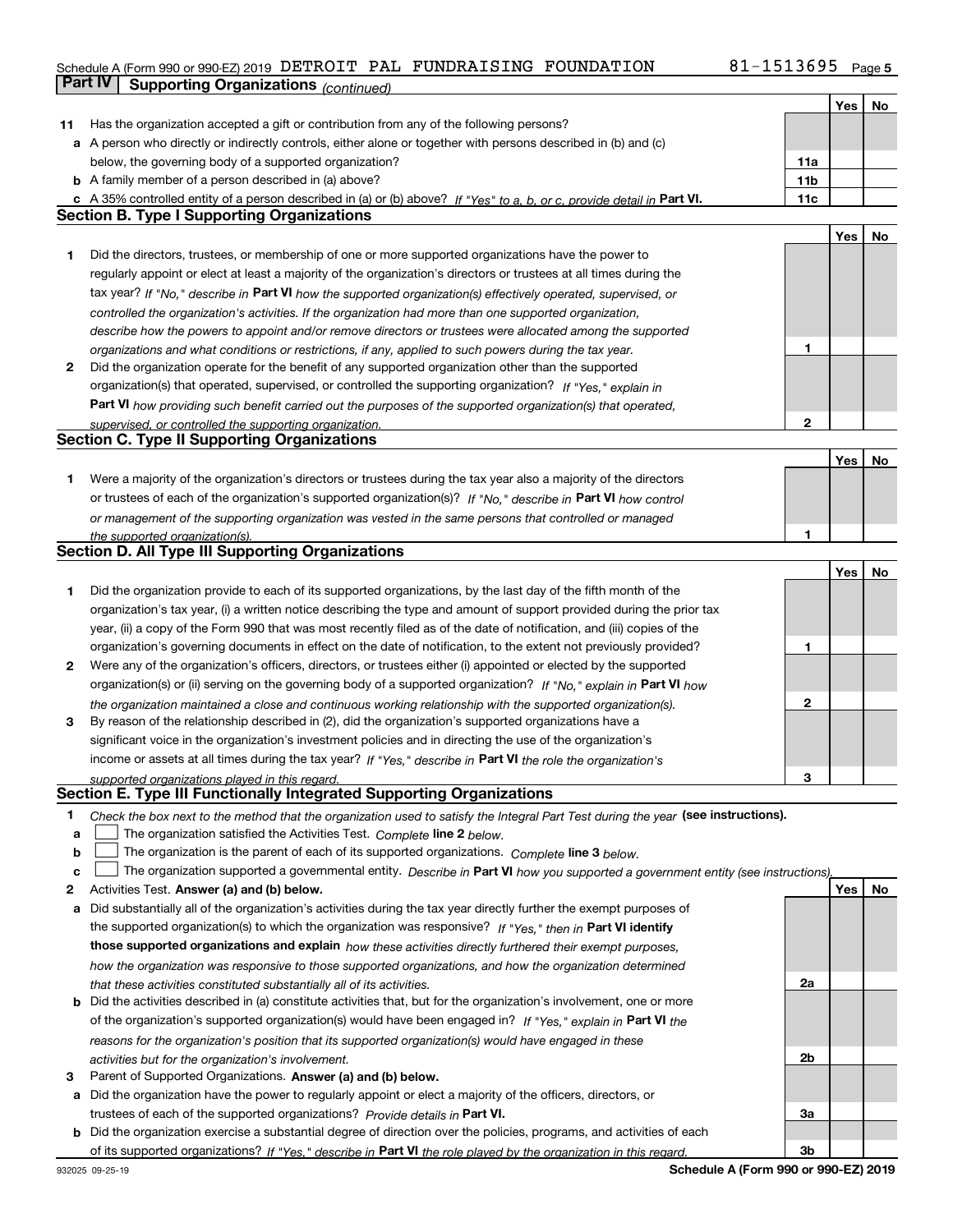### Schedule A (Form 990 or 990-EZ) 2019 <code>DETROIT PAL FUNDRAISING</code> FOUNDATION  $81\text{--}1513695$  <code>Page</code> **Part V** Type III Non-Functionally Integrated 509(a)(3) Supporting Organizations

| 1 Check here if the organization satisfied the Integral Part Test as a qualifying trust on Nov. 20, 1970 (explain in Part VI). See instructions. All |  |
|------------------------------------------------------------------------------------------------------------------------------------------------------|--|
| other Type III non-functionally integrated supporting organizations must complete Sections A through E.                                              |  |

|              | Section A - Adjusted Net Income                                              |                | (A) Prior Year | (B) Current Year<br>(optional) |
|--------------|------------------------------------------------------------------------------|----------------|----------------|--------------------------------|
| 1            | Net short-term capital gain                                                  | 1.             |                |                                |
| 2            | Recoveries of prior-year distributions                                       | $\mathbf{2}$   |                |                                |
| 3            | Other gross income (see instructions)                                        | 3              |                |                                |
| 4            | Add lines 1 through 3.                                                       | 4              |                |                                |
| 5            | Depreciation and depletion                                                   | 5              |                |                                |
| 6            | Portion of operating expenses paid or incurred for production or             |                |                |                                |
|              | collection of gross income or for management, conservation, or               |                |                |                                |
|              | maintenance of property held for production of income (see instructions)     | 6              |                |                                |
| 7            | Other expenses (see instructions)                                            | $\overline{7}$ |                |                                |
| 8            | <b>Adjusted Net Income</b> (subtract lines 5, 6, and 7 from line 4)          | 8              |                |                                |
|              | <b>Section B - Minimum Asset Amount</b>                                      |                | (A) Prior Year | (B) Current Year<br>(optional) |
| 1            | Aggregate fair market value of all non-exempt-use assets (see                |                |                |                                |
|              | instructions for short tax year or assets held for part of year):            |                |                |                                |
|              | a Average monthly value of securities                                        | 1a             |                |                                |
|              | <b>b</b> Average monthly cash balances                                       | 1b             |                |                                |
|              | c Fair market value of other non-exempt-use assets                           | 1c             |                |                                |
|              | <b>d</b> Total (add lines 1a, 1b, and 1c)                                    | 1d             |                |                                |
|              | <b>e</b> Discount claimed for blockage or other                              |                |                |                                |
|              | factors (explain in detail in Part VI):                                      |                |                |                                |
| $\mathbf{2}$ | Acquisition indebtedness applicable to non-exempt-use assets                 | $\mathbf{2}$   |                |                                |
| з            | Subtract line 2 from line 1d.                                                | 3              |                |                                |
| 4            | Cash deemed held for exempt use. Enter 1-1/2% of line 3 (for greater amount, |                |                |                                |
|              | see instructions).                                                           | 4              |                |                                |
| 5            | Net value of non-exempt-use assets (subtract line 4 from line 3)             | 5              |                |                                |
| 6            | Multiply line 5 by .035.                                                     | 6              |                |                                |
| 7            | Recoveries of prior-year distributions                                       | $\overline{7}$ |                |                                |
| 8            | Minimum Asset Amount (add line 7 to line 6)                                  | 8              |                |                                |
|              | <b>Section C - Distributable Amount</b>                                      |                |                | <b>Current Year</b>            |
| 1            | Adjusted net income for prior year (from Section A, line 8, Column A)        | 1              |                |                                |
| $\mathbf{2}$ | Enter 85% of line 1.                                                         | $\mathbf{2}$   |                |                                |
| 3            | Minimum asset amount for prior year (from Section B, line 8, Column A)       | 3              |                |                                |
| 4            | Enter greater of line 2 or line 3.                                           | 4              |                |                                |
| 5            | Income tax imposed in prior year                                             | 5              |                |                                |
| 6            | <b>Distributable Amount.</b> Subtract line 5 from line 4, unless subject to  |                |                |                                |
|              | emergency temporary reduction (see instructions).                            | 6              |                |                                |

**7**Check here if the current year is the organization's first as a non-functionally integrated Type III supporting organization (see instructions).

**Schedule A (Form 990 or 990-EZ) 2019**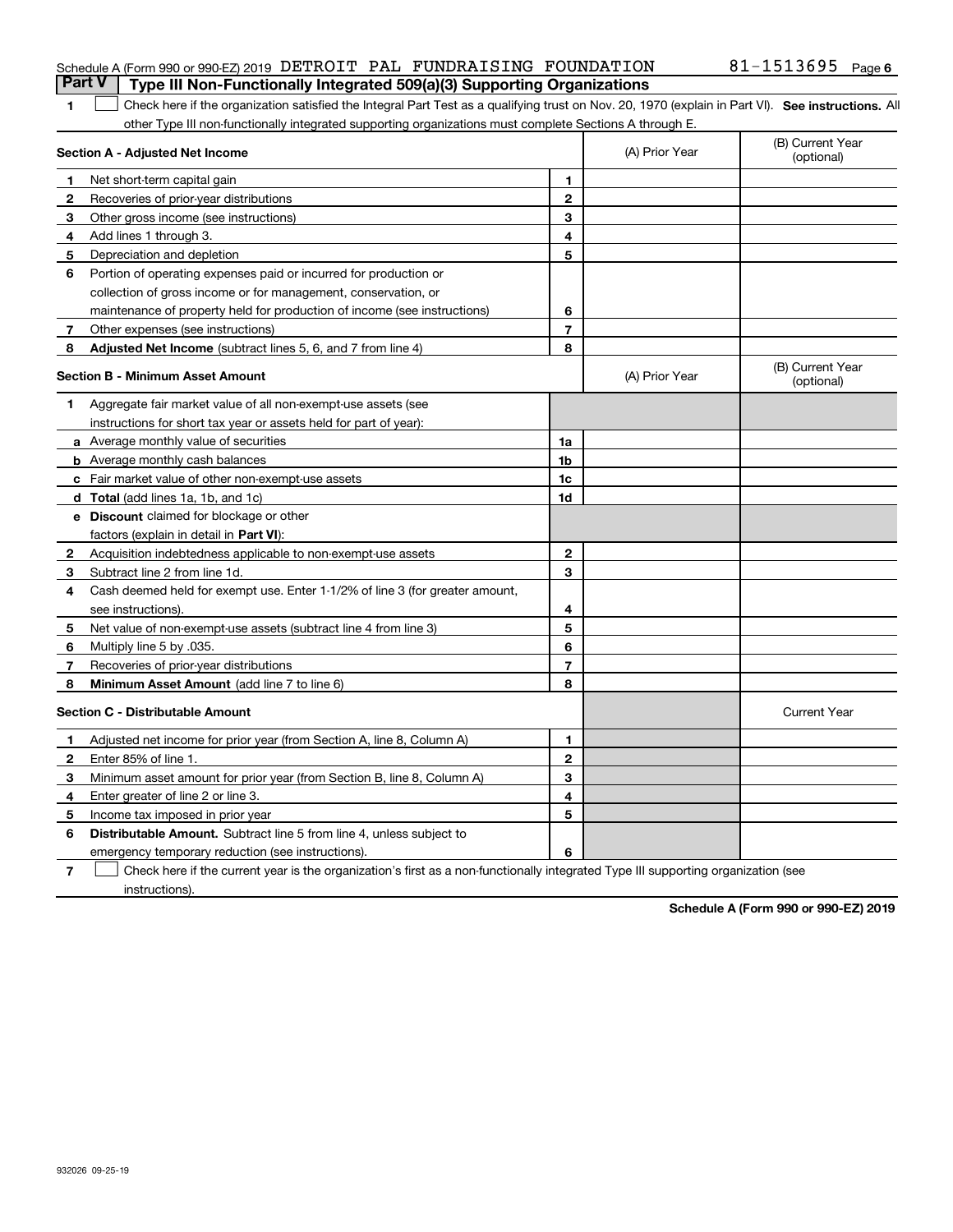#### Schedule A (Form 990 or 990-EZ) 2019 DETROIT PAL FUNDRAISING FOUNDATION 8<code>1-1513695</code> Page DETROIT PAL FUNDRAISING FOUNDATION 81-1513695

| <b>Part V</b> | Type III Non-Functionally Integrated 509(a)(3) Supporting Organizations                    |                             | (continued)                           |                                         |
|---------------|--------------------------------------------------------------------------------------------|-----------------------------|---------------------------------------|-----------------------------------------|
|               | <b>Section D - Distributions</b>                                                           |                             |                                       | <b>Current Year</b>                     |
| 1             | Amounts paid to supported organizations to accomplish exempt purposes                      |                             |                                       |                                         |
| 2             | Amounts paid to perform activity that directly furthers exempt purposes of supported       |                             |                                       |                                         |
|               | organizations, in excess of income from activity                                           |                             |                                       |                                         |
| 3             | Administrative expenses paid to accomplish exempt purposes of supported organizations      |                             |                                       |                                         |
| 4             | Amounts paid to acquire exempt-use assets                                                  |                             |                                       |                                         |
| 5             | Qualified set-aside amounts (prior IRS approval required)                                  |                             |                                       |                                         |
| 6             | Other distributions (describe in Part VI). See instructions.                               |                             |                                       |                                         |
| 7             | <b>Total annual distributions.</b> Add lines 1 through 6.                                  |                             |                                       |                                         |
| 8             | Distributions to attentive supported organizations to which the organization is responsive |                             |                                       |                                         |
|               | (provide details in Part VI). See instructions.                                            |                             |                                       |                                         |
| 9             | Distributable amount for 2019 from Section C, line 6                                       |                             |                                       |                                         |
| 10            | Line 8 amount divided by line 9 amount                                                     |                             |                                       |                                         |
|               |                                                                                            | (i)                         | (iii)                                 | (iii)                                   |
|               | <b>Section E - Distribution Allocations</b> (see instructions)                             | <b>Excess Distributions</b> | <b>Underdistributions</b><br>Pre-2019 | <b>Distributable</b><br>Amount for 2019 |
| 1             | Distributable amount for 2019 from Section C, line 6                                       |                             |                                       |                                         |
| 2             | Underdistributions, if any, for years prior to 2019 (reason-                               |                             |                                       |                                         |
|               | able cause required- explain in Part VI). See instructions.                                |                             |                                       |                                         |
| З             | Excess distributions carryover, if any, to 2019                                            |                             |                                       |                                         |
|               | <b>a</b> From 2014                                                                         |                             |                                       |                                         |
|               | <b>b</b> From 2015                                                                         |                             |                                       |                                         |
|               | $c$ From 2016                                                                              |                             |                                       |                                         |
|               | d From 2017                                                                                |                             |                                       |                                         |
|               | e From 2018                                                                                |                             |                                       |                                         |
|               | Total of lines 3a through e                                                                |                             |                                       |                                         |
| g             | Applied to underdistributions of prior years                                               |                             |                                       |                                         |
|               | <b>h</b> Applied to 2019 distributable amount                                              |                             |                                       |                                         |
|               | Carryover from 2014 not applied (see instructions)                                         |                             |                                       |                                         |
|               | Remainder. Subtract lines 3g, 3h, and 3i from 3f.                                          |                             |                                       |                                         |
| 4             | Distributions for 2019 from Section D,                                                     |                             |                                       |                                         |
|               | line $7:$                                                                                  |                             |                                       |                                         |
|               | <b>a</b> Applied to underdistributions of prior years                                      |                             |                                       |                                         |
|               | <b>b</b> Applied to 2019 distributable amount                                              |                             |                                       |                                         |
|               | c Remainder. Subtract lines 4a and 4b from 4.                                              |                             |                                       |                                         |
| 5             | Remaining underdistributions for years prior to 2019, if                                   |                             |                                       |                                         |
|               | any. Subtract lines 3g and 4a from line 2. For result greater                              |                             |                                       |                                         |
|               | than zero, explain in Part VI. See instructions.                                           |                             |                                       |                                         |
| 6             | Remaining underdistributions for 2019. Subtract lines 3h                                   |                             |                                       |                                         |
|               | and 4b from line 1. For result greater than zero, explain in                               |                             |                                       |                                         |
|               | Part VI. See instructions.                                                                 |                             |                                       |                                         |
|               | Excess distributions carryover to 2020. Add lines 3j                                       |                             |                                       |                                         |
| 7             | and 4c.                                                                                    |                             |                                       |                                         |
| 8             | Breakdown of line 7:                                                                       |                             |                                       |                                         |
|               | a Excess from 2015                                                                         |                             |                                       |                                         |
|               |                                                                                            |                             |                                       |                                         |
|               | <b>b</b> Excess from 2016                                                                  |                             |                                       |                                         |
|               | c Excess from 2017                                                                         |                             |                                       |                                         |
|               | d Excess from 2018                                                                         |                             |                                       |                                         |
|               | e Excess from 2019                                                                         |                             |                                       |                                         |

**Schedule A (Form 990 or 990-EZ) 2019**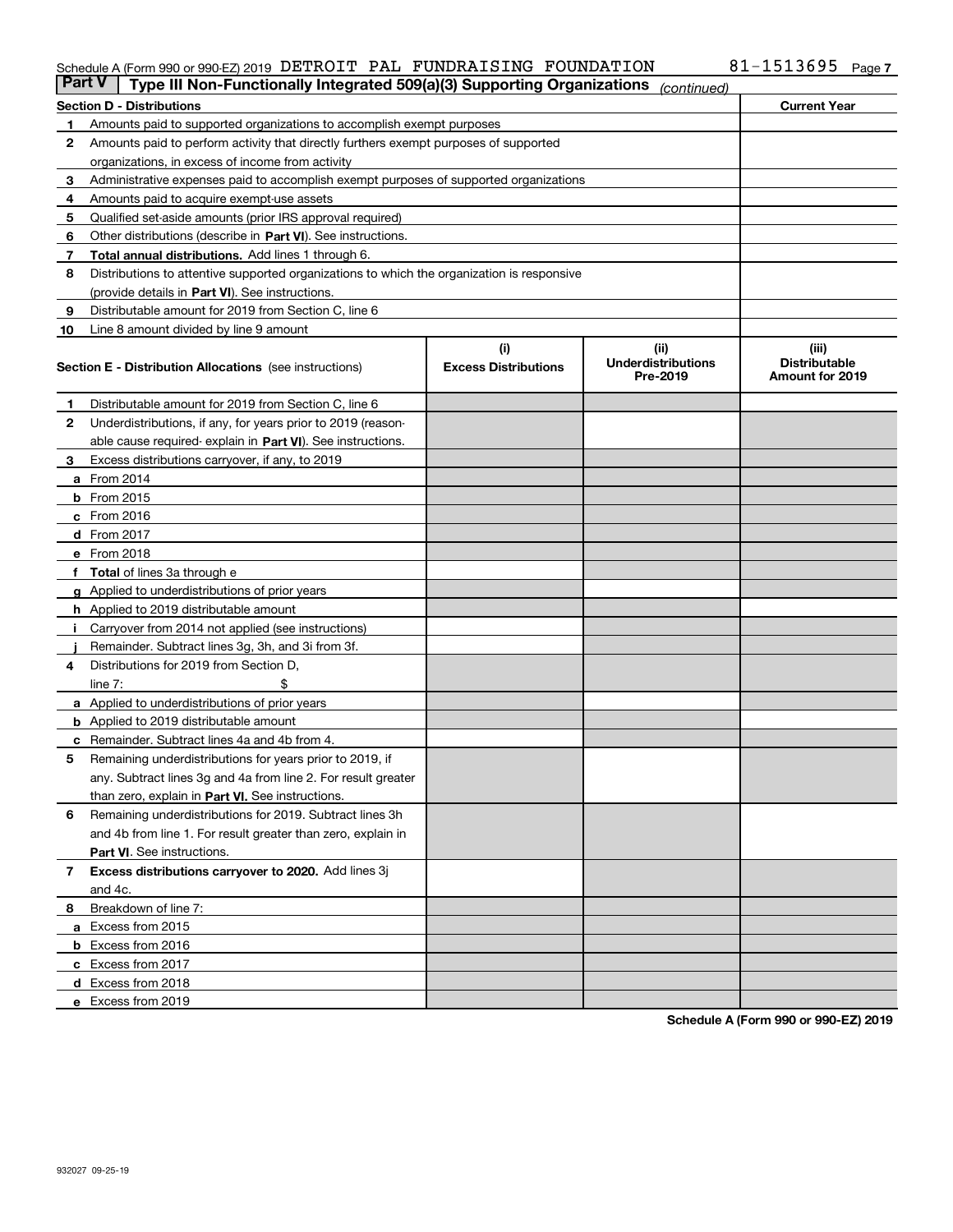|                | Schedule A (Form 990 or 990-EZ) 2019 DETROIT PAL FUNDRAISING FOUNDATION                                                                                                                                                                                                                                                                                                                                                                                                                                                                                                                     |  | 81-1513695 Page 8 |
|----------------|---------------------------------------------------------------------------------------------------------------------------------------------------------------------------------------------------------------------------------------------------------------------------------------------------------------------------------------------------------------------------------------------------------------------------------------------------------------------------------------------------------------------------------------------------------------------------------------------|--|-------------------|
| <b>Part VI</b> | Supplemental Information. Provide the explanations required by Part II, line 10; Part II, line 17a or 17b; Part III, line 12;<br>Part IV, Section A, lines 1, 2, 3b, 3c, 4b, 4c, 5a, 6, 9a, 9b, 9c, 11a, 11b, and 11c; Part IV, Section B, lines 1 and 2; Part IV, Section C,<br>line 1; Part IV, Section D, lines 2 and 3; Part IV, Section E, lines 1c, 2a, 2b, 3a, and 3b; Part V, line 1; Part V, Section B, line 1e; Part V,<br>Section D, lines 5, 6, and 8; and Part V, Section E, lines 2, 5, and 6. Also complete this part for any additional information.<br>(See instructions.) |  |                   |
|                |                                                                                                                                                                                                                                                                                                                                                                                                                                                                                                                                                                                             |  |                   |
|                |                                                                                                                                                                                                                                                                                                                                                                                                                                                                                                                                                                                             |  |                   |
|                |                                                                                                                                                                                                                                                                                                                                                                                                                                                                                                                                                                                             |  |                   |
|                |                                                                                                                                                                                                                                                                                                                                                                                                                                                                                                                                                                                             |  |                   |
|                |                                                                                                                                                                                                                                                                                                                                                                                                                                                                                                                                                                                             |  |                   |
|                |                                                                                                                                                                                                                                                                                                                                                                                                                                                                                                                                                                                             |  |                   |
|                |                                                                                                                                                                                                                                                                                                                                                                                                                                                                                                                                                                                             |  |                   |
|                |                                                                                                                                                                                                                                                                                                                                                                                                                                                                                                                                                                                             |  |                   |
|                |                                                                                                                                                                                                                                                                                                                                                                                                                                                                                                                                                                                             |  |                   |
|                |                                                                                                                                                                                                                                                                                                                                                                                                                                                                                                                                                                                             |  |                   |
|                |                                                                                                                                                                                                                                                                                                                                                                                                                                                                                                                                                                                             |  |                   |
|                |                                                                                                                                                                                                                                                                                                                                                                                                                                                                                                                                                                                             |  |                   |
|                |                                                                                                                                                                                                                                                                                                                                                                                                                                                                                                                                                                                             |  |                   |
|                |                                                                                                                                                                                                                                                                                                                                                                                                                                                                                                                                                                                             |  |                   |
|                |                                                                                                                                                                                                                                                                                                                                                                                                                                                                                                                                                                                             |  |                   |
|                |                                                                                                                                                                                                                                                                                                                                                                                                                                                                                                                                                                                             |  |                   |
|                |                                                                                                                                                                                                                                                                                                                                                                                                                                                                                                                                                                                             |  |                   |
|                |                                                                                                                                                                                                                                                                                                                                                                                                                                                                                                                                                                                             |  |                   |
|                |                                                                                                                                                                                                                                                                                                                                                                                                                                                                                                                                                                                             |  |                   |
|                |                                                                                                                                                                                                                                                                                                                                                                                                                                                                                                                                                                                             |  |                   |
|                |                                                                                                                                                                                                                                                                                                                                                                                                                                                                                                                                                                                             |  |                   |
|                |                                                                                                                                                                                                                                                                                                                                                                                                                                                                                                                                                                                             |  |                   |
|                |                                                                                                                                                                                                                                                                                                                                                                                                                                                                                                                                                                                             |  |                   |
|                |                                                                                                                                                                                                                                                                                                                                                                                                                                                                                                                                                                                             |  |                   |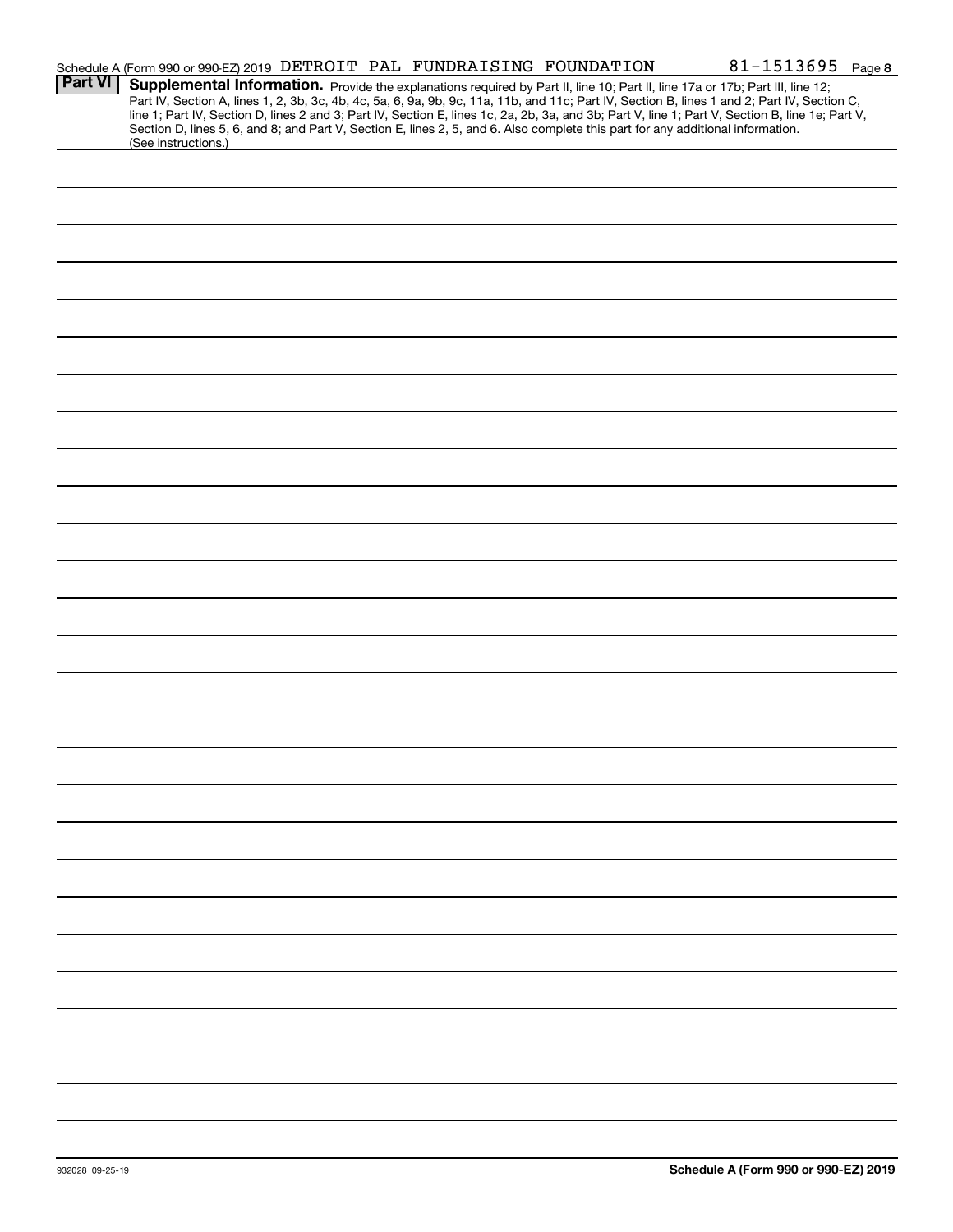# **Identification of Excess Contributions Included on Part II, Line 5 Schedule A 2019**

# **\*\* Do Not File \*\* \*\*\* Not Open to Public Inspection \*\*\***

| <b>Contributor's Name</b> | <b>Total</b><br><b>Contributions</b> | <b>Excess</b><br><b>Contributions</b> |
|---------------------------|--------------------------------------|---------------------------------------|
| SKILLMAN FOUNDATION       | 400,000.                             | 137,979.                              |
| DRESNER FOUNDATION        | 800,000.                             | 537,979.                              |
| ADIENT                    | 800,000.                             | 537,979.                              |
| MEIJER                    | 450,000.                             | 187,979.                              |
|                           |                                      |                                       |
|                           |                                      |                                       |
|                           |                                      |                                       |
|                           |                                      |                                       |
|                           |                                      |                                       |
|                           |                                      |                                       |
|                           |                                      |                                       |
|                           |                                      |                                       |
|                           |                                      |                                       |
|                           |                                      |                                       |
|                           |                                      |                                       |
|                           |                                      |                                       |
|                           |                                      |                                       |
|                           |                                      |                                       |
|                           |                                      |                                       |
|                           |                                      |                                       |
|                           |                                      |                                       |
|                           |                                      |                                       |
|                           |                                      |                                       |
|                           |                                      |                                       |
|                           |                                      |                                       |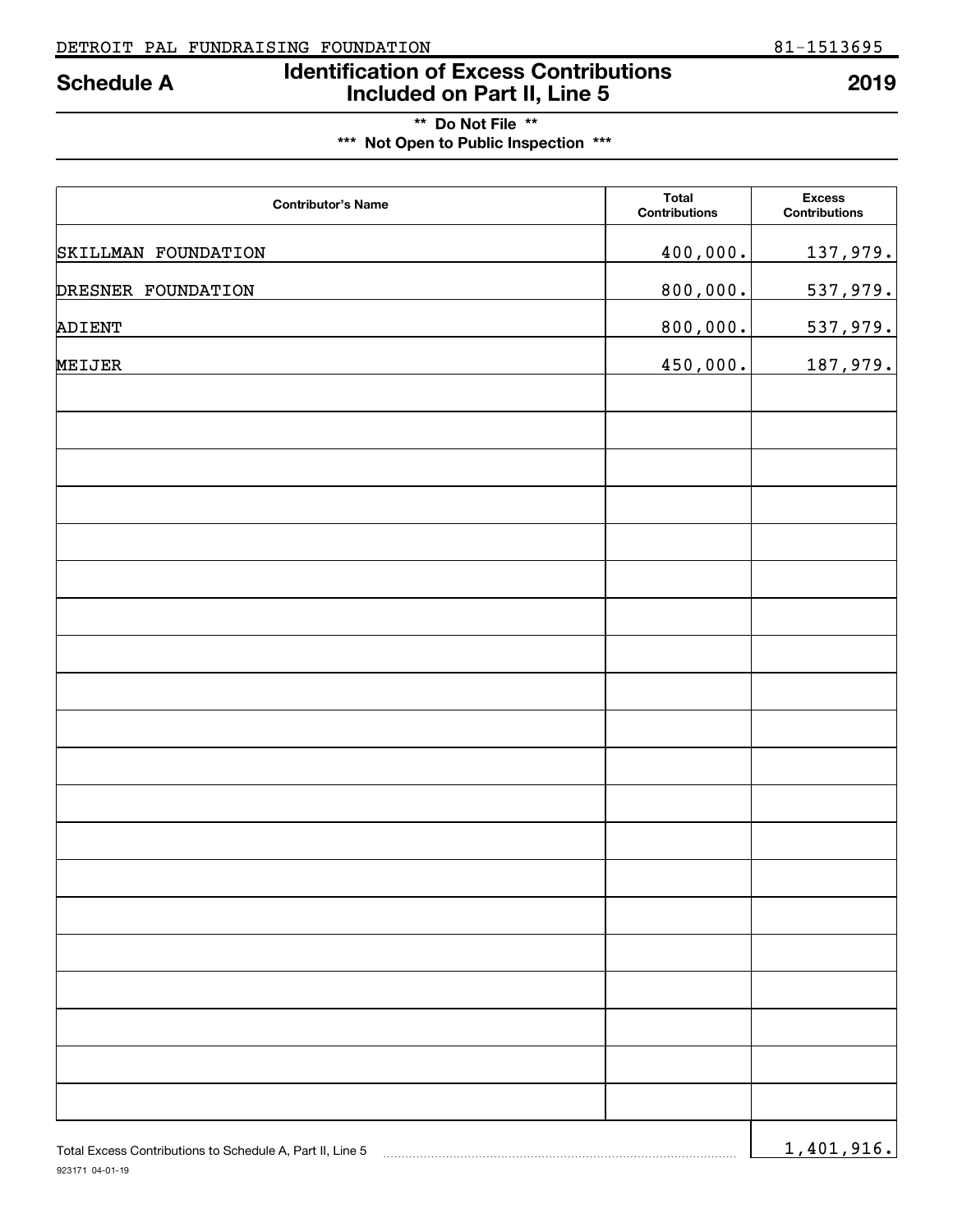Department of the Treasury Internal Revenue Service **(Form 990, 990-EZ, or 990-PF)** Name of the organization

**Organization type** (check one):

# **Schedule B Schedule of Contributors**

**| Attach to Form 990, Form 990-EZ, or Form 990-PF. | Go to www.irs.gov/Form990 for the latest information.** OMB No. 1545-0047

**2019**

**Employer identification number**

|  | DETROIT PAL FUNDRAISING FOUNDATION | 81-1513695 |
|--|------------------------------------|------------|
|  |                                    |            |

| $501(c)$ $3$ ) (enter number) organization                                  |
|-----------------------------------------------------------------------------|
| $4947(a)(1)$ nonexempt charitable trust not treated as a private foundation |
| 527 political organization                                                  |
| 501(c)(3) exempt private foundation                                         |
| 4947(a)(1) nonexempt charitable trust treated as a private foundation       |
| 501(c)(3) taxable private foundation                                        |
|                                                                             |

Check if your organization is covered by the **General Rule** or a **Special Rule. Note:**  Only a section 501(c)(7), (8), or (10) organization can check boxes for both the General Rule and a Special Rule. See instructions.

#### **General Rule**

 $\boxed{\textbf{X}}$  For an organization filing Form 990, 990-EZ, or 990-PF that received, during the year, contributions totaling \$5,000 or more (in money or property) from any one contributor. Complete Parts I and II. See instructions for determining a contributor's total contributions.

#### **Special Rules**

any one contributor, during the year, total contributions of the greater of  $\,$  (1) \$5,000; or **(2)** 2% of the amount on (i) Form 990, Part VIII, line 1h; For an organization described in section 501(c)(3) filing Form 990 or 990-EZ that met the 33 1/3% support test of the regulations under sections 509(a)(1) and 170(b)(1)(A)(vi), that checked Schedule A (Form 990 or 990-EZ), Part II, line 13, 16a, or 16b, and that received from or (ii) Form 990-EZ, line 1. Complete Parts I and II.  $\mathcal{L}^{\text{max}}$ 

year, total contributions of more than \$1,000 *exclusively* for religious, charitable, scientific, literary, or educational purposes, or for the For an organization described in section 501(c)(7), (8), or (10) filing Form 990 or 990-EZ that received from any one contributor, during the prevention of cruelty to children or animals. Complete Parts I, II, and III.  $\mathcal{L}^{\text{max}}$ 

purpose. Don't complete any of the parts unless the **General Rule** applies to this organization because it received *nonexclusively* year, contributions <sub>exclusively</sub> for religious, charitable, etc., purposes, but no such contributions totaled more than \$1,000. If this box is checked, enter here the total contributions that were received during the year for an  $\;$ exclusively religious, charitable, etc., For an organization described in section 501(c)(7), (8), or (10) filing Form 990 or 990-EZ that received from any one contributor, during the religious, charitable, etc., contributions totaling \$5,000 or more during the year  $\Box$ — $\Box$   $\Box$  $\mathcal{L}^{\text{max}}$ 

**Caution:**  An organization that isn't covered by the General Rule and/or the Special Rules doesn't file Schedule B (Form 990, 990-EZ, or 990-PF),  **must** but it answer "No" on Part IV, line 2, of its Form 990; or check the box on line H of its Form 990-EZ or on its Form 990-PF, Part I, line 2, to certify that it doesn't meet the filing requirements of Schedule B (Form 990, 990-EZ, or 990-PF).

**For Paperwork Reduction Act Notice, see the instructions for Form 990, 990-EZ, or 990-PF. Schedule B (Form 990, 990-EZ, or 990-PF) (2019)** LHA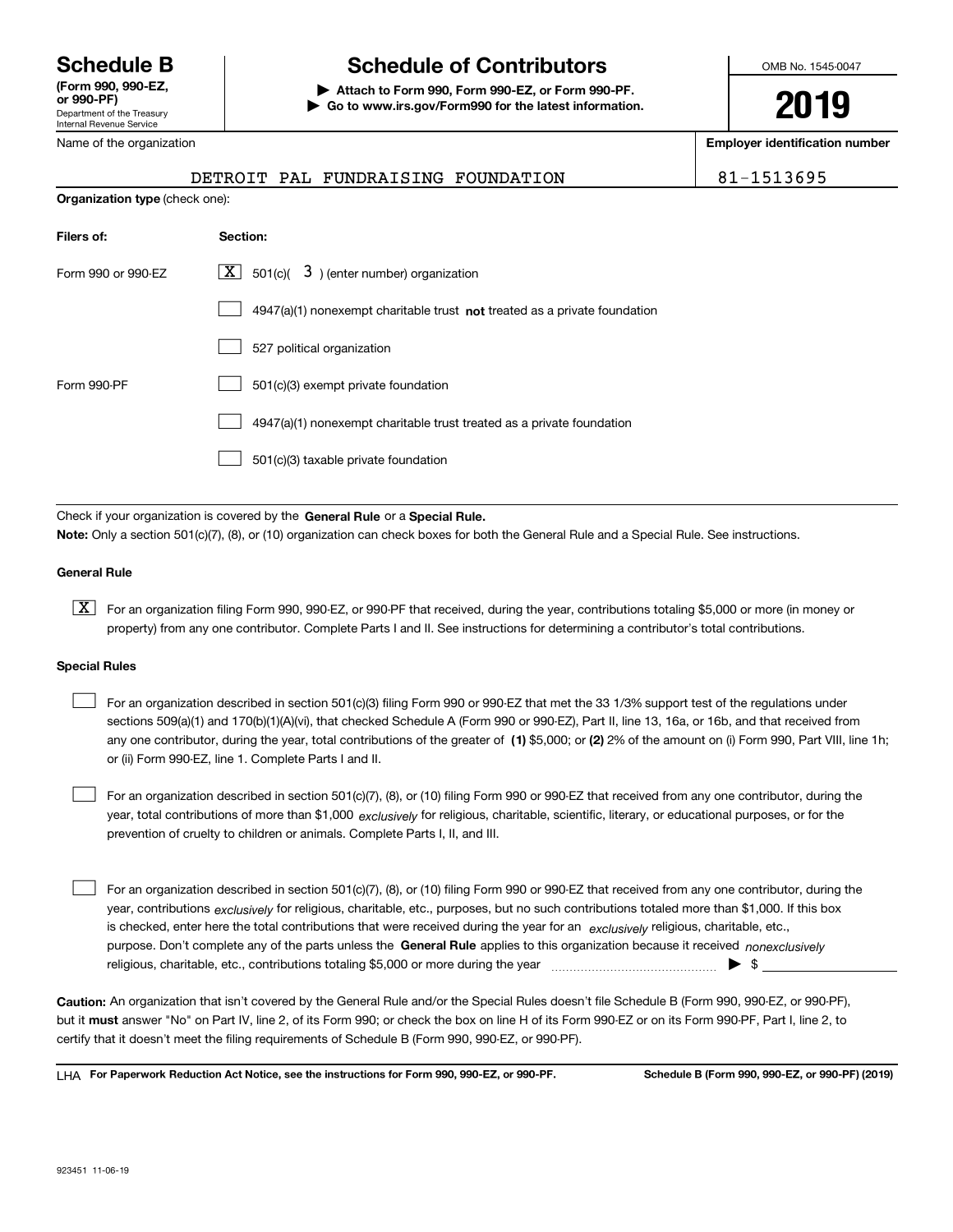**Employer identification number**

# DETROIT PAL FUNDRAISING FOUNDATION | 81-1513695

Chedule B (Form 990, 990-EZ, or 990-PF) (2019)<br> **2019 Iame of organization**<br> **2019 IETROIT PAL FUNDRAISING FOUNDATION**<br> **21-1513695**<br> **21-1513695**<br> **21-1513695** 

| (a)<br>No. | (b)<br>Name, address, and ZIP + 4                              | (c)<br><b>Total contributions</b> | (d)<br>Type of contribution                                                                                 |
|------------|----------------------------------------------------------------|-----------------------------------|-------------------------------------------------------------------------------------------------------------|
| 1          | MEIJER<br>2929<br>WALKER AVE NW<br>GRAND RAPIDS, MI 49544      | 150,000.<br>\$                    | $\overline{\texttt{X}}$<br>Person<br>Payroll<br>Noncash<br>(Complete Part II for<br>noncash contributions.) |
| (a)<br>No. | (b)<br>Name, address, and ZIP + 4                              | (c)<br><b>Total contributions</b> | (d)<br>Type of contribution                                                                                 |
| 2          | KAR'S NUTS<br>1200 E. 14 MILE RD.<br>MADISON HEIGHTS, MI 48071 | 100,000.<br>\$                    | $\overline{\texttt{x}}$<br>Person<br>Payroll<br>Noncash<br>(Complete Part II for<br>noncash contributions.) |
| (a)<br>No. | (b)<br>Name, address, and ZIP + 4                              | (c)<br><b>Total contributions</b> | (d)<br>Type of contribution                                                                                 |
|            |                                                                | $\frac{1}{2}$                     | Person<br>Payroll<br><b>Noncash</b><br>(Complete Part II for<br>noncash contributions.)                     |
| (a)<br>No. | (b)<br>Name, address, and ZIP + 4                              | (c)<br><b>Total contributions</b> | (d)<br>Type of contribution                                                                                 |
|            |                                                                | $$\tilde{\phantom{a}}$$           | Person<br>Payroll<br>Noncash<br>(Complete Part II for<br>noncash contributions.)                            |
| (a)<br>No. | (b)<br>Name, address, and ZIP + 4                              | (c)<br><b>Total contributions</b> | (d)<br>Type of contribution                                                                                 |
|            |                                                                | \$                                | Person<br>Payroll<br><b>Noncash</b><br>(Complete Part II for<br>noncash contributions.)                     |
| (a)<br>No. | (b)<br>Name, address, and ZIP + 4                              | (c)<br><b>Total contributions</b> | (d)<br>Type of contribution                                                                                 |
|            |                                                                | \$                                | Person<br>Payroll<br>Noncash<br>(Complete Part II for<br>noncash contributions.)                            |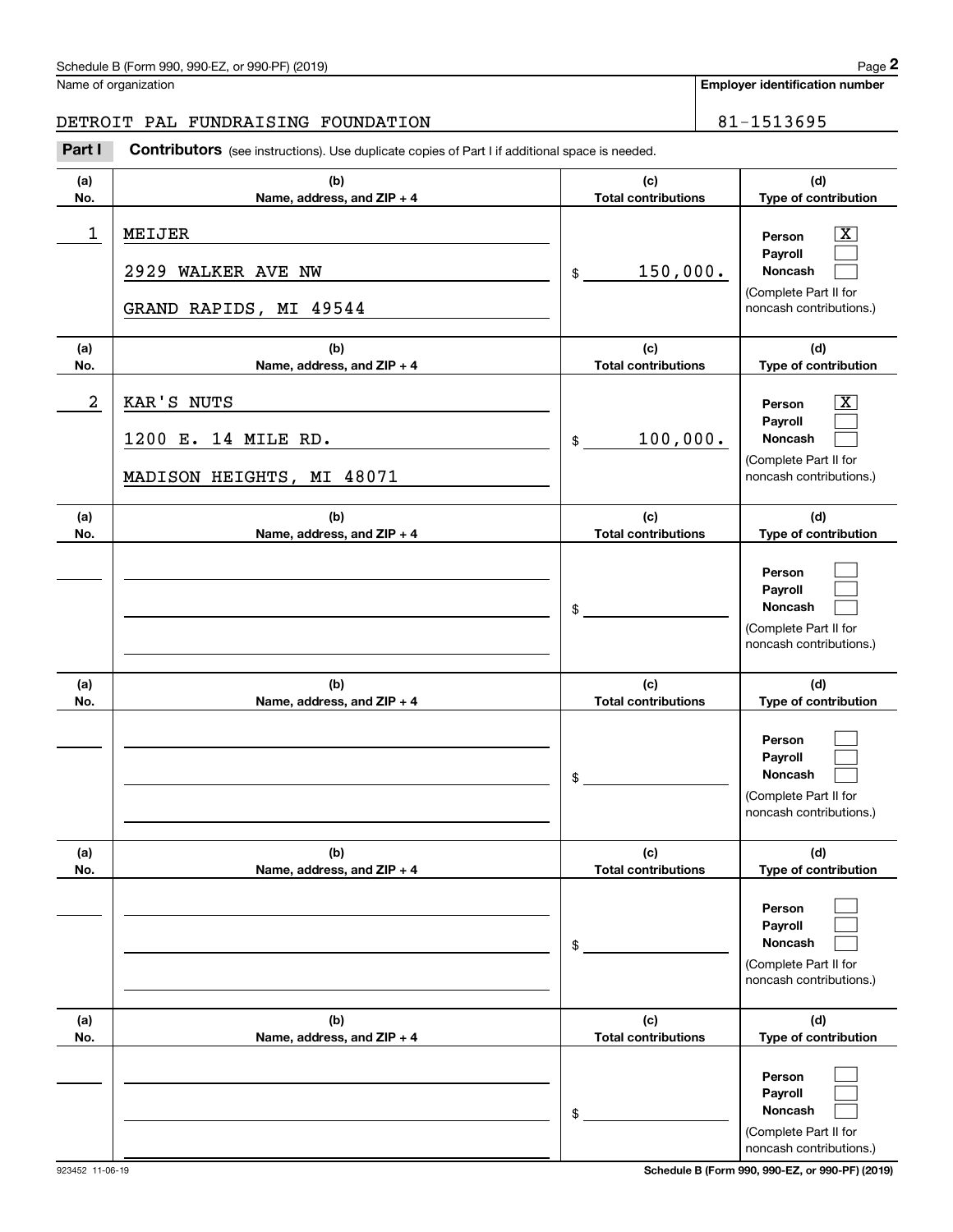Name of organization

**Employer identification number**

DETROIT PAL FUNDRAISING FOUNDATION | 81-1513695

Chedule B (Form 990, 990-EZ, or 990-PF) (2019)<br> **2019 Iame of organization**<br> **31-1513695 BETROIT PAL FUNDRAISING FOUNDATION**<br> **13.1959 BeTROIT PAL FUNDRAISING FOUNDATION** 

| (a)<br>No.<br>from<br>Part I | (b)<br>Description of noncash property given | (c)<br>FMV (or estimate)<br>(See instructions.) | (d)<br>Date received |
|------------------------------|----------------------------------------------|-------------------------------------------------|----------------------|
|                              |                                              |                                                 |                      |
|                              |                                              | \$                                              |                      |
| (a)<br>No.<br>from<br>Part I | (b)<br>Description of noncash property given | (c)<br>FMV (or estimate)<br>(See instructions.) | (d)<br>Date received |
|                              |                                              |                                                 |                      |
|                              |                                              | \$                                              |                      |
| (a)<br>No.<br>from<br>Part I | (b)<br>Description of noncash property given | (c)<br>FMV (or estimate)<br>(See instructions.) | (d)<br>Date received |
|                              |                                              |                                                 |                      |
|                              |                                              | $$\mathbb{S}$$                                  |                      |
| (a)<br>No.<br>from<br>Part I | (b)<br>Description of noncash property given | (c)<br>FMV (or estimate)<br>(See instructions.) | (d)<br>Date received |
|                              |                                              |                                                 |                      |
|                              |                                              | $\,$                                            |                      |
| (a)<br>No.<br>from<br>Part I | (b)<br>Description of noncash property given | (c)<br>FMV (or estimate)<br>(See instructions.) | (d)<br>Date received |
|                              |                                              |                                                 |                      |
|                              |                                              | $\$$                                            |                      |
| (a)<br>No.<br>from<br>Part I | (b)<br>Description of noncash property given | (c)<br>FMV (or estimate)<br>(See instructions.) | (d)<br>Date received |
|                              |                                              |                                                 |                      |
|                              |                                              | \$                                              |                      |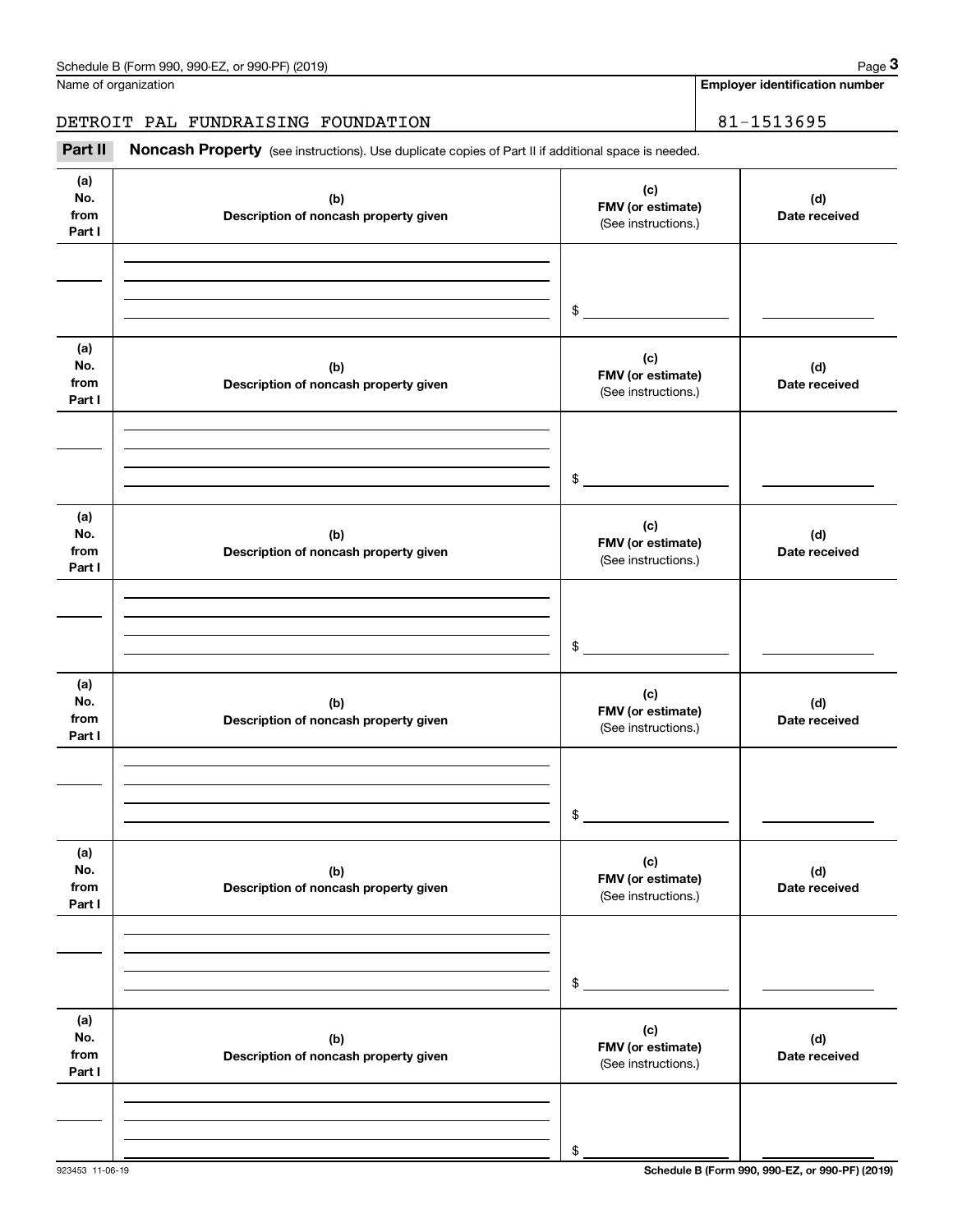|                           | Schedule B (Form 990, 990-EZ, or 990-PF) (2019)                                                                                                                                                                                 |                                       | Page 4                                                                                                                                                         |  |  |  |  |
|---------------------------|---------------------------------------------------------------------------------------------------------------------------------------------------------------------------------------------------------------------------------|---------------------------------------|----------------------------------------------------------------------------------------------------------------------------------------------------------------|--|--|--|--|
|                           | Name of organization                                                                                                                                                                                                            | <b>Employer identification number</b> |                                                                                                                                                                |  |  |  |  |
|                           | DETROIT PAL FUNDRAISING FOUNDATION                                                                                                                                                                                              |                                       | 81-1513695                                                                                                                                                     |  |  |  |  |
| <b>Part III</b>           | from any one contributor. Complete columns (a) through (e) and the following line entry. For organizations                                                                                                                      |                                       | Exclusively religious, charitable, etc., contributions to organizations described in section 501(c)(7), (8), or (10) that total more than \$1,000 for the year |  |  |  |  |
|                           | completing Part III, enter the total of exclusively religious, charitable, etc., contributions of \$1,000 or less for the year. (Enter this info. once.) \\$<br>Use duplicate copies of Part III if additional space is needed. |                                       |                                                                                                                                                                |  |  |  |  |
| (a) No.                   |                                                                                                                                                                                                                                 |                                       |                                                                                                                                                                |  |  |  |  |
| from<br>Part I            | (b) Purpose of gift                                                                                                                                                                                                             | (c) Use of gift                       | (d) Description of how gift is held                                                                                                                            |  |  |  |  |
|                           |                                                                                                                                                                                                                                 |                                       |                                                                                                                                                                |  |  |  |  |
|                           |                                                                                                                                                                                                                                 |                                       |                                                                                                                                                                |  |  |  |  |
|                           |                                                                                                                                                                                                                                 |                                       |                                                                                                                                                                |  |  |  |  |
|                           |                                                                                                                                                                                                                                 | (e) Transfer of gift                  |                                                                                                                                                                |  |  |  |  |
|                           | Transferee's name, address, and $ZIP + 4$                                                                                                                                                                                       |                                       | Relationship of transferor to transferee                                                                                                                       |  |  |  |  |
|                           |                                                                                                                                                                                                                                 |                                       |                                                                                                                                                                |  |  |  |  |
|                           |                                                                                                                                                                                                                                 |                                       |                                                                                                                                                                |  |  |  |  |
|                           |                                                                                                                                                                                                                                 |                                       |                                                                                                                                                                |  |  |  |  |
| (a) No.<br>from<br>Part I | (b) Purpose of gift                                                                                                                                                                                                             | (c) Use of gift                       | (d) Description of how gift is held                                                                                                                            |  |  |  |  |
|                           |                                                                                                                                                                                                                                 |                                       |                                                                                                                                                                |  |  |  |  |
|                           |                                                                                                                                                                                                                                 |                                       |                                                                                                                                                                |  |  |  |  |
|                           |                                                                                                                                                                                                                                 |                                       |                                                                                                                                                                |  |  |  |  |
|                           | (e) Transfer of gift                                                                                                                                                                                                            |                                       |                                                                                                                                                                |  |  |  |  |
|                           | Transferee's name, address, and $ZIP + 4$                                                                                                                                                                                       |                                       | Relationship of transferor to transferee                                                                                                                       |  |  |  |  |
|                           |                                                                                                                                                                                                                                 |                                       |                                                                                                                                                                |  |  |  |  |
|                           |                                                                                                                                                                                                                                 |                                       |                                                                                                                                                                |  |  |  |  |
|                           |                                                                                                                                                                                                                                 |                                       |                                                                                                                                                                |  |  |  |  |
| (a) No.<br>from<br>Part I | (b) Purpose of gift                                                                                                                                                                                                             | (c) Use of gift                       | (d) Description of how gift is held                                                                                                                            |  |  |  |  |
|                           |                                                                                                                                                                                                                                 |                                       |                                                                                                                                                                |  |  |  |  |
|                           |                                                                                                                                                                                                                                 |                                       |                                                                                                                                                                |  |  |  |  |
|                           |                                                                                                                                                                                                                                 |                                       |                                                                                                                                                                |  |  |  |  |
|                           |                                                                                                                                                                                                                                 | (e) Transfer of gift                  |                                                                                                                                                                |  |  |  |  |
|                           | Transferee's name, address, and ZIP + 4                                                                                                                                                                                         |                                       | Relationship of transferor to transferee                                                                                                                       |  |  |  |  |
|                           |                                                                                                                                                                                                                                 |                                       |                                                                                                                                                                |  |  |  |  |
|                           |                                                                                                                                                                                                                                 |                                       |                                                                                                                                                                |  |  |  |  |
|                           |                                                                                                                                                                                                                                 |                                       |                                                                                                                                                                |  |  |  |  |
| (a) No.<br>from           | (b) Purpose of gift                                                                                                                                                                                                             | (c) Use of gift                       | (d) Description of how gift is held                                                                                                                            |  |  |  |  |
| Part I                    |                                                                                                                                                                                                                                 |                                       |                                                                                                                                                                |  |  |  |  |
|                           |                                                                                                                                                                                                                                 |                                       |                                                                                                                                                                |  |  |  |  |
|                           |                                                                                                                                                                                                                                 |                                       |                                                                                                                                                                |  |  |  |  |
|                           |                                                                                                                                                                                                                                 | (e) Transfer of gift                  |                                                                                                                                                                |  |  |  |  |
|                           |                                                                                                                                                                                                                                 |                                       |                                                                                                                                                                |  |  |  |  |
|                           | Transferee's name, address, and $ZIP + 4$                                                                                                                                                                                       |                                       | Relationship of transferor to transferee                                                                                                                       |  |  |  |  |
|                           |                                                                                                                                                                                                                                 |                                       |                                                                                                                                                                |  |  |  |  |
|                           |                                                                                                                                                                                                                                 |                                       |                                                                                                                                                                |  |  |  |  |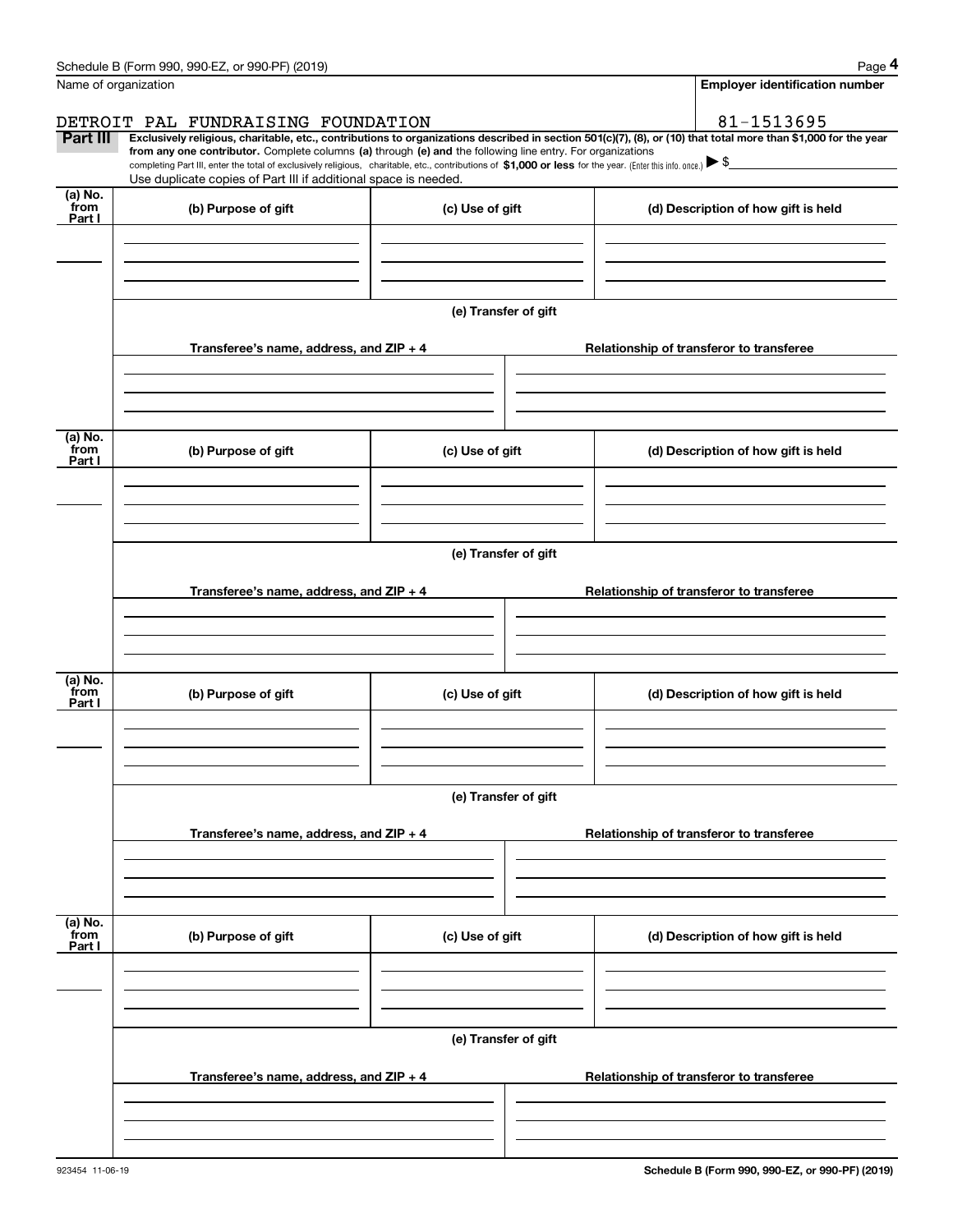| <b>SCHEDULE D</b> |
|-------------------|
|-------------------|

| (Form 990) |  |
|------------|--|
|------------|--|

# **SCHEDULE D Supplemental Financial Statements**

(Form 990)<br>
Pepartment of the Treasury<br>
Department of the Treasury<br>
Department of the Treasury<br>
Department of the Treasury<br> **Co to www.irs.gov/Form990 for instructions and the latest information.**<br> **Co to www.irs.gov/Form9** 



Department of the Treasury Internal Revenue Service

**Name of the organization Employer identification number**

# DETROIT PAL FUNDRAISING FOUNDATION 81-1513695

| Part I       |                                                                                                                                     | <b>Organizations Maintaining Donor Advised Funds or Other Similar Funds or Accounts.</b> Complete if the                                                                                                                                                 |                         |  |                                                      |    |
|--------------|-------------------------------------------------------------------------------------------------------------------------------------|----------------------------------------------------------------------------------------------------------------------------------------------------------------------------------------------------------------------------------------------------------|-------------------------|--|------------------------------------------------------|----|
|              |                                                                                                                                     | organization answered "Yes" on Form 990, Part IV, line 6.                                                                                                                                                                                                |                         |  |                                                      |    |
|              |                                                                                                                                     |                                                                                                                                                                                                                                                          | (a) Donor advised funds |  | (b) Funds and other accounts                         |    |
| 1.           |                                                                                                                                     |                                                                                                                                                                                                                                                          |                         |  |                                                      |    |
| 2            |                                                                                                                                     | Aggregate value of contributions to (during year)                                                                                                                                                                                                        |                         |  |                                                      |    |
| з            |                                                                                                                                     | Aggregate value of grants from (during year)                                                                                                                                                                                                             |                         |  |                                                      |    |
| 4            |                                                                                                                                     |                                                                                                                                                                                                                                                          |                         |  |                                                      |    |
| 5            |                                                                                                                                     | Did the organization inform all donors and donor advisors in writing that the assets held in donor advised funds                                                                                                                                         |                         |  |                                                      |    |
|              |                                                                                                                                     |                                                                                                                                                                                                                                                          |                         |  | Yes                                                  | No |
| 6            |                                                                                                                                     | Did the organization inform all grantees, donors, and donor advisors in writing that grant funds can be used only                                                                                                                                        |                         |  |                                                      |    |
|              |                                                                                                                                     | for charitable purposes and not for the benefit of the donor or donor advisor, or for any other purpose conferring                                                                                                                                       |                         |  |                                                      |    |
|              |                                                                                                                                     |                                                                                                                                                                                                                                                          |                         |  | Yes                                                  | No |
| Part II      |                                                                                                                                     | Conservation Easements. Complete if the organization answered "Yes" on Form 990, Part IV, line 7.                                                                                                                                                        |                         |  |                                                      |    |
| 1            |                                                                                                                                     | Purpose(s) of conservation easements held by the organization (check all that apply).                                                                                                                                                                    |                         |  |                                                      |    |
|              |                                                                                                                                     | Preservation of land for public use (for example, recreation or education)                                                                                                                                                                               |                         |  | Preservation of a historically important land area   |    |
|              |                                                                                                                                     | Protection of natural habitat                                                                                                                                                                                                                            |                         |  | Preservation of a certified historic structure       |    |
|              |                                                                                                                                     | Preservation of open space                                                                                                                                                                                                                               |                         |  |                                                      |    |
| 2            |                                                                                                                                     | Complete lines 2a through 2d if the organization held a qualified conservation contribution in the form of a conservation easement on the last                                                                                                           |                         |  |                                                      |    |
|              |                                                                                                                                     | day of the tax year.                                                                                                                                                                                                                                     |                         |  | Held at the End of the Tax Year                      |    |
| а            |                                                                                                                                     |                                                                                                                                                                                                                                                          |                         |  | 2a                                                   |    |
| b            |                                                                                                                                     | Total acreage restricted by conservation easements                                                                                                                                                                                                       |                         |  | 2 <sub>b</sub>                                       |    |
| c            |                                                                                                                                     | Number of conservation easements on a certified historic structure included in (a) manufacture of conservation                                                                                                                                           |                         |  | 2c                                                   |    |
| d            |                                                                                                                                     | Number of conservation easements included in (c) acquired after 7/25/06, and not on a historic structure                                                                                                                                                 |                         |  |                                                      |    |
|              |                                                                                                                                     | listed in the National Register [111] Marshall Register [11] Marshall Register [11] Marshall Register [11] Marshall Register [11] Marshall Register [11] Marshall Register [11] Marshall Register [11] Marshall Register [11]                            |                         |  | 2d                                                   |    |
| З.           |                                                                                                                                     | Number of conservation easements modified, transferred, released, extinguished, or terminated by the organization during the tax                                                                                                                         |                         |  |                                                      |    |
|              | $year \blacktriangleright$                                                                                                          |                                                                                                                                                                                                                                                          |                         |  |                                                      |    |
| 4            |                                                                                                                                     | Number of states where property subject to conservation easement is located >                                                                                                                                                                            |                         |  |                                                      |    |
| 5            |                                                                                                                                     | Does the organization have a written policy regarding the periodic monitoring, inspection, handling of                                                                                                                                                   |                         |  |                                                      |    |
|              | Yes<br>violations, and enforcement of the conservation easements it holds?                                                          |                                                                                                                                                                                                                                                          |                         |  | No                                                   |    |
| 6            |                                                                                                                                     | Staff and volunteer hours devoted to monitoring, inspecting, handling of violations, and enforcing conservation easements during the year                                                                                                                |                         |  |                                                      |    |
|              |                                                                                                                                     |                                                                                                                                                                                                                                                          |                         |  |                                                      |    |
| 7            | Amount of expenses incurred in monitoring, inspecting, handling of violations, and enforcing conservation easements during the year |                                                                                                                                                                                                                                                          |                         |  |                                                      |    |
|              | $\blacktriangleright$ \$                                                                                                            |                                                                                                                                                                                                                                                          |                         |  |                                                      |    |
| 8            |                                                                                                                                     | Does each conservation easement reported on line 2(d) above satisfy the requirements of section 170(h)(4)(B)(i)                                                                                                                                          |                         |  |                                                      |    |
|              |                                                                                                                                     |                                                                                                                                                                                                                                                          |                         |  | Yes                                                  | No |
| 9            |                                                                                                                                     | In Part XIII, describe how the organization reports conservation easements in its revenue and expense statement and<br>balance sheet, and include, if applicable, the text of the footnote to the organization's financial statements that describes the |                         |  |                                                      |    |
|              |                                                                                                                                     | organization's accounting for conservation easements.                                                                                                                                                                                                    |                         |  |                                                      |    |
|              | Part III                                                                                                                            | Organizations Maintaining Collections of Art, Historical Treasures, or Other Similar Assets.                                                                                                                                                             |                         |  |                                                      |    |
|              |                                                                                                                                     | Complete if the organization answered "Yes" on Form 990, Part IV, line 8.                                                                                                                                                                                |                         |  |                                                      |    |
|              |                                                                                                                                     | 1a If the organization elected, as permitted under FASB ASC 958, not to report in its revenue statement and balance sheet works                                                                                                                          |                         |  |                                                      |    |
|              |                                                                                                                                     | of art, historical treasures, or other similar assets held for public exhibition, education, or research in furtherance of public                                                                                                                        |                         |  |                                                      |    |
|              |                                                                                                                                     | service, provide in Part XIII the text of the footnote to its financial statements that describes these items.                                                                                                                                           |                         |  |                                                      |    |
| b            |                                                                                                                                     | If the organization elected, as permitted under FASB ASC 958, to report in its revenue statement and balance sheet works of                                                                                                                              |                         |  |                                                      |    |
|              |                                                                                                                                     | art, historical treasures, or other similar assets held for public exhibition, education, or research in furtherance of public service,                                                                                                                  |                         |  |                                                      |    |
|              |                                                                                                                                     | provide the following amounts relating to these items:                                                                                                                                                                                                   |                         |  |                                                      |    |
|              |                                                                                                                                     |                                                                                                                                                                                                                                                          |                         |  |                                                      |    |
|              |                                                                                                                                     | (ii) Assets included in Form 990, Part X                                                                                                                                                                                                                 |                         |  | $\frac{1}{2}$                                        |    |
| $\mathbf{2}$ |                                                                                                                                     | If the organization received or held works of art, historical treasures, or other similar assets for financial gain, provide                                                                                                                             |                         |  |                                                      |    |
|              |                                                                                                                                     | the following amounts required to be reported under FASB ASC 958 relating to these items:                                                                                                                                                                |                         |  |                                                      |    |
| а            |                                                                                                                                     | Revenue included on Form 990, Part VIII, line 1 [1] [2000] [2000] [2000] [2000] [3000] [3000] [3000] [3000] [3000] [                                                                                                                                     |                         |  |                                                      |    |
|              |                                                                                                                                     |                                                                                                                                                                                                                                                          |                         |  | $\blacktriangleright$ \$<br>$\blacktriangleright$ \$ |    |
|              |                                                                                                                                     |                                                                                                                                                                                                                                                          |                         |  |                                                      |    |

**For Paperwork Reduction Act Notice, see the Instructions for Form 990. Schedule D (Form 990) 2019** LHA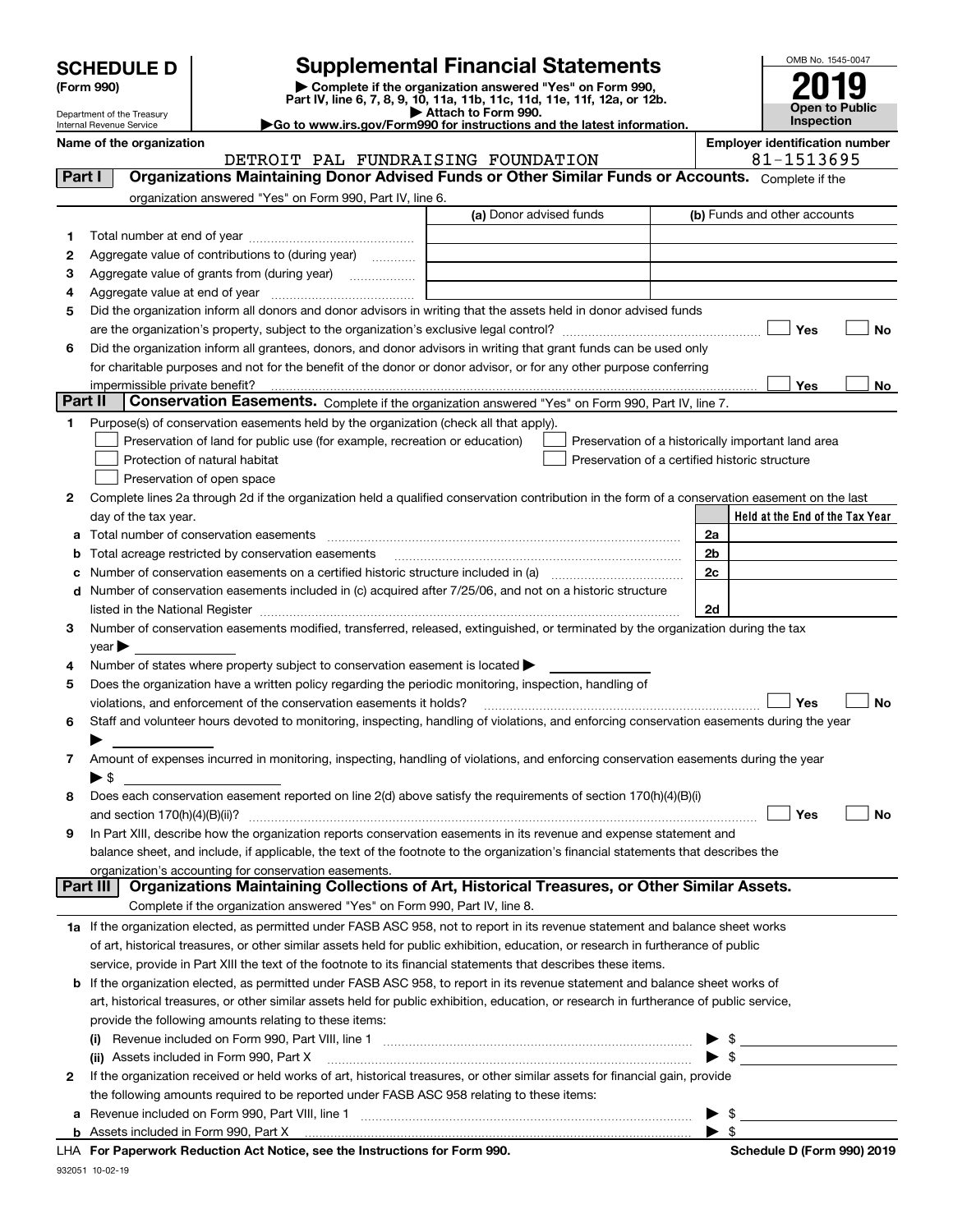|        | Schedule D (Form 990) 2019                                                                                                                                                                                                     | DETROIT PAL FUNDRAISING FOUNDATION |   |                |                                                                                                                                                                                                                                |                 |    |                | 81-1513695 Page 2 |
|--------|--------------------------------------------------------------------------------------------------------------------------------------------------------------------------------------------------------------------------------|------------------------------------|---|----------------|--------------------------------------------------------------------------------------------------------------------------------------------------------------------------------------------------------------------------------|-----------------|----|----------------|-------------------|
|        | Part III<br>Organizations Maintaining Collections of Art, Historical Treasures, or Other Similar Assets (continued)                                                                                                            |                                    |   |                |                                                                                                                                                                                                                                |                 |    |                |                   |
| 3      | Using the organization's acquisition, accession, and other records, check any of the following that make significant use of its                                                                                                |                                    |   |                |                                                                                                                                                                                                                                |                 |    |                |                   |
|        | collection items (check all that apply):                                                                                                                                                                                       |                                    |   |                |                                                                                                                                                                                                                                |                 |    |                |                   |
| a      | Public exhibition                                                                                                                                                                                                              |                                    |   |                | Loan or exchange program                                                                                                                                                                                                       |                 |    |                |                   |
| b      | Scholarly research                                                                                                                                                                                                             |                                    |   |                | Other and the control of the control of the control of the control of the control of the control of the control of the control of the control of the control of the control of the control of the control of the control of th |                 |    |                |                   |
| с      | Preservation for future generations                                                                                                                                                                                            |                                    |   |                |                                                                                                                                                                                                                                |                 |    |                |                   |
| 4      | Provide a description of the organization's collections and explain how they further the organization's exempt purpose in Part XIII.                                                                                           |                                    |   |                |                                                                                                                                                                                                                                |                 |    |                |                   |
| 5      | During the year, did the organization solicit or receive donations of art, historical treasures, or other similar assets                                                                                                       |                                    |   |                |                                                                                                                                                                                                                                |                 |    |                |                   |
|        | <b>Part IV</b>                                                                                                                                                                                                                 |                                    |   |                |                                                                                                                                                                                                                                |                 |    | Yes            | No                |
|        | Escrow and Custodial Arrangements. Complete if the organization answered "Yes" on Form 990, Part IV, line 9, or<br>reported an amount on Form 990, Part X, line 21.                                                            |                                    |   |                |                                                                                                                                                                                                                                |                 |    |                |                   |
|        |                                                                                                                                                                                                                                |                                    |   |                |                                                                                                                                                                                                                                |                 |    |                |                   |
|        | 1a Is the organization an agent, trustee, custodian or other intermediary for contributions or other assets not included                                                                                                       |                                    |   |                |                                                                                                                                                                                                                                |                 |    | Yes            | No                |
|        | on Form 990, Part X? [11] matter contracts and contracts and contracts are contracted as a form 990, Part X?<br><b>b</b> If "Yes," explain the arrangement in Part XIII and complete the following table:                      |                                    |   |                |                                                                                                                                                                                                                                |                 |    |                |                   |
|        |                                                                                                                                                                                                                                |                                    |   |                |                                                                                                                                                                                                                                |                 |    | Amount         |                   |
| c      | Beginning balance <u>www.maren.communication.communication.communication.communication.com</u>                                                                                                                                 |                                    |   |                |                                                                                                                                                                                                                                |                 | 1c |                |                   |
|        |                                                                                                                                                                                                                                |                                    |   |                |                                                                                                                                                                                                                                |                 | 1d |                |                   |
|        | e Distributions during the year manufactured and continuum and contact the year manufactured and contact the year manufactured and contact the year manufactured and contact the year manufactured and contact the year manufa |                                    |   |                |                                                                                                                                                                                                                                |                 | 1e |                |                   |
|        |                                                                                                                                                                                                                                |                                    |   |                |                                                                                                                                                                                                                                |                 | 1f |                |                   |
|        | 2a Did the organization include an amount on Form 990, Part X, line 21, for escrow or custodial account liability?                                                                                                             |                                    |   |                |                                                                                                                                                                                                                                |                 | .  | Yes            | No                |
|        | <b>b</b> If "Yes," explain the arrangement in Part XIII. Check here if the explanation has been provided on Part XIII                                                                                                          |                                    |   |                |                                                                                                                                                                                                                                |                 |    |                |                   |
| Part V | Endowment Funds. Complete if the organization answered "Yes" on Form 990, Part IV, line 10.                                                                                                                                    |                                    |   |                |                                                                                                                                                                                                                                |                 |    |                |                   |
|        |                                                                                                                                                                                                                                | (a) Current year                   |   | (b) Prior year | (c) Two years back $\vert$ (d) Three years back $\vert$ (e) Four years back                                                                                                                                                    |                 |    |                |                   |
|        | 1a Beginning of year balance                                                                                                                                                                                                   |                                    |   |                |                                                                                                                                                                                                                                |                 |    |                |                   |
| b      |                                                                                                                                                                                                                                |                                    |   |                |                                                                                                                                                                                                                                |                 |    |                |                   |
|        | Net investment earnings, gains, and losses                                                                                                                                                                                     |                                    |   |                |                                                                                                                                                                                                                                |                 |    |                |                   |
|        |                                                                                                                                                                                                                                |                                    |   |                |                                                                                                                                                                                                                                |                 |    |                |                   |
|        | e Other expenditures for facilities                                                                                                                                                                                            |                                    |   |                |                                                                                                                                                                                                                                |                 |    |                |                   |
|        | and programs                                                                                                                                                                                                                   |                                    |   |                |                                                                                                                                                                                                                                |                 |    |                |                   |
|        | f Administrative expenses                                                                                                                                                                                                      |                                    |   |                |                                                                                                                                                                                                                                |                 |    |                |                   |
| g      | End of year balance <i>manually contained</i>                                                                                                                                                                                  |                                    |   |                |                                                                                                                                                                                                                                |                 |    |                |                   |
| 2      | Provide the estimated percentage of the current year end balance (line 1g, column (a)) held as:                                                                                                                                |                                    |   |                |                                                                                                                                                                                                                                |                 |    |                |                   |
| а      | Board designated or quasi-endowment >                                                                                                                                                                                          |                                    | % |                |                                                                                                                                                                                                                                |                 |    |                |                   |
| b      | Permanent endowment >                                                                                                                                                                                                          | %                                  |   |                |                                                                                                                                                                                                                                |                 |    |                |                   |
|        | <b>c</b> Term endowment $\blacktriangleright$                                                                                                                                                                                  | %                                  |   |                |                                                                                                                                                                                                                                |                 |    |                |                   |
|        | The percentages on lines 2a, 2b, and 2c should equal 100%.                                                                                                                                                                     |                                    |   |                |                                                                                                                                                                                                                                |                 |    |                |                   |
|        | 3a Are there endowment funds not in the possession of the organization that are held and administered for the organization                                                                                                     |                                    |   |                |                                                                                                                                                                                                                                |                 |    |                |                   |
|        | by:                                                                                                                                                                                                                            |                                    |   |                |                                                                                                                                                                                                                                |                 |    |                | <b>Yes</b><br>No. |
|        | (i)                                                                                                                                                                                                                            |                                    |   |                |                                                                                                                                                                                                                                |                 |    | 3a(i)          |                   |
|        |                                                                                                                                                                                                                                |                                    |   |                |                                                                                                                                                                                                                                |                 |    | 3a(ii)         |                   |
|        |                                                                                                                                                                                                                                |                                    |   |                |                                                                                                                                                                                                                                |                 |    | 3b             |                   |
|        | Describe in Part XIII the intended uses of the organization's endowment funds.<br>Land, Buildings, and Equipment.<br>Part VI                                                                                                   |                                    |   |                |                                                                                                                                                                                                                                |                 |    |                |                   |
|        | Complete if the organization answered "Yes" on Form 990, Part IV, line 11a. See Form 990, Part X, line 10.                                                                                                                     |                                    |   |                |                                                                                                                                                                                                                                |                 |    |                |                   |
|        | Description of property                                                                                                                                                                                                        | (a) Cost or other                  |   |                | (b) Cost or other                                                                                                                                                                                                              | (c) Accumulated |    | (d) Book value |                   |
|        |                                                                                                                                                                                                                                | basis (investment)                 |   |                | basis (other)                                                                                                                                                                                                                  | depreciation    |    |                |                   |
|        |                                                                                                                                                                                                                                |                                    |   |                |                                                                                                                                                                                                                                |                 |    |                |                   |
| b      |                                                                                                                                                                                                                                |                                    |   |                |                                                                                                                                                                                                                                |                 |    |                |                   |
|        |                                                                                                                                                                                                                                |                                    |   |                |                                                                                                                                                                                                                                |                 |    |                |                   |
|        |                                                                                                                                                                                                                                |                                    |   |                |                                                                                                                                                                                                                                |                 |    |                |                   |
|        |                                                                                                                                                                                                                                |                                    |   |                |                                                                                                                                                                                                                                |                 |    |                |                   |
|        |                                                                                                                                                                                                                                |                                    |   |                |                                                                                                                                                                                                                                |                 |    |                | $0$ .             |
|        |                                                                                                                                                                                                                                |                                    |   |                |                                                                                                                                                                                                                                |                 |    |                |                   |

**Schedule D (Form 990) 2019**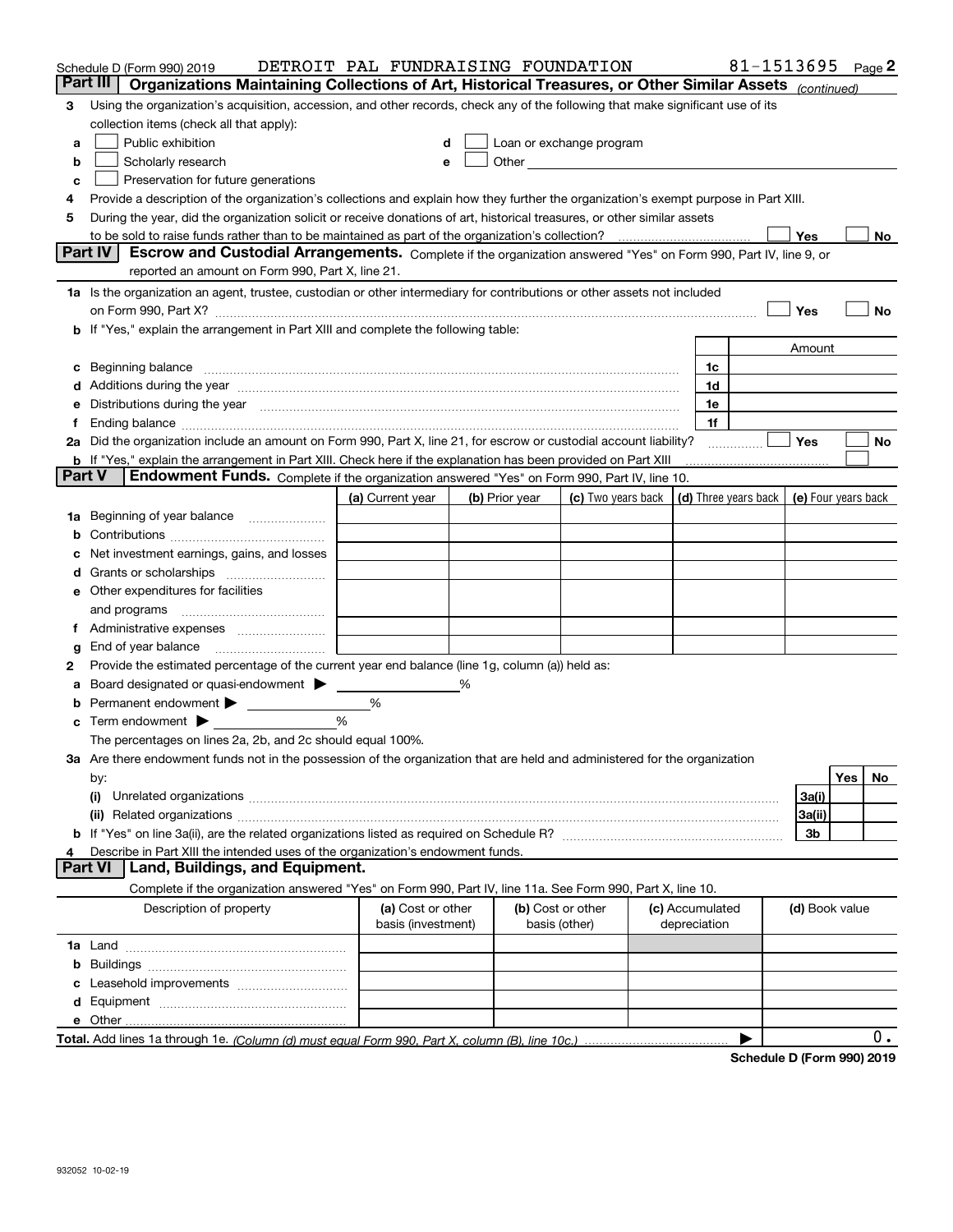| Complete if the organization answered "Yes" on Form 990, Part IV, line 11b. See Form 990, Part X, line 12.        |                 |                                                           |                |
|-------------------------------------------------------------------------------------------------------------------|-----------------|-----------------------------------------------------------|----------------|
| (a) Description of security or category (including name of security)                                              | (b) Book value  | (c) Method of valuation: Cost or end-of-year market value |                |
| (1) Financial derivatives                                                                                         |                 |                                                           |                |
|                                                                                                                   |                 |                                                           |                |
| (3) Other                                                                                                         |                 |                                                           |                |
| (A)                                                                                                               |                 |                                                           |                |
| (B)                                                                                                               |                 |                                                           |                |
| (C)                                                                                                               |                 |                                                           |                |
| (D)                                                                                                               |                 |                                                           |                |
| (E)                                                                                                               |                 |                                                           |                |
| (F)                                                                                                               |                 |                                                           |                |
| (G)                                                                                                               |                 |                                                           |                |
| (H)                                                                                                               |                 |                                                           |                |
| Total. (Col. (b) must equal Form 990, Part X, col. (B) line 12.)                                                  |                 |                                                           |                |
| Part VIII Investments - Program Related.                                                                          |                 |                                                           |                |
| Complete if the organization answered "Yes" on Form 990, Part IV, line 11c. See Form 990, Part X, line 13.        |                 |                                                           |                |
| (a) Description of investment                                                                                     | (b) Book value  | (c) Method of valuation: Cost or end-of-year market value |                |
| (1)                                                                                                               |                 |                                                           |                |
| (2)                                                                                                               |                 |                                                           |                |
| (3)                                                                                                               |                 |                                                           |                |
|                                                                                                                   |                 |                                                           |                |
| (4)                                                                                                               |                 |                                                           |                |
| (5)                                                                                                               |                 |                                                           |                |
| (6)                                                                                                               |                 |                                                           |                |
| (7)                                                                                                               |                 |                                                           |                |
| (8)                                                                                                               |                 |                                                           |                |
| (9)                                                                                                               |                 |                                                           |                |
| Total. (Col. (b) must equal Form 990, Part X, col. (B) line 13.)<br><b>Part IX</b><br><b>Other Assets.</b>        |                 |                                                           |                |
| Complete if the organization answered "Yes" on Form 990, Part IV, line 11d. See Form 990, Part X, line 15.        |                 |                                                           |                |
|                                                                                                                   | (a) Description |                                                           | (b) Book value |
| (1)                                                                                                               |                 |                                                           |                |
| (2)                                                                                                               |                 |                                                           |                |
| (3)                                                                                                               |                 |                                                           |                |
| (4)                                                                                                               |                 |                                                           |                |
|                                                                                                                   |                 |                                                           |                |
| (5)                                                                                                               |                 |                                                           |                |
| (6)                                                                                                               |                 |                                                           |                |
| (7)                                                                                                               |                 |                                                           |                |
| (8)                                                                                                               |                 |                                                           |                |
| (9)                                                                                                               |                 |                                                           |                |
| <b>Other Liabilities.</b><br><b>Part X</b>                                                                        |                 |                                                           |                |
| Complete if the organization answered "Yes" on Form 990, Part IV, line 11e or 11f. See Form 990, Part X, line 25. |                 |                                                           |                |
| (a) Description of liability                                                                                      |                 |                                                           | (b) Book value |
| 1.<br>Federal income taxes                                                                                        |                 |                                                           |                |
| (1)                                                                                                               |                 |                                                           |                |
| (2)                                                                                                               |                 |                                                           |                |
| (3)                                                                                                               |                 |                                                           |                |
| (4)                                                                                                               |                 |                                                           |                |
| (5)                                                                                                               |                 |                                                           |                |
| (6)                                                                                                               |                 |                                                           |                |
| (7)                                                                                                               |                 |                                                           |                |
| (8)<br>(9)                                                                                                        |                 |                                                           |                |
| Total. (Column (b) must equal Form 990, Part X, col. (B) line 25.)                                                |                 |                                                           |                |
|                                                                                                                   |                 |                                                           |                |

Schedule D (Form 990) 2019 DETROIT PAL FUNDRAISING FOUNDATION 81-1513695 <sub>Page</sub> 3<br>| **Part VII** | Investments - Other Securities.

*(Column (b) must equal Form 990, Part X, col. (B) line 25.)*

**2.** Liability for uncertain tax positions. In Part XIII, provide the text of the footnote to the organization's financial statements that reports the organization's liability for uncertain tax positions under FASB ASC 740. Check here if the text of the footnote has been provided in Part XIII

 $\vert$  X  $\vert$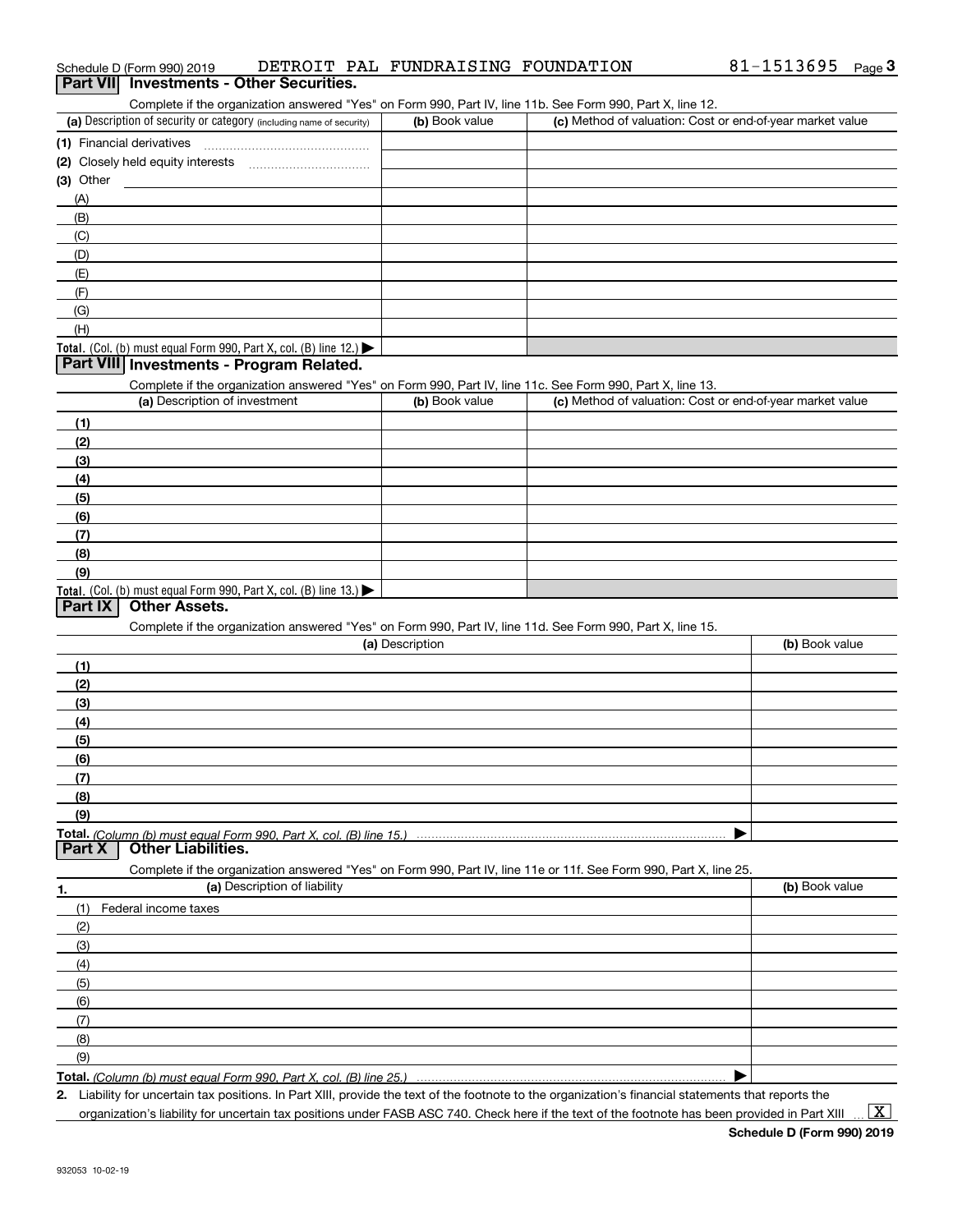|    | DETROIT PAL FUNDRAISING FOUNDATION<br>Schedule D (Form 990) 2019                                                                                                                                                                    |                | 81-1513695<br>Page 4 |
|----|-------------------------------------------------------------------------------------------------------------------------------------------------------------------------------------------------------------------------------------|----------------|----------------------|
|    | <b>Part XI</b><br>Reconciliation of Revenue per Audited Financial Statements With Revenue per Return.                                                                                                                               |                |                      |
|    | Complete if the organization answered "Yes" on Form 990, Part IV, line 12a.                                                                                                                                                         |                |                      |
| 1  | Total revenue, gains, and other support per audited financial statements                                                                                                                                                            | $\blacksquare$ |                      |
| 2  | Amounts included on line 1 but not on Form 990, Part VIII, line 12:                                                                                                                                                                 |                |                      |
| a  |                                                                                                                                                                                                                                     | 2a             |                      |
| b  |                                                                                                                                                                                                                                     | 2 <sub>b</sub> |                      |
| c  |                                                                                                                                                                                                                                     | 2c             |                      |
| d  |                                                                                                                                                                                                                                     | 2d             |                      |
| e  | Add lines 2a through 2d                                                                                                                                                                                                             |                | 2e                   |
| 3  |                                                                                                                                                                                                                                     |                | 3                    |
| 4  | Amounts included on Form 990, Part VIII, line 12, but not on line 1:                                                                                                                                                                |                |                      |
| а  |                                                                                                                                                                                                                                     | 4a             |                      |
| b  | Other (Describe in Part XIII.) <b>Construction Contract Construction</b> (Describe in Part XIII.)                                                                                                                                   | 4 <sub>b</sub> |                      |
| c. | Add lines 4a and 4b                                                                                                                                                                                                                 |                | 4c                   |
| 5  |                                                                                                                                                                                                                                     |                | 5                    |
|    | Part XII   Reconciliation of Expenses per Audited Financial Statements With Expenses per Return.                                                                                                                                    |                |                      |
|    | Complete if the organization answered "Yes" on Form 990, Part IV, line 12a.                                                                                                                                                         |                |                      |
| 1  | Total expenses and losses per audited financial statements [111] [12] contain an interview and losses per audited financial statements [11] [12] contain an interview and the statements of the statements of the statements a      |                | 1.                   |
| 2  | Amounts included on line 1 but not on Form 990, Part IX, line 25:                                                                                                                                                                   |                |                      |
| a  |                                                                                                                                                                                                                                     | 2a             |                      |
| b  |                                                                                                                                                                                                                                     | 2 <sub>b</sub> |                      |
| с  |                                                                                                                                                                                                                                     | 2c             |                      |
| d  |                                                                                                                                                                                                                                     | 2d             |                      |
|    | Add lines 2a through 2d <b>must be a constructed as the constant of the construction of the construction</b> and a construction of the construction of the construction of the construction of the construction of the construction |                | 2e                   |
| з  |                                                                                                                                                                                                                                     |                | 3                    |
| 4  | Amounts included on Form 990, Part IX, line 25, but not on line 1:                                                                                                                                                                  |                |                      |
| a  |                                                                                                                                                                                                                                     | 4a l           |                      |
| b  |                                                                                                                                                                                                                                     | 4b             |                      |
|    | Add lines 4a and 4b                                                                                                                                                                                                                 |                | 4с                   |
| 5  |                                                                                                                                                                                                                                     |                | 5                    |
|    | <b>Part XIII Supplemental Information.</b>                                                                                                                                                                                          |                |                      |

Provide the descriptions required for Part II, lines 3, 5, and 9; Part III, lines 1a and 4; Part IV, lines 1b and 2b; Part V, line 4; Part X, line 2; Part XI, lines 2d and 4b; and Part XII, lines 2d and 4b. Also complete this part to provide any additional information.

# PART X, LINE 2:

| DETROIT POLICE ATHLETIC LEAGUE, INC. AND DETROIT PAL FUNDRAISING           |
|----------------------------------------------------------------------------|
| FOUNDATION HAVE RECEIVED NOTIFICATIONS THAT THEY QUALIFY AS TAX-EXEMPT     |
|                                                                            |
| ORGANIZATIONS UNDER SECTION $501(C)(3)$ OF THE U.S. INTERNAL REVENUE CODE  |
| AND CORRESPONDING PROVISIONS OF STATE LAW AND, ACCORDINGLY, ARE NOT        |
| SUBJECT TO FEDERAL OR STATE INCOME TAXES. NET INCOME FROM ACTIVITIES       |
| UNRELATED TO THE ORGANIZATION'S TAX-EXEMPT PURPOSE IS SUBJECT TO TAXATION. |
| TAXES ON UNRELATED BUSINESS INCOME ARE NOT MATERIAL TO THE CONSOLIDATED    |
| FINANCIAL STATEMENTS.                                                      |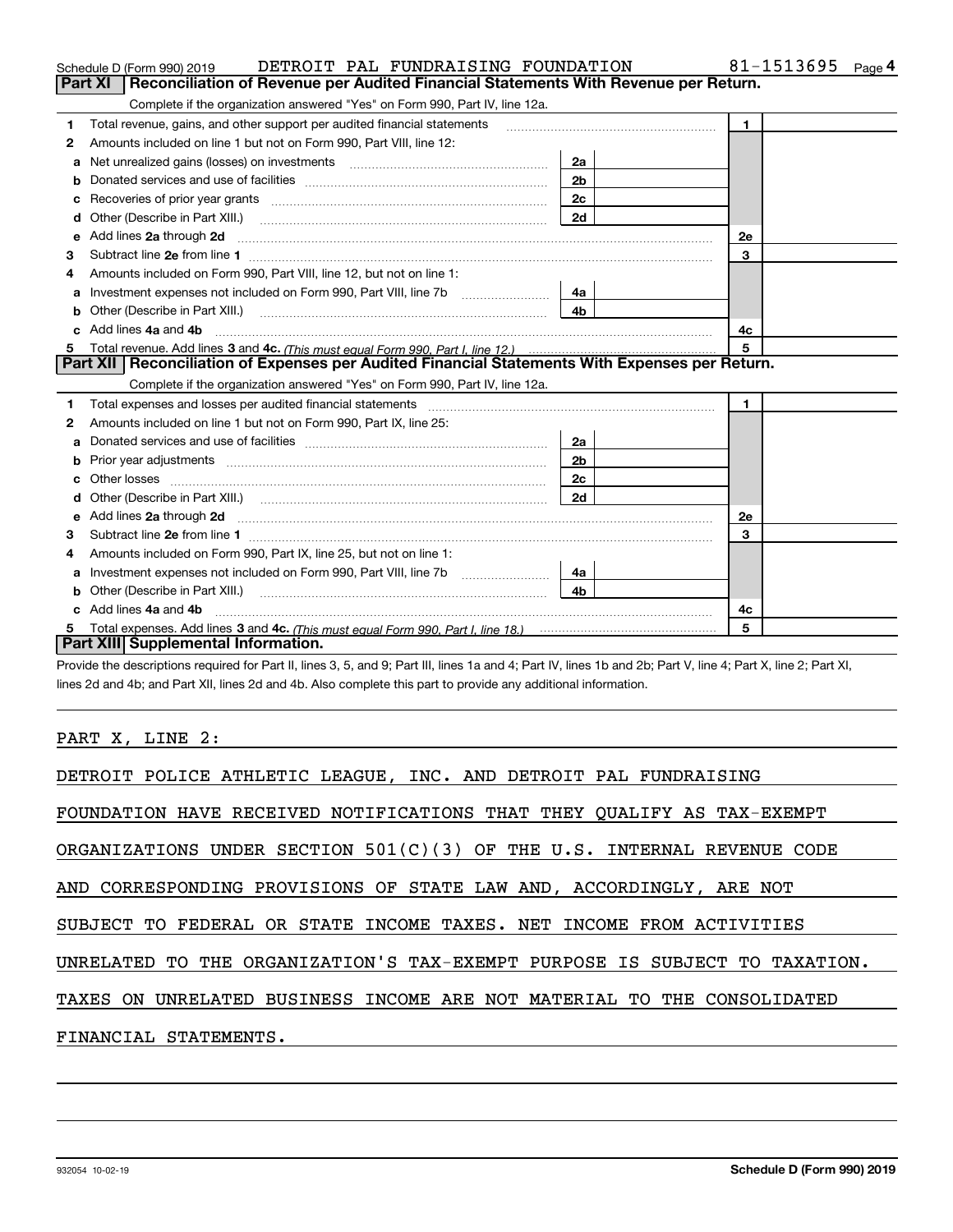| Schedule D (Form 990) 2019 |  |
|----------------------------|--|
| $\sim$ $\sim$ $\sim$       |  |

| <b>Part XIII Supplemental Information</b> (continued) |  |  |
|-------------------------------------------------------|--|--|
|                                                       |  |  |
|                                                       |  |  |
|                                                       |  |  |
|                                                       |  |  |
|                                                       |  |  |
|                                                       |  |  |
|                                                       |  |  |
|                                                       |  |  |
|                                                       |  |  |
|                                                       |  |  |
|                                                       |  |  |
|                                                       |  |  |
|                                                       |  |  |
|                                                       |  |  |
|                                                       |  |  |
|                                                       |  |  |
|                                                       |  |  |
|                                                       |  |  |
|                                                       |  |  |
|                                                       |  |  |
|                                                       |  |  |
|                                                       |  |  |
|                                                       |  |  |
|                                                       |  |  |
|                                                       |  |  |
|                                                       |  |  |
|                                                       |  |  |
|                                                       |  |  |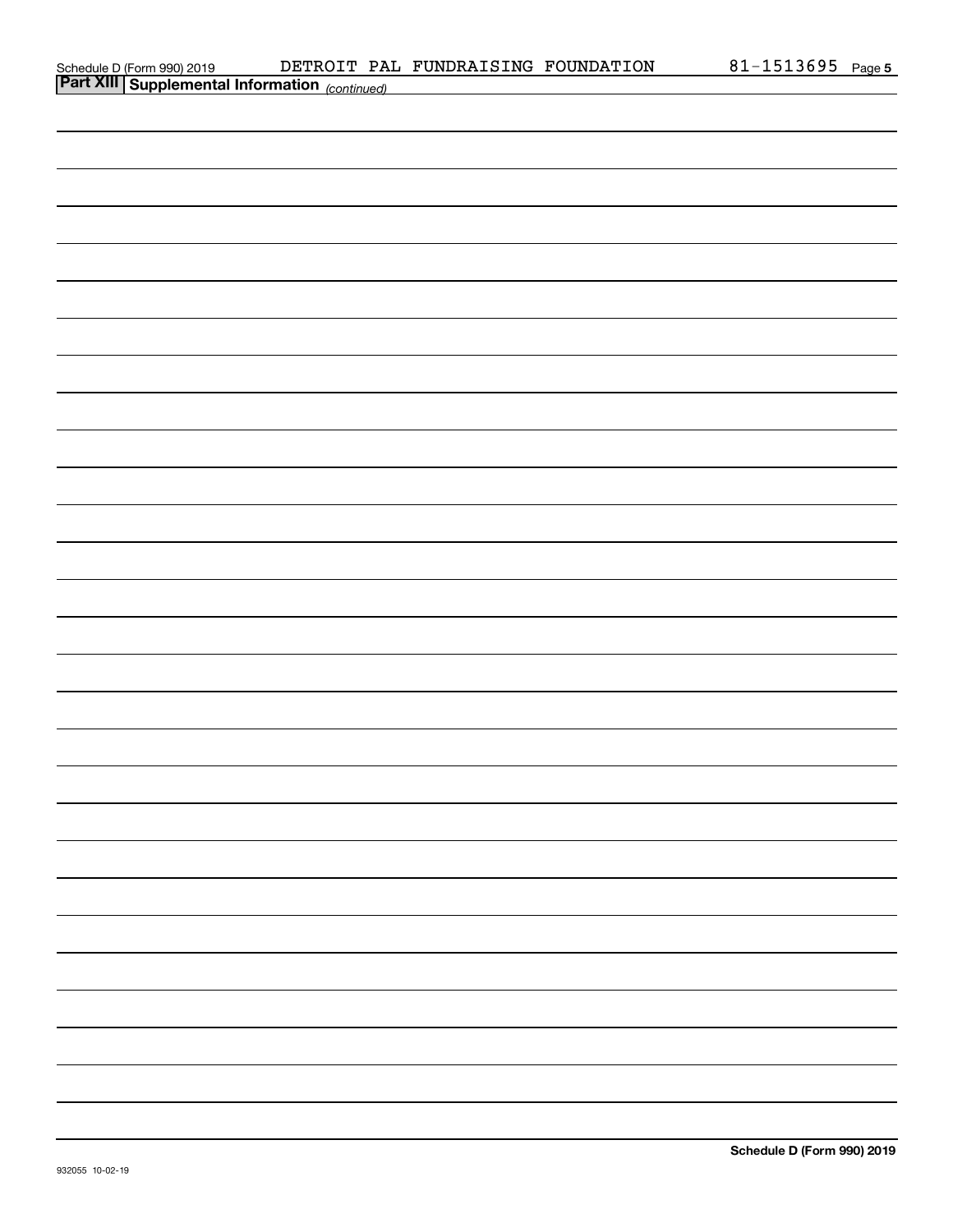| <b>SCHEDULE I</b>                                                                             |                                                                                                                                                                          |                          | <b>Grants and Other Assistance to Organizations,</b>                                                                                  |                                                       |                                         |                                               |                                          |                                        | OMB No. 1545-0047            |
|-----------------------------------------------------------------------------------------------|--------------------------------------------------------------------------------------------------------------------------------------------------------------------------|--------------------------|---------------------------------------------------------------------------------------------------------------------------------------|-------------------------------------------------------|-----------------------------------------|-----------------------------------------------|------------------------------------------|----------------------------------------|------------------------------|
| (Form 990)                                                                                    |                                                                                                                                                                          |                          | Governments, and Individuals in the United States<br>Complete if the organization answered "Yes" on Form 990, Part IV, line 21 or 22. |                                                       |                                         |                                               |                                          |                                        | 2019                         |
| Department of the Treasury                                                                    |                                                                                                                                                                          |                          |                                                                                                                                       | Attach to Form 990.                                   |                                         |                                               |                                          |                                        | <b>Open to Public</b>        |
| Internal Revenue Service                                                                      |                                                                                                                                                                          |                          |                                                                                                                                       | Go to www.irs.gov/Form990 for the latest information. |                                         |                                               |                                          |                                        | Inspection                   |
| Name of the organization                                                                      |                                                                                                                                                                          |                          | DETROIT PAL FUNDRAISING FOUNDATION                                                                                                    |                                                       |                                         |                                               |                                          | <b>Employer identification number</b>  | 81-1513695                   |
| Part I                                                                                        | <b>General Information on Grants and Assistance</b>                                                                                                                      |                          |                                                                                                                                       |                                                       |                                         |                                               |                                          |                                        |                              |
| $\mathbf 1$                                                                                   | Does the organization maintain records to substantiate the amount of the grants or assistance, the grantees' eligibility for the grants or assistance, and the selection |                          |                                                                                                                                       |                                                       |                                         |                                               |                                          | Yes                                    | $\boxed{X}$ No               |
| $\mathbf{2}$                                                                                  | Describe in Part IV the organization's procedures for monitoring the use of grant funds in the United States.                                                            |                          |                                                                                                                                       |                                                       |                                         |                                               |                                          |                                        |                              |
| Part II                                                                                       | Grants and Other Assistance to Domestic Organizations and Domestic Governments. Complete if the organization answered "Yes" on Form 990, Part IV, line 21, for any       |                          |                                                                                                                                       |                                                       |                                         |                                               |                                          |                                        |                              |
|                                                                                               | recipient that received more than \$5,000. Part II can be duplicated if additional space is needed.                                                                      |                          |                                                                                                                                       |                                                       |                                         | (f) Method of                                 |                                          |                                        |                              |
|                                                                                               | 1 (a) Name and address of organization<br>or government                                                                                                                  | $(b)$ EIN                | (c) IRC section<br>(if applicable)                                                                                                    | (d) Amount of<br>cash grant                           | (e) Amount of<br>non-cash<br>assistance | valuation (book,<br>FMV, appraisal,<br>other) | (g) Description of<br>noncash assistance | (h) Purpose of grant<br>or assistance  |                              |
| DETROIT POLICE ATHLETIC LEAGUE,<br>INCORPORATED - 1680 MICHIGAN<br>AVENUE - DETROIT, MI 48216 |                                                                                                                                                                          | $38-3314318$ $501(C)(3)$ |                                                                                                                                       | 1,300,834.                                            | $\mathfrak{o}$ .                        |                                               |                                          | SUPPORT CHARITABLE<br>MISSION OF DPAL. |                              |
|                                                                                               |                                                                                                                                                                          |                          |                                                                                                                                       |                                                       |                                         |                                               |                                          |                                        |                              |
|                                                                                               |                                                                                                                                                                          |                          |                                                                                                                                       |                                                       |                                         |                                               |                                          |                                        |                              |
| $\mathbf{2}$<br>3                                                                             | Enter total number of section 501(c)(3) and government organizations listed in the line 1 table<br>Enter total number of other organizations listed in the line 1 table  |                          |                                                                                                                                       |                                                       |                                         |                                               |                                          |                                        | 1.<br>О.                     |
|                                                                                               | LHA For Paperwork Reduction Act Notice, see the Instructions for Form 990.                                                                                               |                          |                                                                                                                                       |                                                       |                                         |                                               |                                          |                                        | Schedule I (Form 990) (2019) |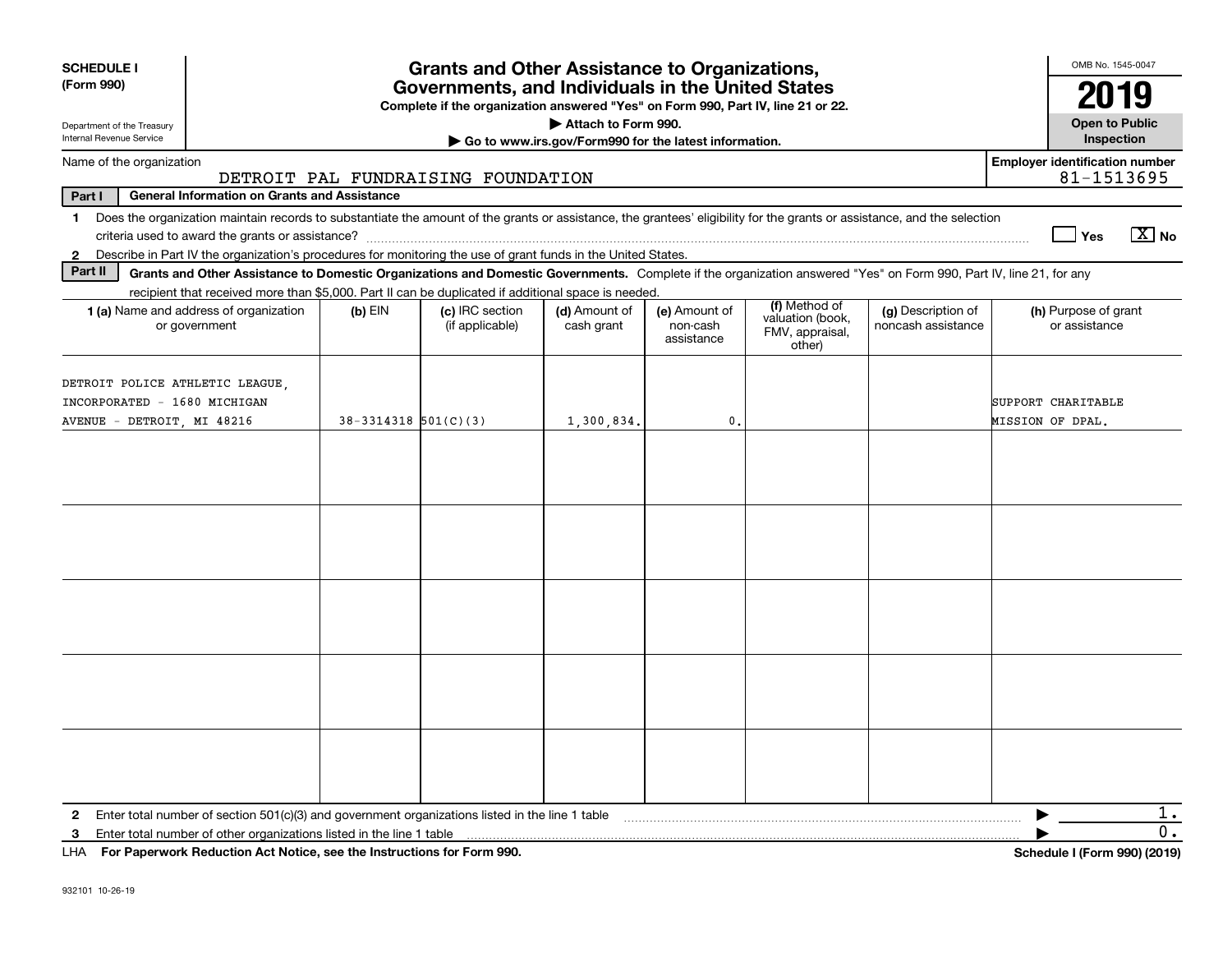#### Schedule I (Form 990) (2019) **DETROIT PAL FUNDRAISING FOUNDATION** 8 $1-1513695$  Page

**2**

**Part III** | Grants and Other Assistance to Domestic Individuals. Complete if the organization answered "Yes" on Form 990, Part IV, line 22. Part III can be duplicated if additional space is needed.

| (a) Type of grant or assistance | (b) Number of<br>recipients | (c) Amount of<br>cash grant | (d) Amount of non-<br>cash assistance | (e) Method of valuation<br>(book, FMV, appraisal, other) | (f) Description of noncash assistance |
|---------------------------------|-----------------------------|-----------------------------|---------------------------------------|----------------------------------------------------------|---------------------------------------|
|                                 |                             |                             |                                       |                                                          |                                       |
|                                 |                             |                             |                                       |                                                          |                                       |
|                                 |                             |                             |                                       |                                                          |                                       |
|                                 |                             |                             |                                       |                                                          |                                       |
|                                 |                             |                             |                                       |                                                          |                                       |
|                                 |                             |                             |                                       |                                                          |                                       |
|                                 |                             |                             |                                       |                                                          |                                       |
|                                 |                             |                             |                                       |                                                          |                                       |
|                                 |                             |                             |                                       |                                                          |                                       |
|                                 |                             |                             |                                       |                                                          |                                       |

Part IV | Supplemental Information. Provide the information required in Part I, line 2; Part III, column (b); and any other additional information.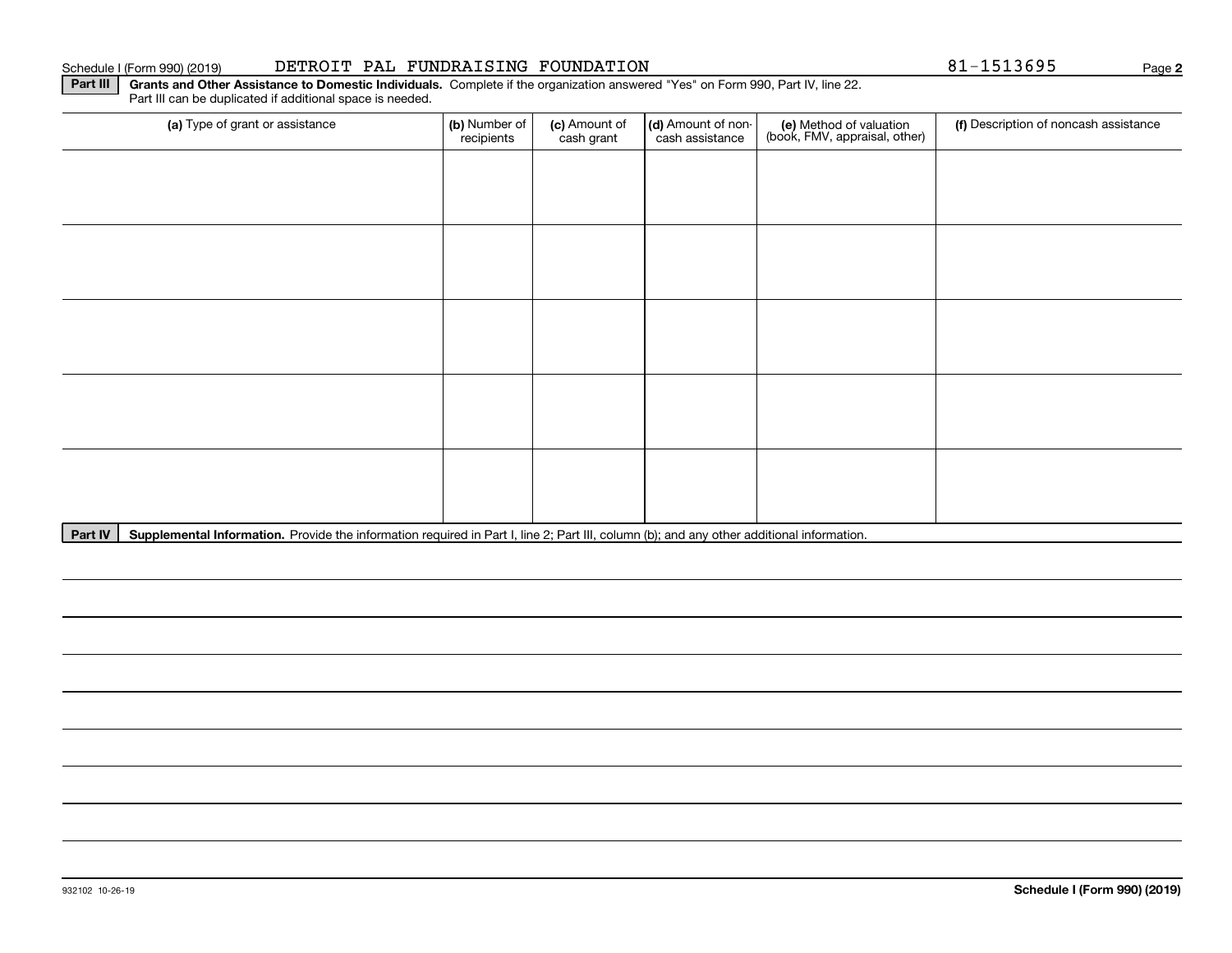| <b>SCHEDULE L</b>                                                                                             |                                       |                                                                                                        |    |                       | <b>Transactions With Interested Persons</b>                                                                                                                                                                                            |                                |                                                                         |    |                                                                     | OMB No. 1545-0047     |     |                |
|---------------------------------------------------------------------------------------------------------------|---------------------------------------|--------------------------------------------------------------------------------------------------------|----|-----------------------|----------------------------------------------------------------------------------------------------------------------------------------------------------------------------------------------------------------------------------------|--------------------------------|-------------------------------------------------------------------------|----|---------------------------------------------------------------------|-----------------------|-----|----------------|
| (Form 990 or 990-EZ)                                                                                          |                                       |                                                                                                        |    |                       | Complete if the organization answered "Yes" on Form 990, Part IV, line 25a, 25b, 26, 27, 28a,<br>28b, or 28c, or Form 990-EZ, Part V, line 38a or 40b.                                                                                 |                                |                                                                         |    |                                                                     |                       |     |                |
| Department of the Treasury                                                                                    |                                       |                                                                                                        |    |                       | Attach to Form 990 or Form 990-EZ.                                                                                                                                                                                                     |                                |                                                                         |    |                                                                     | <b>Open To Public</b> |     |                |
| Internal Revenue Service<br>Name of the organization                                                          |                                       |                                                                                                        |    |                       | $\triangleright$ Go to www.irs.gov/Form990 for instructions and the latest information.                                                                                                                                                |                                |                                                                         |    | <b>Employer identification number</b>                               | Inspection            |     |                |
|                                                                                                               |                                       |                                                                                                        |    |                       | DETROIT PAL FUNDRAISING FOUNDATION                                                                                                                                                                                                     |                                |                                                                         |    | 81-1513695                                                          |                       |     |                |
| Part I                                                                                                        |                                       |                                                                                                        |    |                       | Excess Benefit Transactions (section 501(c)(3), section 501(c)(4), and section 501(c)(29) organizations only).<br>Complete if the organization answered "Yes" on Form 990, Part IV, line 25a or 25b, or Form 990-EZ, Part V, line 40b. |                                |                                                                         |    |                                                                     |                       |     |                |
| 1                                                                                                             |                                       | (b) Relationship between disqualified                                                                  |    |                       |                                                                                                                                                                                                                                        |                                |                                                                         |    |                                                                     |                       |     | (d) Corrected? |
| (a) Name of disqualified person                                                                               |                                       | person and organization                                                                                |    |                       |                                                                                                                                                                                                                                        | (c) Description of transaction |                                                                         |    |                                                                     |                       | Yes | No             |
|                                                                                                               |                                       |                                                                                                        |    |                       |                                                                                                                                                                                                                                        |                                |                                                                         |    |                                                                     |                       |     |                |
|                                                                                                               |                                       |                                                                                                        |    |                       |                                                                                                                                                                                                                                        |                                |                                                                         |    |                                                                     |                       |     |                |
|                                                                                                               |                                       |                                                                                                        |    |                       |                                                                                                                                                                                                                                        |                                |                                                                         |    |                                                                     |                       |     |                |
|                                                                                                               |                                       |                                                                                                        |    |                       |                                                                                                                                                                                                                                        |                                |                                                                         |    |                                                                     |                       |     |                |
| 2 Enter the amount of tax incurred by the organization managers or disqualified persons during the year under |                                       |                                                                                                        |    |                       |                                                                                                                                                                                                                                        |                                |                                                                         |    |                                                                     |                       |     |                |
| section 4958                                                                                                  |                                       |                                                                                                        |    |                       |                                                                                                                                                                                                                                        |                                |                                                                         |    | $\begin{array}{c} \bullet \ \ \ast \\ \bullet \ \ \ast \end{array}$ |                       |     |                |
|                                                                                                               |                                       |                                                                                                        |    |                       |                                                                                                                                                                                                                                        |                                |                                                                         |    |                                                                     |                       |     |                |
| Part II                                                                                                       |                                       | Loans to and/or From Interested Persons.                                                               |    |                       | Complete if the organization answered "Yes" on Form 990-EZ, Part V, line 38a or Form 990, Part IV, line 26; or if the organization                                                                                                     |                                |                                                                         |    |                                                                     |                       |     |                |
|                                                                                                               |                                       | reported an amount on Form 990, Part X, line 5, 6, or 22.                                              |    |                       |                                                                                                                                                                                                                                        |                                |                                                                         |    |                                                                     |                       |     |                |
| (a) Name of<br>interested person                                                                              | (b) Relationship<br>with organization | (d) Loan to or<br>(c) Purpose<br>(e) Original<br>from the<br>of loan<br>principal amount               |    | (f) Balance due       | $(g)$ In<br>default?                                                                                                                                                                                                                   |                                | (h) Approved<br>(i) Written<br>`by board or<br>agreement?<br>committee? |    |                                                                     |                       |     |                |
|                                                                                                               |                                       |                                                                                                        | To | organization?<br>From |                                                                                                                                                                                                                                        |                                | Yes                                                                     | No | Yes                                                                 | No                    | Yes | No             |
| GERRY BOYLAND                                                                                                 |                                       | <b>BOARD MEASSIST</b><br>I.                                                                            | х  |                       | 200,000.                                                                                                                                                                                                                               | 200,025.                       |                                                                         | х  | x                                                                   |                       | X   |                |
|                                                                                                               |                                       |                                                                                                        |    |                       |                                                                                                                                                                                                                                        |                                |                                                                         |    |                                                                     |                       |     |                |
|                                                                                                               |                                       |                                                                                                        |    |                       |                                                                                                                                                                                                                                        |                                |                                                                         |    |                                                                     |                       |     |                |
|                                                                                                               |                                       |                                                                                                        |    |                       |                                                                                                                                                                                                                                        |                                |                                                                         |    |                                                                     |                       |     |                |
|                                                                                                               |                                       |                                                                                                        |    |                       |                                                                                                                                                                                                                                        |                                |                                                                         |    |                                                                     |                       |     |                |
|                                                                                                               |                                       |                                                                                                        |    |                       |                                                                                                                                                                                                                                        |                                |                                                                         |    |                                                                     |                       |     |                |
|                                                                                                               |                                       |                                                                                                        |    |                       |                                                                                                                                                                                                                                        |                                |                                                                         |    |                                                                     |                       |     |                |
| Total                                                                                                         |                                       |                                                                                                        |    |                       | $\blacktriangleright$ \$                                                                                                                                                                                                               | 200,025.                       |                                                                         |    |                                                                     |                       |     |                |
| Part III                                                                                                      |                                       | <b>Grants or Assistance Benefiting Interested Persons.</b>                                             |    |                       |                                                                                                                                                                                                                                        |                                |                                                                         |    |                                                                     |                       |     |                |
| (a) Name of interested person                                                                                 |                                       | Complete if the organization answered "Yes" on Form 990, Part IV, line 27.<br>(b) Relationship between |    |                       | (c) Amount of                                                                                                                                                                                                                          | (d) Type of                    |                                                                         |    |                                                                     | (e) Purpose of        |     |                |
|                                                                                                               |                                       | interested person and<br>the organization                                                              |    |                       | assistance                                                                                                                                                                                                                             | assistance                     |                                                                         |    |                                                                     | assistance            |     |                |
|                                                                                                               |                                       |                                                                                                        |    |                       |                                                                                                                                                                                                                                        |                                |                                                                         |    |                                                                     |                       |     |                |
|                                                                                                               |                                       |                                                                                                        |    |                       |                                                                                                                                                                                                                                        |                                |                                                                         |    |                                                                     |                       |     |                |
|                                                                                                               |                                       |                                                                                                        |    |                       |                                                                                                                                                                                                                                        |                                |                                                                         |    |                                                                     |                       |     |                |
|                                                                                                               |                                       |                                                                                                        |    |                       |                                                                                                                                                                                                                                        |                                |                                                                         |    |                                                                     |                       |     |                |
|                                                                                                               |                                       |                                                                                                        |    |                       |                                                                                                                                                                                                                                        |                                |                                                                         |    |                                                                     |                       |     |                |
|                                                                                                               |                                       |                                                                                                        |    |                       |                                                                                                                                                                                                                                        |                                |                                                                         |    |                                                                     |                       |     |                |
|                                                                                                               |                                       |                                                                                                        |    |                       |                                                                                                                                                                                                                                        |                                |                                                                         |    |                                                                     |                       |     |                |
|                                                                                                               |                                       |                                                                                                        |    |                       |                                                                                                                                                                                                                                        |                                |                                                                         |    |                                                                     |                       |     |                |

LHA For Paperwork Reduction Act Notice, see the Instructions for Form 990 or 990-EZ. Schedule L (Form 990 or 990-EZ) 2019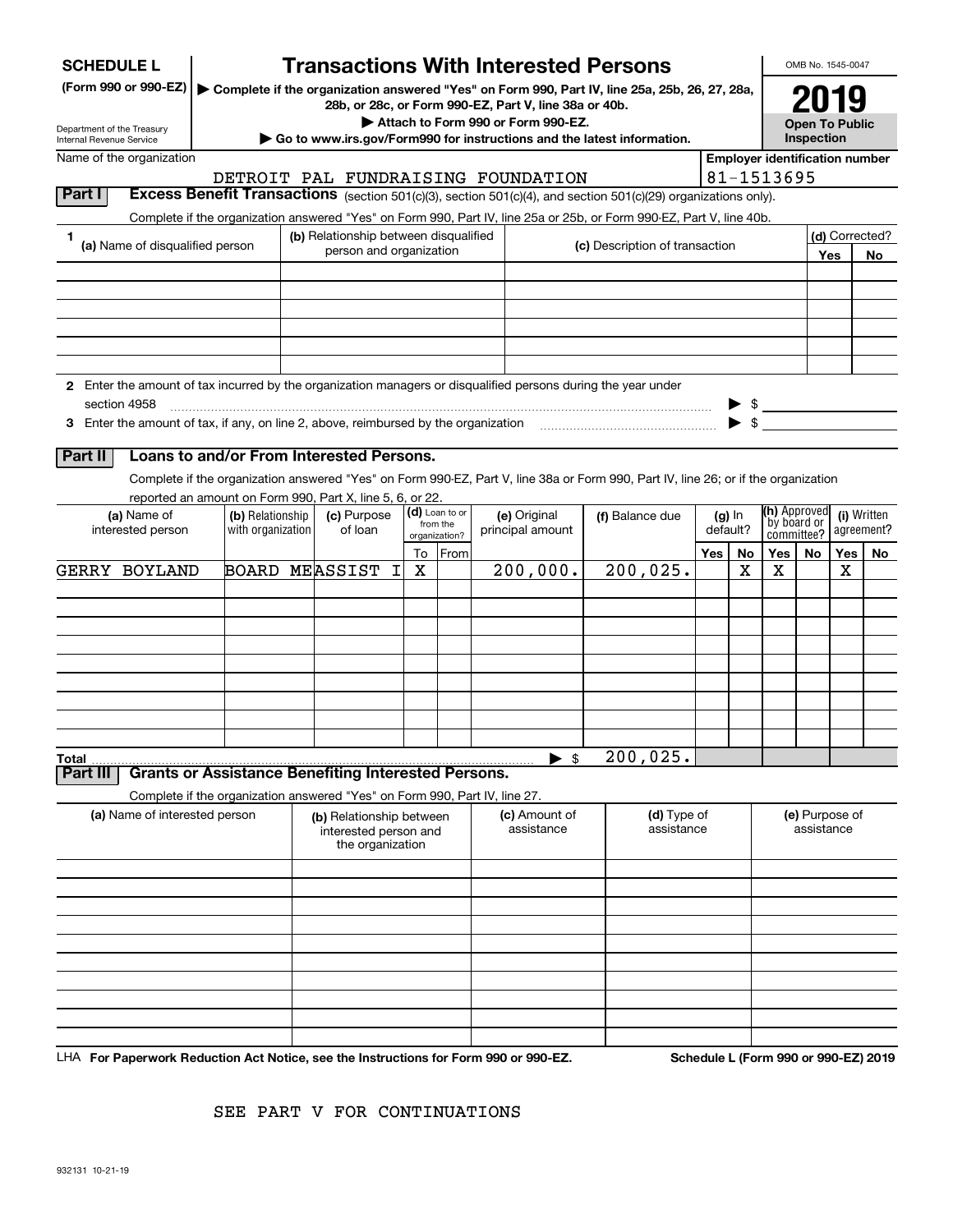#### Schedule L (Form 990 or 990-EZ) 2019 DETROIT PAL FUNDRAISING FOUNDATION 81-1513695 <sub>Page</sub> **2 Part IV** Business Transactions Involving Interested Persons.

Complete if the organization answered "Yes" on Form 990, Part IV, line 28a, 28b, or 28c.

| (a) Name of interested person | (b) Relationship between interested<br>person and the organization | (c) Amount of<br>transaction | (d) Description of<br>transaction |     | (e) Sharing of<br>organization's<br>revenues? |
|-------------------------------|--------------------------------------------------------------------|------------------------------|-----------------------------------|-----|-----------------------------------------------|
|                               |                                                                    |                              |                                   | Yes | No                                            |
|                               |                                                                    |                              |                                   |     |                                               |
|                               |                                                                    |                              |                                   |     |                                               |
|                               |                                                                    |                              |                                   |     |                                               |
|                               |                                                                    |                              |                                   |     |                                               |
|                               |                                                                    |                              |                                   |     |                                               |
|                               |                                                                    |                              |                                   |     |                                               |
|                               |                                                                    |                              |                                   |     |                                               |
|                               |                                                                    |                              |                                   |     |                                               |
|                               |                                                                    |                              |                                   |     |                                               |
|                               |                                                                    |                              |                                   |     |                                               |

### **Part V** Supplemental Information.

Provide additional information for responses to questions on Schedule L (see instructions).

# SCHEDULE L, PART II, LOANS TO AND FROM INTERESTED PERSONS:

(A) NAME OF PERSON: GERRY BOYLAND

(B) RELATIONSHIP WITH ORGANIZATION: BOARD MEMBER

(C) PURPOSE OF LOAN: ASSIST IN FUNDING AND SERVE AS COLLATERAL FOR NMTC

#### FINANCING.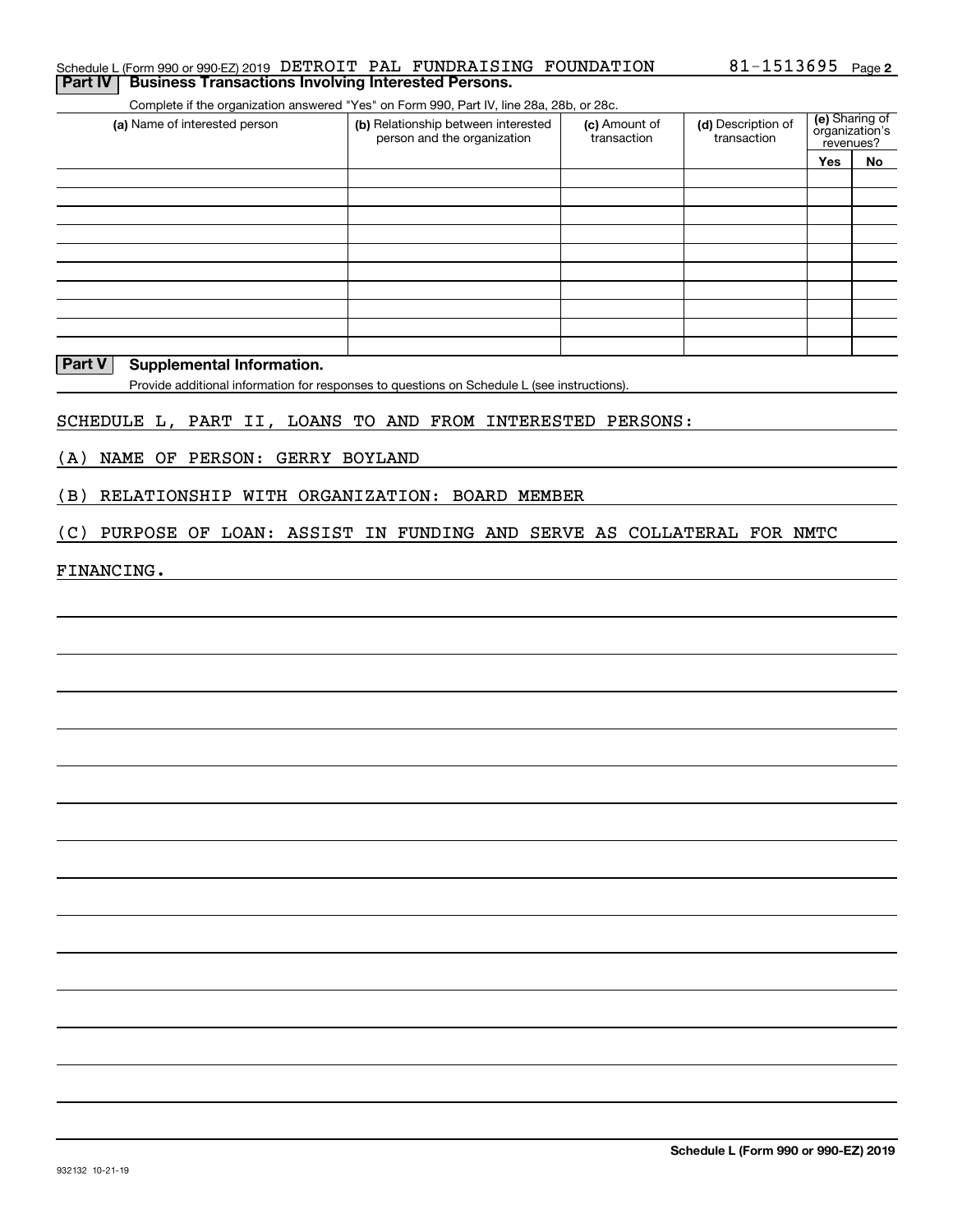**(Form 990 or 990-EZ)**

Department of the Treasury Internal Revenue Service Name of the organization

**SCHEDULE O Supplemental Information to Form 990 or 990-EZ**

**Complete to provide information for responses to specific questions on Form 990 or 990-EZ or to provide any additional information. | Attach to Form 990 or 990-EZ.**

**| Go to www.irs.gov/Form990 for the latest information.**

**Open to Public InspectionEmployer identification number 2019**

OMB No. 1545-0047

DETROIT PAL FUNDRAISING FOUNDATION | 81-1513695

FORM 990, PART I, LINE 1, DESCRIPTION OF ORGANIZATION MISSION:

ORGANIZATION DESCRIBED IN SECTION 501(C) OF THE CODE, WHOSE MISSION IS

TO BUILD CHARACTER IN AT-RISK, LOW-INCOME, DISADVANTAGED DETROIT AREA

YOUTH THROUGH ATHLETIC AND LEADERSHIP PROGRAMS.

FORM 990, PART III, LINE 1, DESCRIPTION OF ORGANIZATION MISSION:

PROGRAMS.

FORM 990, PART VI, SECTION B, LINE 11B:

THE DIRECTOR OF FINANCE, THE CHIEF EXECUTIVE OFFICER AND THE AUDIT

COMMITTEE REVIEW FORM 990 BEFORE IT IS FILED WITH THE INTERNAL REVENUE

SERVICE.

FORM 990, PART VI, SECTION B, LINE 15:

THE CEO AND ALL OTHER OFFICERS ARE COMPENSATED BY A RELATED ORGANIZATION,

DETROIT POLICE ATHLETIC LEAGUE, INCORPORATED ("DPAL") (FEIN 38-3314318).

DPAL'S PROCESS FOR DETERMINING COMPENSATION OF THE CEO INCLUDES A REVIEW

AND APPROVAL BY INDEPENDENT PERSONS, COMPARABILITY DATA AND CONTEMPORANEOUS

SUBSTANTIATION OF THE DELIBERATION AND DECISION.

ANY OFFICER WHO IS AN EMPLOYEE OF DPAL WILL RECEIVE REASONABLE COMPENSATION FOR HIS OR HER SERVICES AS FIXED BY THE BOARD OF DIRECTORS.

FORM 990, PART VI, SECTION C, LINE 19:

AVAILABLE UPON REQUEST.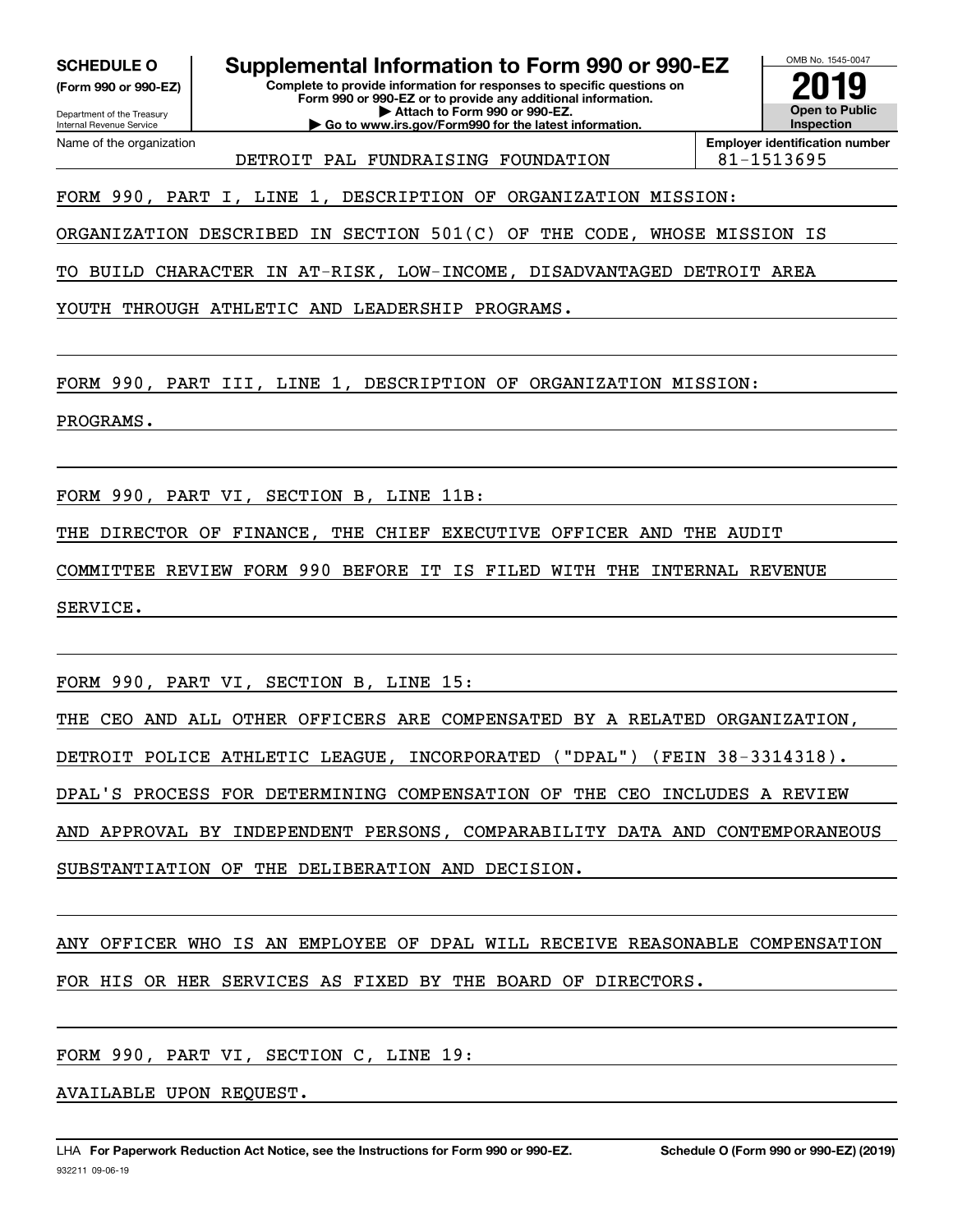| <b>SCHEDULE R</b>                          |  |
|--------------------------------------------|--|
| $\mathbf{r}$ , $\mathbf{r}$ , $\mathbf{r}$ |  |

#### **(Form 990)**

# **Related Organizations and Unrelated Partnerships**

**Complete if the organization answered "Yes" on Form 990, Part IV, line 33, 34, 35b, 36, or 37.** |

**Attach to Form 990.**  |

OMB No. 1545-0047

**Open to Public | Go to www.irs.gov/Form990 for instructions and the latest information. Inspection 2019**

**Employer identification number**

81-1513695

Department of the Treasury Internal Revenue Service Name of the organization

### DETROIT PAL FUNDRAISING FOUNDATION

**Part I Identification of Disregarded Entities.**  Complete if the organization answered "Yes" on Form 990, Part IV, line 33.

| (a)<br>Name, address, and EIN (if applicable)<br>of disregarded entity | (b)<br>Primary activity | (c)<br>Legal domicile (state or<br>foreign country) | (d)<br>Total income | (e)<br>End-of-year assets | (f)<br>Direct controlling<br>entity |
|------------------------------------------------------------------------|-------------------------|-----------------------------------------------------|---------------------|---------------------------|-------------------------------------|
|                                                                        |                         |                                                     |                     |                           |                                     |
|                                                                        |                         |                                                     |                     |                           |                                     |
|                                                                        |                         |                                                     |                     |                           |                                     |
|                                                                        |                         |                                                     |                     |                           |                                     |

#### **Identification of Related Tax-Exempt Organizations.** Complete if the organization answered "Yes" on Form 990, Part IV, line 34, because it had one or more related tax-exempt **Part II** organizations during the tax year.

| (a)<br>Name, address, and EIN<br>of related organization | (b)<br>Primary activity             | (c)<br>Legal domicile (state or<br>foreign country) | (d)<br><b>Exempt Code</b><br>section | (e)<br>Public charity<br>status (if section | (f)<br>Direct controlling<br>entity | $(g)$<br>Section 512(b)(13) | controlled<br>entity? |
|----------------------------------------------------------|-------------------------------------|-----------------------------------------------------|--------------------------------------|---------------------------------------------|-------------------------------------|-----------------------------|-----------------------|
|                                                          |                                     |                                                     |                                      | 501(c)(3))                                  |                                     | Yes                         | No                    |
| DETROIT POLICE ATHLETIC LEAGUE, INCORPORATED             | BUILD CHARACTER IN                  |                                                     |                                      |                                             |                                     |                             |                       |
| $-38-3314318$ , 1680 MICHIGAN AVENUE, DETROIT,           | AT-RISK, LOW-INCOME,                |                                                     |                                      |                                             |                                     |                             |                       |
| MI 48216                                                 | DISADVANTAGED DETROIT AREA MICHIGAN |                                                     | 501(C)(3)                            | LINE 7                                      | N/A                                 |                             | х                     |
|                                                          |                                     |                                                     |                                      |                                             |                                     |                             |                       |
|                                                          |                                     |                                                     |                                      |                                             |                                     |                             |                       |
|                                                          |                                     |                                                     |                                      |                                             |                                     |                             |                       |

**For Paperwork Reduction Act Notice, see the Instructions for Form 990. Schedule R (Form 990) 2019**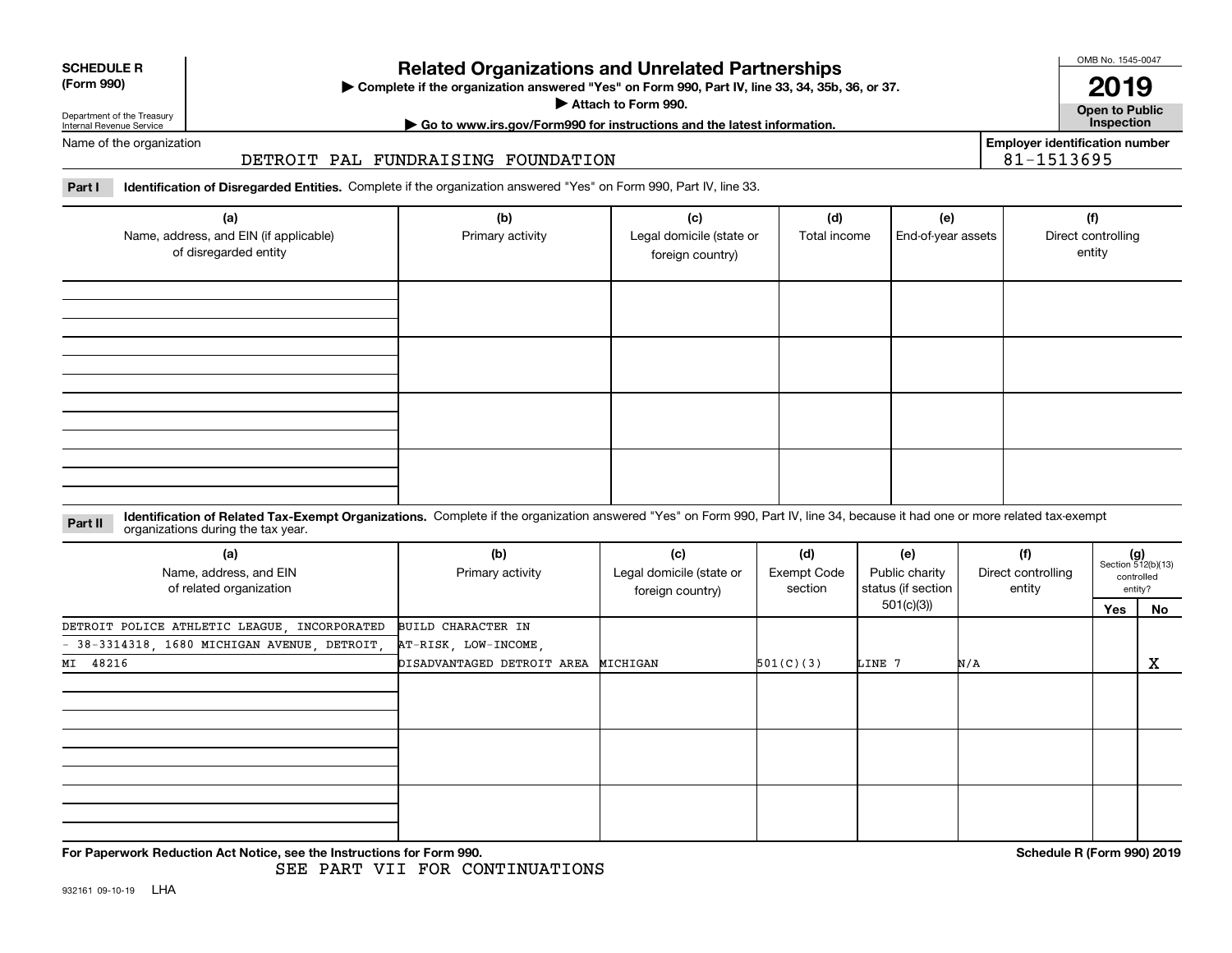#### Schedule R (Form 990) 2019 Page DETROIT PAL FUNDRAISING FOUNDATION 81-1513695

**2**

**Identification of Related Organizations Taxable as a Partnership.** Complete if the organization answered "Yes" on Form 990, Part IV, line 34, because it had one or more related **Part III** organizations treated as a partnership during the tax year.

| (a)                     | (b)              | (c)                  | (d)                | (e)                                                                 | (f)            | (g)                   |  | (h)              | (i)                                               | (j) | (k)                   |  |  |  |  |  |
|-------------------------|------------------|----------------------|--------------------|---------------------------------------------------------------------|----------------|-----------------------|--|------------------|---------------------------------------------------|-----|-----------------------|--|--|--|--|--|
| Name, address, and EIN  | Primary activity | Legal<br>domicile    | Direct controlling | Predominant income                                                  | Share of total | Share of              |  | Disproportionate | Code V-UBI                                        |     | General or Percentage |  |  |  |  |  |
| of related organization |                  | (state or<br>foreign | entity             | related, unrelated,<br>excluded from tax under<br>sections 512-514) | income         | end-of-year<br>assets |  | allocations?     | amount in box                                     |     | managing ownership    |  |  |  |  |  |
|                         |                  | country)             |                    |                                                                     |                |                       |  | Yes   No         | 20 of Schedule Partner?<br>K-1 (Form 1065) Yes No |     |                       |  |  |  |  |  |
|                         |                  |                      |                    |                                                                     |                |                       |  |                  |                                                   |     |                       |  |  |  |  |  |
|                         |                  |                      |                    |                                                                     |                |                       |  |                  |                                                   |     |                       |  |  |  |  |  |
|                         |                  |                      |                    |                                                                     |                |                       |  |                  |                                                   |     |                       |  |  |  |  |  |
|                         |                  |                      |                    |                                                                     |                |                       |  |                  |                                                   |     |                       |  |  |  |  |  |
|                         |                  |                      |                    |                                                                     |                |                       |  |                  |                                                   |     |                       |  |  |  |  |  |
|                         |                  |                      |                    |                                                                     |                |                       |  |                  |                                                   |     |                       |  |  |  |  |  |
|                         |                  |                      |                    |                                                                     |                |                       |  |                  |                                                   |     |                       |  |  |  |  |  |
|                         |                  |                      |                    |                                                                     |                |                       |  |                  |                                                   |     |                       |  |  |  |  |  |
|                         |                  |                      |                    |                                                                     |                |                       |  |                  |                                                   |     |                       |  |  |  |  |  |
|                         |                  |                      |                    |                                                                     |                |                       |  |                  |                                                   |     |                       |  |  |  |  |  |
|                         |                  |                      |                    |                                                                     |                |                       |  |                  |                                                   |     |                       |  |  |  |  |  |
|                         |                  |                      |                    |                                                                     |                |                       |  |                  |                                                   |     |                       |  |  |  |  |  |
|                         |                  |                      |                    |                                                                     |                |                       |  |                  |                                                   |     |                       |  |  |  |  |  |
|                         |                  |                      |                    |                                                                     |                |                       |  |                  |                                                   |     |                       |  |  |  |  |  |
|                         |                  |                      |                    |                                                                     |                |                       |  |                  |                                                   |     |                       |  |  |  |  |  |
|                         |                  |                      |                    |                                                                     |                |                       |  |                  |                                                   |     |                       |  |  |  |  |  |
|                         |                  |                      |                    |                                                                     |                |                       |  |                  |                                                   |     |                       |  |  |  |  |  |

**Identification of Related Organizations Taxable as a Corporation or Trust.** Complete if the organization answered "Yes" on Form 990, Part IV, line 34, because it had one or more related **Part IV** organizations treated as a corporation or trust during the tax year.

| (a)<br>Name, address, and EIN<br>of related organization | (b)<br>Primary activity | (c)<br>Legal domicile<br>(state or<br>foreign | (d)<br>Direct controlling<br>entity | (e)<br>Type of entity<br>(C corp, S corp,<br>or trust) | (f)<br>Share of total<br>income | (g)<br>Share of<br>end-of-year<br>assets | (h)<br>Percentage<br>ownership | $\begin{array}{c} \textbf{(i)}\\ \text{Section}\\ 512 \text{(b)} \text{(13)}\\ \text{controlled}\end{array}$ | entity? |  |
|----------------------------------------------------------|-------------------------|-----------------------------------------------|-------------------------------------|--------------------------------------------------------|---------------------------------|------------------------------------------|--------------------------------|--------------------------------------------------------------------------------------------------------------|---------|--|
|                                                          |                         | country)                                      |                                     |                                                        |                                 |                                          |                                |                                                                                                              | Yes No  |  |
|                                                          |                         |                                               |                                     |                                                        |                                 |                                          |                                |                                                                                                              |         |  |
|                                                          |                         |                                               |                                     |                                                        |                                 |                                          |                                |                                                                                                              |         |  |
|                                                          |                         |                                               |                                     |                                                        |                                 |                                          |                                |                                                                                                              |         |  |
|                                                          |                         |                                               |                                     |                                                        |                                 |                                          |                                |                                                                                                              |         |  |
|                                                          |                         |                                               |                                     |                                                        |                                 |                                          |                                |                                                                                                              |         |  |
|                                                          |                         |                                               |                                     |                                                        |                                 |                                          |                                |                                                                                                              |         |  |
|                                                          |                         |                                               |                                     |                                                        |                                 |                                          |                                |                                                                                                              |         |  |
|                                                          |                         |                                               |                                     |                                                        |                                 |                                          |                                |                                                                                                              |         |  |
|                                                          |                         |                                               |                                     |                                                        |                                 |                                          |                                |                                                                                                              |         |  |
|                                                          |                         |                                               |                                     |                                                        |                                 |                                          |                                |                                                                                                              |         |  |
|                                                          |                         |                                               |                                     |                                                        |                                 |                                          |                                |                                                                                                              |         |  |
|                                                          |                         |                                               |                                     |                                                        |                                 |                                          |                                |                                                                                                              |         |  |
|                                                          |                         |                                               |                                     |                                                        |                                 |                                          |                                |                                                                                                              |         |  |
|                                                          |                         |                                               |                                     |                                                        |                                 |                                          |                                |                                                                                                              |         |  |
|                                                          |                         |                                               |                                     |                                                        |                                 |                                          |                                |                                                                                                              |         |  |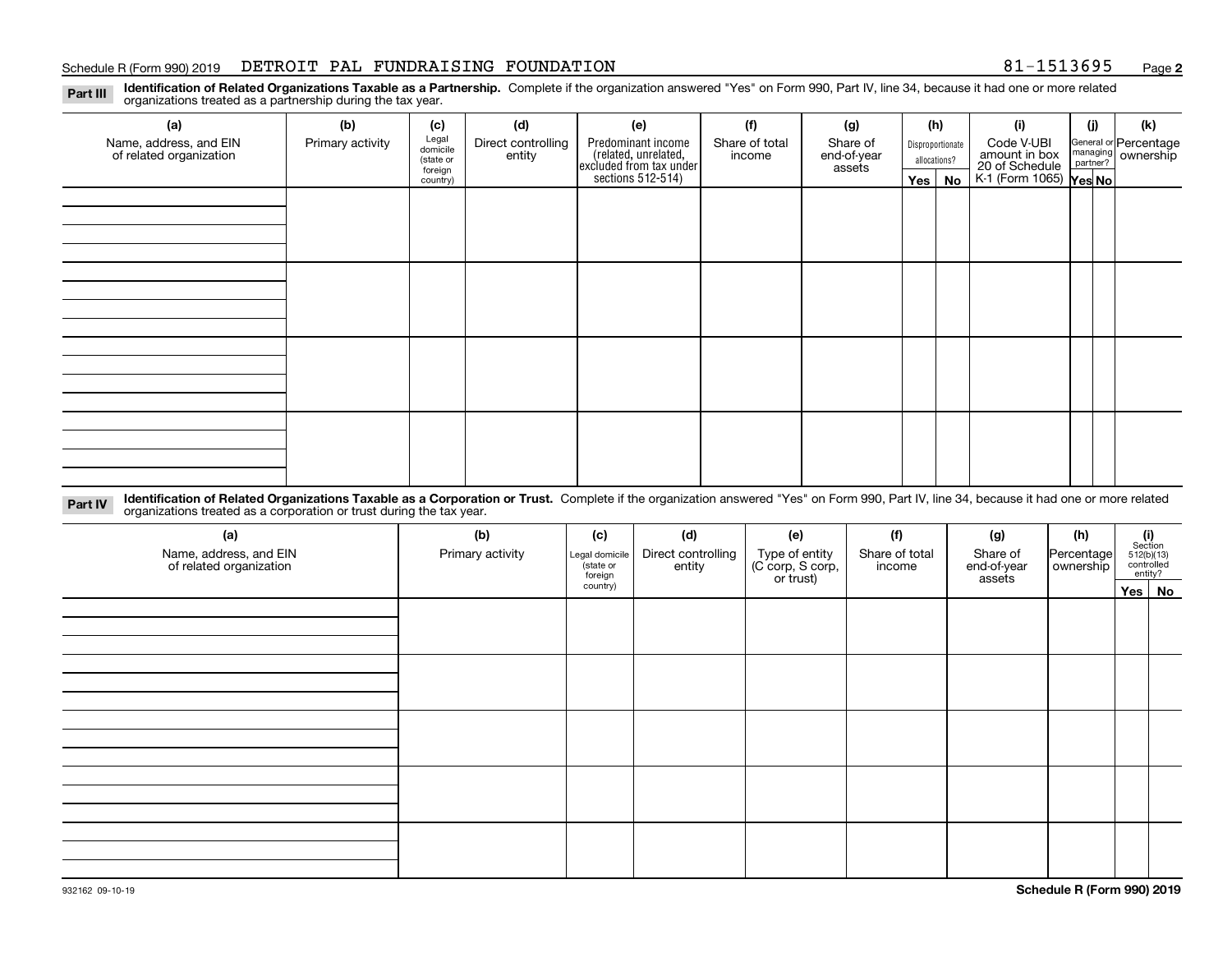#### Schedule R (Form 990) 2019 Page DETROIT PAL FUNDRAISING FOUNDATION 81-1513695

**Part V** T**ransactions With Related Organizations.** Complete if the organization answered "Yes" on Form 990, Part IV, line 34, 35b, or 36.

| Note: Complete line 1 if any entity is listed in Parts II, III, or IV of this schedule.                                                                                                                                        |     | <b>Yes</b> | No          |
|--------------------------------------------------------------------------------------------------------------------------------------------------------------------------------------------------------------------------------|-----|------------|-------------|
| 1 During the tax year, did the organization engage in any of the following transactions with one or more related organizations listed in Parts II-IV?                                                                          |     |            |             |
|                                                                                                                                                                                                                                | 1a  |            | X           |
|                                                                                                                                                                                                                                | 1b  | X          |             |
| c Gift, grant, or capital contribution from related organization(s)                                                                                                                                                            | 1c  |            | х           |
| <b>d</b> Loans or loan guarantees to or for related organization(s)                                                                                                                                                            | 1d  |            | x           |
| e Loans or loan quarantees by related organization(s)                                                                                                                                                                          | 1e  |            | x           |
|                                                                                                                                                                                                                                |     |            |             |
| f Dividends from related organization(s) manufactured contains and contained and contained contained and contained and contained and contained and contained and contained and contained and contained and contained and conta | 1f  |            | х           |
| g Sale of assets to related organization(s) manufactured contains and contained contained and contained and contained and contained and contained and contained and contained and contained and contained and contained and co | 1g  |            | $\mathbf X$ |
| h Purchase of assets from related organization(s) manufactured and content to the content of the content of the content of the content of the content of the content of the content of the content of the content of the conte | 1h  |            | $\mathbf X$ |
| Exchange of assets with related organization(s) www.andron.com/www.andron.com/www.andron.com/www.andron.com/www.andron.com/www.andron.com/www.andron.com/www.andron.com/www.andron.com/www.andron.com/www.andron.com/www.andro | 1i  |            | $\mathbf X$ |
| j Lease of facilities, equipment, or other assets to related organization(s) manufaction content and the manufacture of facilities, equipment, or other assets to related organization(s) manufaction content and the manufact | 1i. |            | x           |
|                                                                                                                                                                                                                                |     |            |             |
|                                                                                                                                                                                                                                | 1k  |            | х           |
| Performance of services or membership or fundraising solicitations for related organization(s)                                                                                                                                 | 11  |            | $\mathbf X$ |
| m Performance of services or membership or fundraising solicitations by related organization(s)                                                                                                                                | 1m  |            | X           |
|                                                                                                                                                                                                                                | 1n  |            | X           |
|                                                                                                                                                                                                                                | 10  |            | X           |
|                                                                                                                                                                                                                                |     |            |             |
| p Reimbursement paid to related organization(s) for expenses [111] All and the content of the content of the content of the content of the content of the content of the content of the content of the content of the content  | 1p. |            | х           |
|                                                                                                                                                                                                                                | 1a  |            | $\mathbf X$ |
|                                                                                                                                                                                                                                |     |            |             |
| r Other transfer of cash or property to related organization(s)                                                                                                                                                                | 1r  |            | х           |
|                                                                                                                                                                                                                                | 1s. |            | X           |

**2**If the answer to any of the above is "Yes," see the instructions for information on who must complete this line, including covered relationships and transaction thresholds.

| (a)<br>Name of related organization | (b)<br>Transaction<br>type (a-s) | (c)<br>Amount involved | (d)<br>Method of determining amount involved |
|-------------------------------------|----------------------------------|------------------------|----------------------------------------------|
| DETROIT POLICE ATHLETIC LEAGUE,     |                                  |                        |                                              |
| (1) INCORPORATED                    | в                                | $1,330,834.$ CASH      |                                              |
| (2)                                 |                                  |                        |                                              |
| (3)                                 |                                  |                        |                                              |
| (4)                                 |                                  |                        |                                              |
| (5)                                 |                                  |                        |                                              |
| (6)                                 |                                  |                        |                                              |

 $\overline{\phantom{a}}$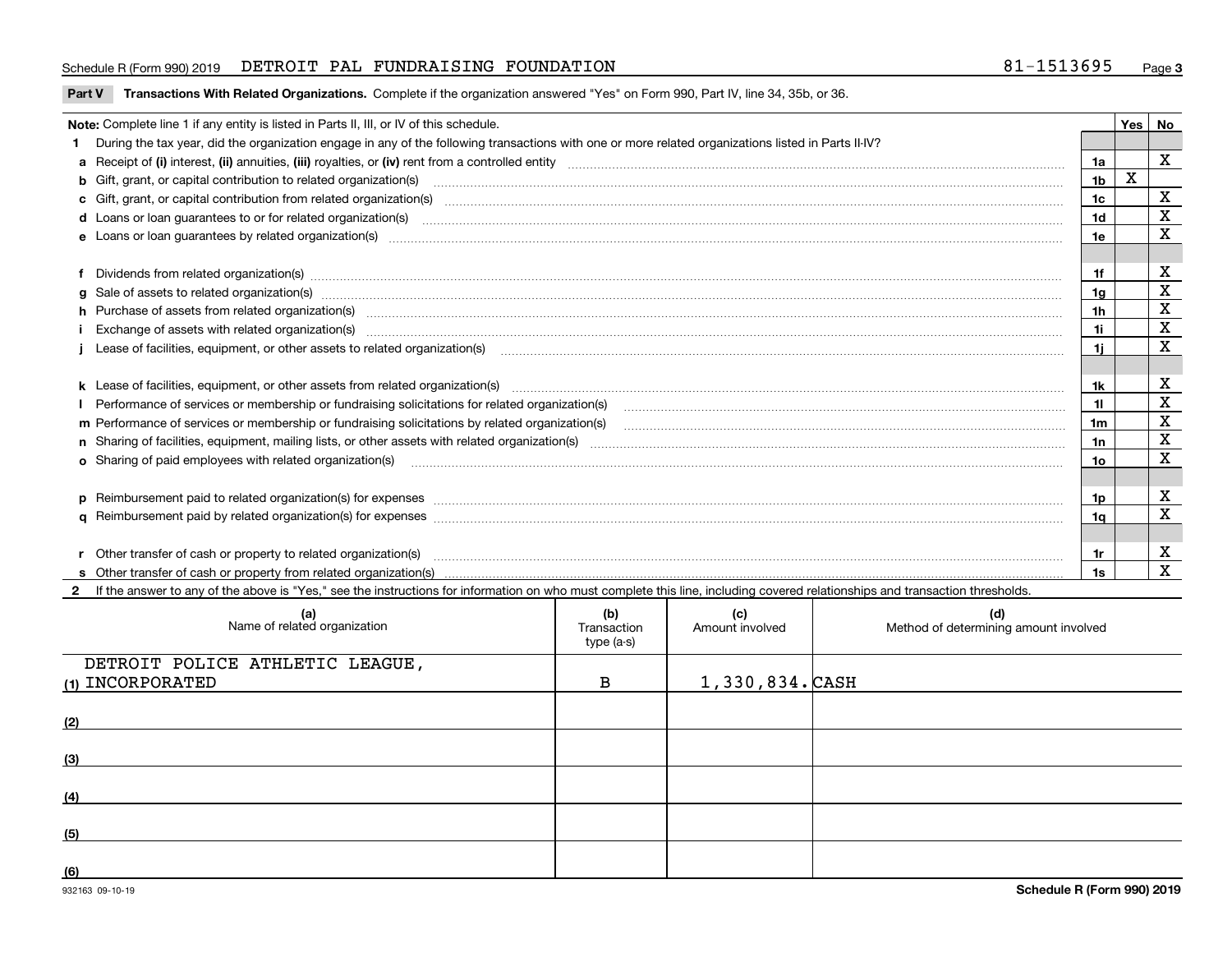#### Schedule R (Form 990) 2019 Page DETROIT PAL FUNDRAISING FOUNDATION 81-1513695

#### **4**

**Part VI Unrelated Organizations Taxable as a Partnership. Complete if the organization answered "Yes" on Form 990, Part IV, line 37.** 

Provide the following information for each entity taxed as a partnership through which the organization conducted more than five percent of its activities (measured by total assets or gross revenue) that was not a related organization. See instructions regarding exclusion for certain investment partnerships.

| ັ<br>(a)               | ັ<br>ັ<br>(b)    | (c)               | (d)                                                                                        |                                                                                             |  | (f)      | (g)         |  | (h)                                   | (i)                                                                                                                                  | (i)    | (k) |
|------------------------|------------------|-------------------|--------------------------------------------------------------------------------------------|---------------------------------------------------------------------------------------------|--|----------|-------------|--|---------------------------------------|--------------------------------------------------------------------------------------------------------------------------------------|--------|-----|
| Name, address, and EIN | Primary activity | Legal domicile    |                                                                                            | (e)<br>Are all                                                                              |  | Share of | Share of    |  |                                       |                                                                                                                                      |        |     |
| of entity              |                  | (state or foreign | Predominant income<br>(related, unrelated,<br>excluded from tax under<br>sections 512-514) | $\begin{array}{c}\n\text{partners} \text{ sec.} \\ 501(c)(3) \\ \text{orgs.?}\n\end{array}$ |  | total    | end-of-year |  | Dispropor-<br>tionate<br>allocations? | Code V-UBI<br> amount in box 20 managing<br>  of Schedule K-1 partner? ownership<br>  of Schedule K-1 partner? ownership<br>  Yes No |        |     |
|                        |                  | country)          |                                                                                            | Yes No                                                                                      |  | income   | assets      |  | Yes No                                |                                                                                                                                      | Yes No |     |
|                        |                  |                   |                                                                                            |                                                                                             |  |          |             |  |                                       |                                                                                                                                      |        |     |
|                        |                  |                   |                                                                                            |                                                                                             |  |          |             |  |                                       |                                                                                                                                      |        |     |
|                        |                  |                   |                                                                                            |                                                                                             |  |          |             |  |                                       |                                                                                                                                      |        |     |
|                        |                  |                   |                                                                                            |                                                                                             |  |          |             |  |                                       |                                                                                                                                      |        |     |
|                        |                  |                   |                                                                                            |                                                                                             |  |          |             |  |                                       |                                                                                                                                      |        |     |
|                        |                  |                   |                                                                                            |                                                                                             |  |          |             |  |                                       |                                                                                                                                      |        |     |
|                        |                  |                   |                                                                                            |                                                                                             |  |          |             |  |                                       |                                                                                                                                      |        |     |
|                        |                  |                   |                                                                                            |                                                                                             |  |          |             |  |                                       |                                                                                                                                      |        |     |
|                        |                  |                   |                                                                                            |                                                                                             |  |          |             |  |                                       |                                                                                                                                      |        |     |
|                        |                  |                   |                                                                                            |                                                                                             |  |          |             |  |                                       |                                                                                                                                      |        |     |
|                        |                  |                   |                                                                                            |                                                                                             |  |          |             |  |                                       |                                                                                                                                      |        |     |
|                        |                  |                   |                                                                                            |                                                                                             |  |          |             |  |                                       |                                                                                                                                      |        |     |
|                        |                  |                   |                                                                                            |                                                                                             |  |          |             |  |                                       |                                                                                                                                      |        |     |
|                        |                  |                   |                                                                                            |                                                                                             |  |          |             |  |                                       |                                                                                                                                      |        |     |
|                        |                  |                   |                                                                                            |                                                                                             |  |          |             |  |                                       |                                                                                                                                      |        |     |
|                        |                  |                   |                                                                                            |                                                                                             |  |          |             |  |                                       |                                                                                                                                      |        |     |
|                        |                  |                   |                                                                                            |                                                                                             |  |          |             |  |                                       |                                                                                                                                      |        |     |
|                        |                  |                   |                                                                                            |                                                                                             |  |          |             |  |                                       |                                                                                                                                      |        |     |
|                        |                  |                   |                                                                                            |                                                                                             |  |          |             |  |                                       |                                                                                                                                      |        |     |
|                        |                  |                   |                                                                                            |                                                                                             |  |          |             |  |                                       |                                                                                                                                      |        |     |
|                        |                  |                   |                                                                                            |                                                                                             |  |          |             |  |                                       |                                                                                                                                      |        |     |
|                        |                  |                   |                                                                                            |                                                                                             |  |          |             |  |                                       |                                                                                                                                      |        |     |
|                        |                  |                   |                                                                                            |                                                                                             |  |          |             |  |                                       |                                                                                                                                      |        |     |
|                        |                  |                   |                                                                                            |                                                                                             |  |          |             |  |                                       |                                                                                                                                      |        |     |
|                        |                  |                   |                                                                                            |                                                                                             |  |          |             |  |                                       |                                                                                                                                      |        |     |
|                        |                  |                   |                                                                                            |                                                                                             |  |          |             |  |                                       |                                                                                                                                      |        |     |
|                        |                  |                   |                                                                                            |                                                                                             |  |          |             |  |                                       |                                                                                                                                      |        |     |
|                        |                  |                   |                                                                                            |                                                                                             |  |          |             |  |                                       |                                                                                                                                      |        |     |
|                        |                  |                   |                                                                                            |                                                                                             |  |          |             |  |                                       |                                                                                                                                      |        |     |
|                        |                  |                   |                                                                                            |                                                                                             |  |          |             |  |                                       |                                                                                                                                      |        |     |
|                        |                  |                   |                                                                                            |                                                                                             |  |          |             |  |                                       |                                                                                                                                      |        |     |
|                        |                  |                   |                                                                                            |                                                                                             |  |          |             |  |                                       |                                                                                                                                      |        |     |
|                        |                  |                   |                                                                                            |                                                                                             |  |          |             |  |                                       |                                                                                                                                      |        |     |
|                        |                  |                   |                                                                                            |                                                                                             |  |          |             |  |                                       |                                                                                                                                      |        |     |

**Schedule R (Form 990) 2019**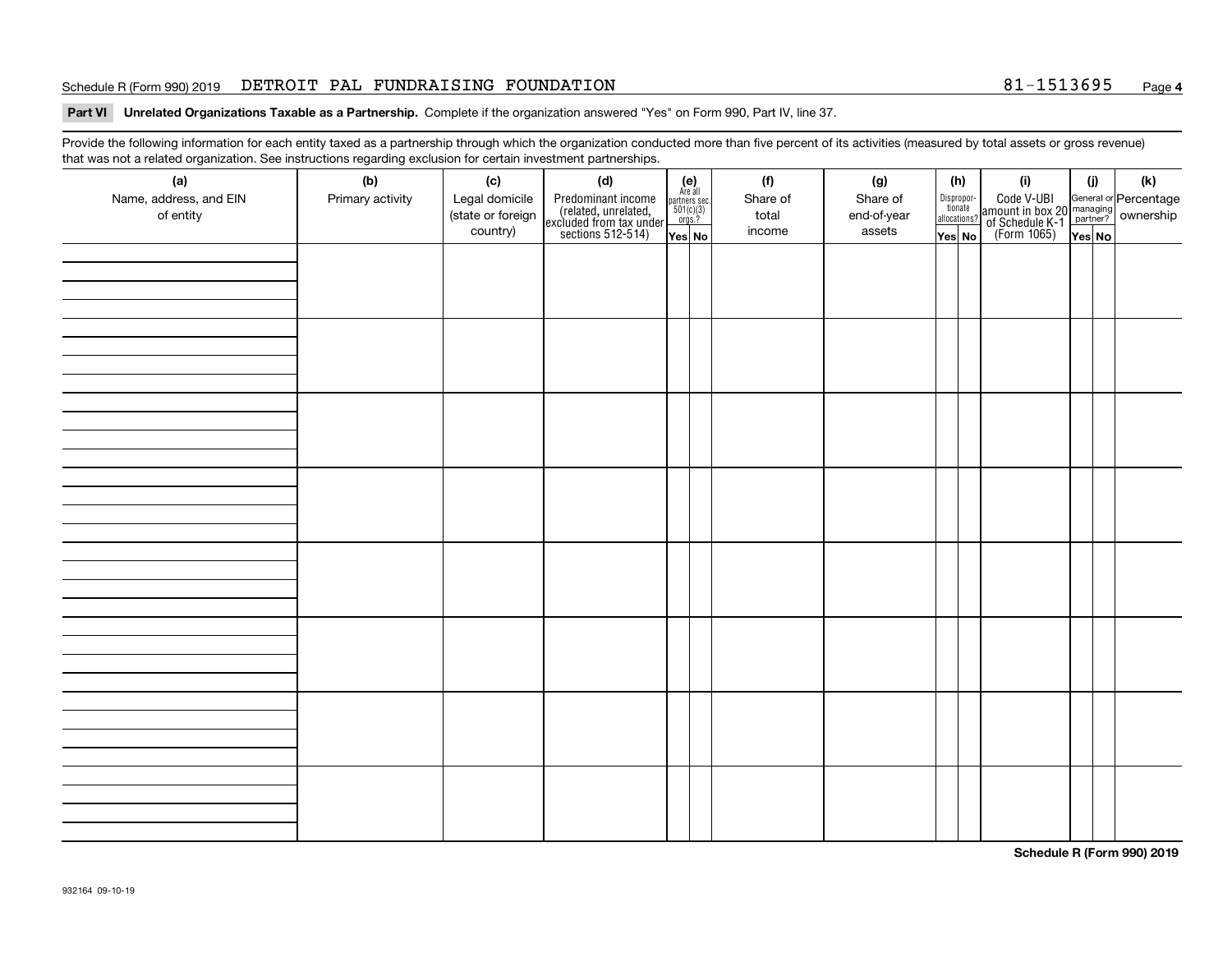**Part VII Supplemental Information**

Provide additional information for responses to questions on Schedule R. See instructions.

### PART II, IDENTIFICATION OF RELATED TAX-EXEMPT ORGANIZATIONS:

### NAME OF RELATED ORGANIZATION:

### DETROIT POLICE ATHLETIC LEAGUE, INCORPORATED

## PRIMARY ACTIVITY: BUILD CHARACTER IN AT-RISK, LOW-INCOME, DISADVANTAGED

### DETROIT AREA YOUTH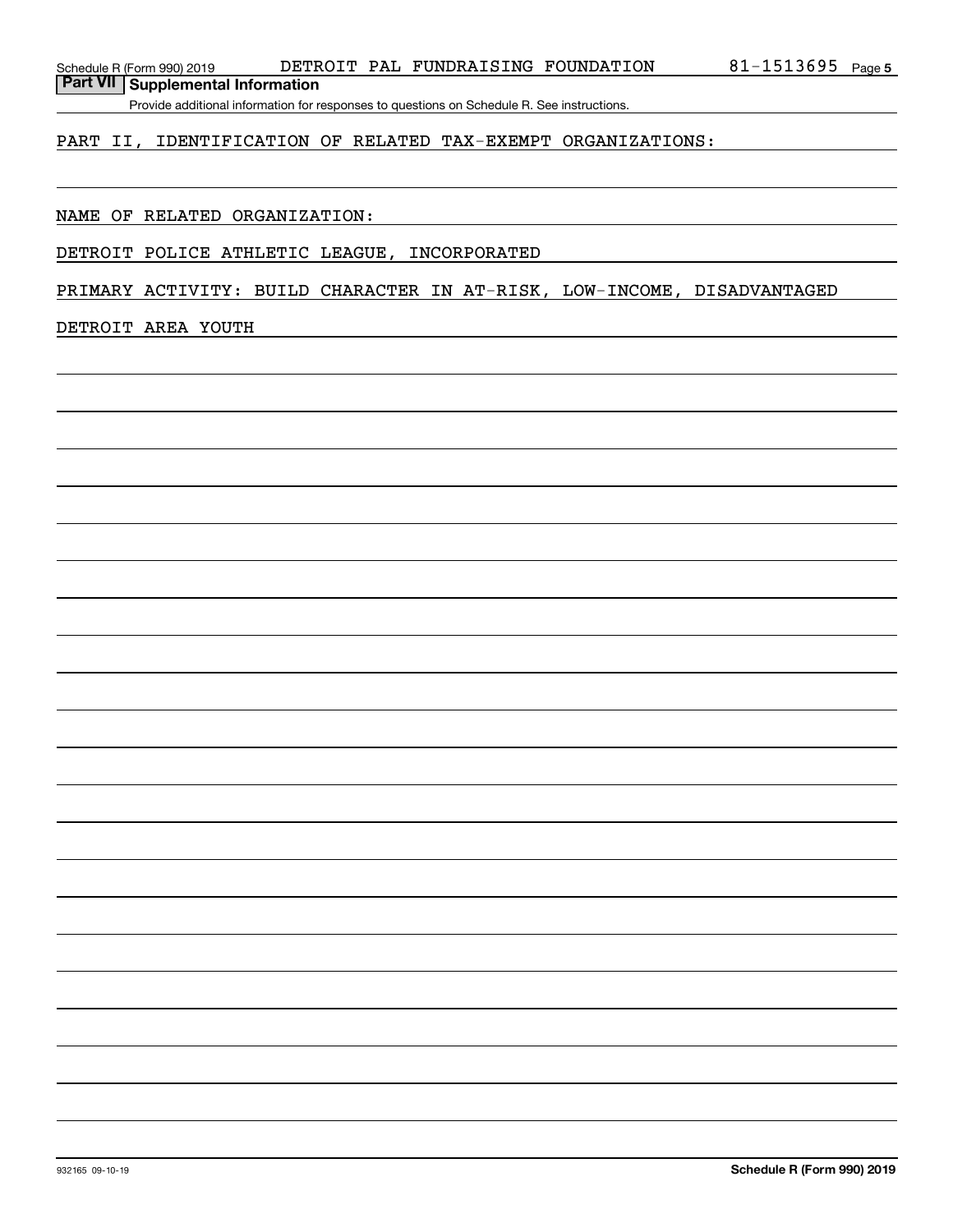(Rev. January 2020)

# **Application for Automatic Extension of Time To File an Exempt Organization Return**

Department of the Treasury Internal Revenue Service

**| File a separate application for each return.**

**| Go to www.irs.gov/Form8868 for the latest information.**

OMB No. 1545-0047

| Electronic filing (e-file). You can electronically file Form 8868 to request a 6-month automatic extension of time to file any of the    |
|------------------------------------------------------------------------------------------------------------------------------------------|
| forms listed below with the exception of Form 8870. Information Return for Transfers Associated With Certain Personal Benefit            |
| Contracts, for which an extension request must be sent to the IRS in paper format (see instructions). For more details on the electronic |
| filing of this form, visit www.irs.gov/e-file-providers/e-file-for-charities-and-non-profits.                                            |

# **Automatic 6-Month Extension of Time.** Only submit original (no copies needed).

All corporations required to file an income tax return other than Form 990-T (including 1120-C filers), partnerships, REMICs, and trusts must use Form 7004 to request an extension of time to file income tax returns.

| Type or                                                                                              | Name of exempt organization or other filer, see instructions.                                                                                                                                                                                                                                                                                                                                                                                                                                                                                                                                                                                                                                                                                                                                                                                                                                                                                                                                                     | Taxpayer identification number (TIN) |                                   |    |            |                             |  |  |
|------------------------------------------------------------------------------------------------------|-------------------------------------------------------------------------------------------------------------------------------------------------------------------------------------------------------------------------------------------------------------------------------------------------------------------------------------------------------------------------------------------------------------------------------------------------------------------------------------------------------------------------------------------------------------------------------------------------------------------------------------------------------------------------------------------------------------------------------------------------------------------------------------------------------------------------------------------------------------------------------------------------------------------------------------------------------------------------------------------------------------------|--------------------------------------|-----------------------------------|----|------------|-----------------------------|--|--|
| print                                                                                                | DETROIT PAL FUNDRAISING FOUNDATION                                                                                                                                                                                                                                                                                                                                                                                                                                                                                                                                                                                                                                                                                                                                                                                                                                                                                                                                                                                |                                      |                                   |    | 81-1513695 |                             |  |  |
| File by the<br>due date for<br>filing your                                                           | Number, street, and room or suite no. If a P.O. box, see instructions.<br>1680 MICHIGAN AVENUE                                                                                                                                                                                                                                                                                                                                                                                                                                                                                                                                                                                                                                                                                                                                                                                                                                                                                                                    |                                      |                                   |    |            |                             |  |  |
| return. See<br>instructions.                                                                         | City, town or post office, state, and ZIP code. For a foreign address, see instructions.<br>DETROIT, MI<br>48216                                                                                                                                                                                                                                                                                                                                                                                                                                                                                                                                                                                                                                                                                                                                                                                                                                                                                                  |                                      |                                   |    |            |                             |  |  |
|                                                                                                      | Enter the Return Code for the return that this application is for (file a separate application for each return)                                                                                                                                                                                                                                                                                                                                                                                                                                                                                                                                                                                                                                                                                                                                                                                                                                                                                                   |                                      |                                   |    |            | $\mathbf 0$<br>$\mathbf{1}$ |  |  |
| <b>Application</b>                                                                                   |                                                                                                                                                                                                                                                                                                                                                                                                                                                                                                                                                                                                                                                                                                                                                                                                                                                                                                                                                                                                                   | Return                               | Application                       |    |            | Return                      |  |  |
| Is For                                                                                               |                                                                                                                                                                                                                                                                                                                                                                                                                                                                                                                                                                                                                                                                                                                                                                                                                                                                                                                                                                                                                   | Code                                 | Is For                            |    |            | Code                        |  |  |
|                                                                                                      | Form 990 or Form 990-EZ                                                                                                                                                                                                                                                                                                                                                                                                                                                                                                                                                                                                                                                                                                                                                                                                                                                                                                                                                                                           | 01                                   | Form 990-T (corporation)          |    |            | 07                          |  |  |
| Form 990-BL                                                                                          |                                                                                                                                                                                                                                                                                                                                                                                                                                                                                                                                                                                                                                                                                                                                                                                                                                                                                                                                                                                                                   | 02                                   | Form 1041-A                       |    |            | 08                          |  |  |
|                                                                                                      | Form 4720 (individual)                                                                                                                                                                                                                                                                                                                                                                                                                                                                                                                                                                                                                                                                                                                                                                                                                                                                                                                                                                                            | 03                                   | Form 4720 (other than individual) |    |            | 09                          |  |  |
| Form 990-PF                                                                                          |                                                                                                                                                                                                                                                                                                                                                                                                                                                                                                                                                                                                                                                                                                                                                                                                                                                                                                                                                                                                                   | 04                                   | Form 5227                         |    |            | 10                          |  |  |
|                                                                                                      | Form 990-T (sec. 401(a) or 408(a) trust)                                                                                                                                                                                                                                                                                                                                                                                                                                                                                                                                                                                                                                                                                                                                                                                                                                                                                                                                                                          | 05                                   | Form 6069                         |    |            | 11                          |  |  |
|                                                                                                      | Form 990-T (trust other than above)<br>LENORE DUDLEY                                                                                                                                                                                                                                                                                                                                                                                                                                                                                                                                                                                                                                                                                                                                                                                                                                                                                                                                                              | 06                                   | Form 8870                         |    |            | 12                          |  |  |
| 1<br>$\mathbf{2}$                                                                                    | $\bullet$ The books are in the care of $\blacktriangleright$ 1680 MICHIGAN AVENUE - DETROIT, MI 48216<br>Telephone No. $\triangleright$ $(313) - 833 - 1600$<br>Fax No. $\blacktriangleright$<br>If this is for a Group Return, enter the organization's four digit Group Exemption Number (GEN) [67] If this is for the whole group, check this<br>. If it is for part of the group, check this box $\blacktriangleright$<br>and attach a list with the names and TINs of all members the extension is for.<br>$box \blacktriangleright$<br>NOVEMBER 16, 2020, to file the exempt organization return for<br>I request an automatic 6-month extension of time until<br>the organization named above. The extension is for the organization's return for:<br>$\blacktriangleright$ $\boxed{\text{X}}$ calendar year 2019 or<br>tax year beginning<br>, and ending<br>Initial return<br>Final return<br>If the tax year entered in line 1 is for less than 12 months, check reason:<br>Change in accounting period |                                      |                                   |    |            |                             |  |  |
| За                                                                                                   | If this application is for Forms 990-BL, 990-PF, 990-T, 4720, or 6069, enter the tentative tax, less                                                                                                                                                                                                                                                                                                                                                                                                                                                                                                                                                                                                                                                                                                                                                                                                                                                                                                              |                                      |                                   |    |            |                             |  |  |
|                                                                                                      | any nonrefundable credits. See instructions.                                                                                                                                                                                                                                                                                                                                                                                                                                                                                                                                                                                                                                                                                                                                                                                                                                                                                                                                                                      |                                      |                                   | За | \$         | 0.                          |  |  |
| If this application is for Forms 990-PF, 990-T, 4720, or 6069, enter any refundable credits and<br>b |                                                                                                                                                                                                                                                                                                                                                                                                                                                                                                                                                                                                                                                                                                                                                                                                                                                                                                                                                                                                                   |                                      |                                   |    |            |                             |  |  |
|                                                                                                      | estimated tax payments made. Include any prior year overpayment allowed as a credit.                                                                                                                                                                                                                                                                                                                                                                                                                                                                                                                                                                                                                                                                                                                                                                                                                                                                                                                              |                                      |                                   |    | \$         | 0.                          |  |  |
| с                                                                                                    | <b>Balance due.</b> Subtract line 3b from line 3a. Include your payment with this form, if required, by                                                                                                                                                                                                                                                                                                                                                                                                                                                                                                                                                                                                                                                                                                                                                                                                                                                                                                           |                                      |                                   |    |            |                             |  |  |
|                                                                                                      | 0.<br>3c<br>using EFTPS (Electronic Federal Tax Payment System). See instructions.<br>Caution: If you are going to make an electronic funds withdrawal (direct debit) with this Form 8868, see Form 8453-EO and Form 8879-EO for payment<br>instructions.                                                                                                                                                                                                                                                                                                                                                                                                                                                                                                                                                                                                                                                                                                                                                         |                                      |                                   |    |            |                             |  |  |

**HA** For Privacy Act and Paperwork Reduction Act Notice, see instructions. **But a struction of the Constantion Constant** Form 8868 (Rev. 1-2020) LHA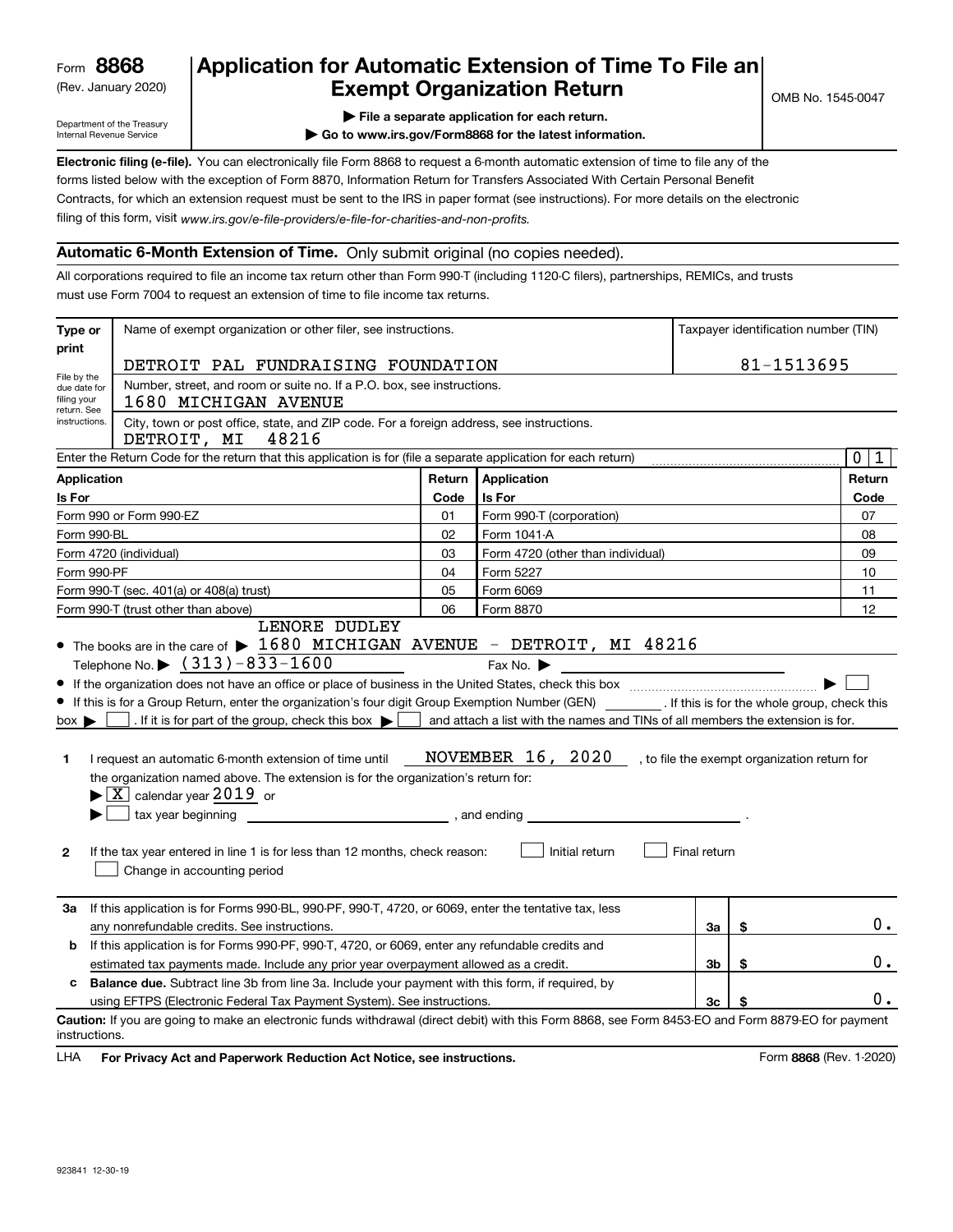Yes No

✔

# **RENEWAL SOLICITATION FORM**

| All other names under which you intend to solicit |                            |                      |  |  |  |
|---------------------------------------------------|----------------------------|----------------------|--|--|--|
|                                                   |                            |                      |  |  |  |
| Attorney General File Number                      | Telephone number           | Fax number           |  |  |  |
| 59541                                             | 313-833-1600               |                      |  |  |  |
| Employer Identification Number (EIN)              | Organization email address | Organization website |  |  |  |
| 81-1513695                                        |                            | www.detroitpal.org   |  |  |  |

# 1. Organization addresses  $-$

- A. Street address of principal office. If you do not have a principal office, provide the name and address of the person having custody of the financial records. 1680 Michigan Avenue, Detroit, MI 48216
- B. Organization mailing address, if different.
- C. Provide the address of all other offices in Michigan.
- ⊔ 2. Has there been any change in the organization's purposes?  $\quad \ldots \quad \ldots \quad \ldots \quad \ldots \quad \ldots \quad \ldots$ If yes, summarize organization's current purposes below in 50 words or less. This summary appears on our website.
- 3. You **must** designate a resident agent located in Michigan authorized to receive official mail sent to your organization.

| Robert Jamerson, President & Secretary<br>Name                                   |                                 |                     |                                                                                                  |     |                         |  |  |  |
|----------------------------------------------------------------------------------|---------------------------------|---------------------|--------------------------------------------------------------------------------------------------|-----|-------------------------|--|--|--|
| Address (Michigan street address, not PO box) Michigan Avenue, Detroit, MI 48216 |                                 |                     |                                                                                                  |     |                         |  |  |  |
| 4. Methods of solicitation. Check all that apply.                                |                                 |                     |                                                                                                  |     |                         |  |  |  |
| Mail                                                                             | $\blacksquare$ Personal contact | Special events      | $\Box$ Other (specify)                                                                           |     |                         |  |  |  |
| Telephone                                                                        | Radio / television              | Newspaper/magazines | $\Box$ None (explain)                                                                            |     |                         |  |  |  |
| Internet                                                                         | Fmail                           |                     |                                                                                                  |     |                         |  |  |  |
|                                                                                  |                                 |                     |                                                                                                  | Yes | <b>No</b>               |  |  |  |
|                                                                                  |                                 |                     | 5. Has there been a change in the organization's tax status with the IRS since your last filing? |     | $\overline{\mathsf{v}}$ |  |  |  |
| If yes, explain and document.                                                    |                                 |                     |                                                                                                  |     |                         |  |  |  |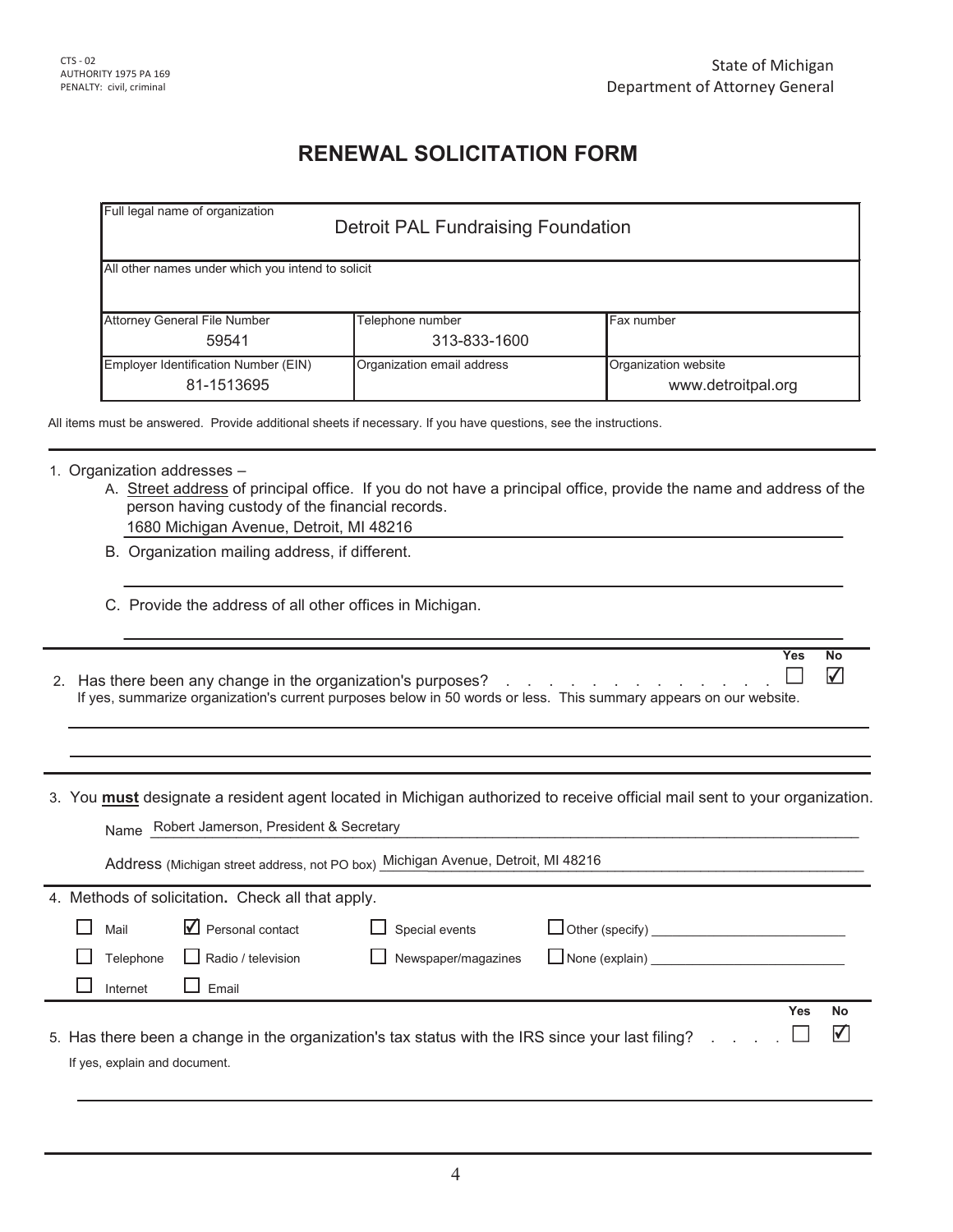6. List all current officers and directors unless they are included on your IRS return. Mark the box to indicate whether the person is an officer, director, or both. Provide an additional sheet if necessary.

|    | <b>Name</b>                                                                                                                                                                 | Officer | <b>Director</b> | <b>Name</b>                                                                                                     | Officer | Director                  |                      |
|----|-----------------------------------------------------------------------------------------------------------------------------------------------------------------------------|---------|-----------------|-----------------------------------------------------------------------------------------------------------------|---------|---------------------------|----------------------|
|    | See attached Form 990, Part VII                                                                                                                                             |         |                 |                                                                                                                 |         |                           |                      |
|    |                                                                                                                                                                             |         |                 |                                                                                                                 |         |                           |                      |
|    |                                                                                                                                                                             |         |                 |                                                                                                                 |         |                           |                      |
|    |                                                                                                                                                                             |         |                 |                                                                                                                 |         |                           |                      |
|    |                                                                                                                                                                             |         |                 |                                                                                                                 |         |                           |                      |
|    |                                                                                                                                                                             |         |                 |                                                                                                                 |         | <b>Yes</b>                |                      |
|    | 7. Is there any officer or director who cannot be reached at the organization's mailing address?                                                                            |         |                 |                                                                                                                 |         |                           | No<br>$\sqrt{}$      |
|    | If "yes," provide the names and addresses on an additional sheet.                                                                                                           |         |                 |                                                                                                                 |         |                           |                      |
|    |                                                                                                                                                                             |         |                 |                                                                                                                 |         |                           |                      |
|    | 8. Since your last registration form, has the organization or any of its officers, directors, employees or fundraisers:                                                     |         |                 |                                                                                                                 |         | <b>Yes</b>                | <b>No</b>            |
|    |                                                                                                                                                                             |         |                 | A. Been enjoined or otherwise prohibited by a government agency/court from soliciting?                          |         |                           | $\Delta$             |
|    |                                                                                                                                                                             |         |                 | B. Had its solicitation registration or license denied or revoked by any jurisdiction? Fig. All Allengers and A |         |                           | $\blacktriangledown$ |
|    |                                                                                                                                                                             |         |                 | C. Been the subject of a proceeding regarding any license, registration, or solicitation?                       |         |                           | $\sqrt{}$            |
|    | D. Entered into a voluntary agreement of compliance with a government agency or in a case                                                                                   |         |                 |                                                                                                                 |         |                           |                      |
|    | before a court or administrative agency?                                                                                                                                    |         |                 | and the state of the state of the state of the state                                                            |         |                           | $\blacktriangledown$ |
|    | If any "yes" box is checked, provide a complete explanation on a separate sheet.                                                                                            |         |                 |                                                                                                                 |         |                           |                      |
|    |                                                                                                                                                                             |         |                 |                                                                                                                 |         | Yes                       | <b>No</b>            |
| 9. | Has the organization engaged a professional fundraiser (PFR) for Michigan                                                                                                   |         |                 |                                                                                                                 |         |                           |                      |
|    | fundraising activity for either the financial accounting period reported in item 10<br>or the current period? See instructions for definition of "professional fundraiser." |         |                 |                                                                                                                 |         |                           | $\blacktriangledown$ |
|    | A consultant is not a PFR.                                                                                                                                                  |         |                 |                                                                                                                 |         | If no, go to question 10. |                      |

If yes, in the chart below list all PFRs that your organization has engaged for Michigan fundraising activity. Provide additional sheets if necessary. Provide copies of contracts for each PFR listed if not already provided.

*Note – You are required to verify that all PFRs under contract for Michigan campaigns are currently licensed.*

# Professional Fundraisers Under Contract for Michigan Campaigns

| <b>Name</b> | <b>Mailing address</b> | Sum of all payments<br>to / retained by PFR<br>during year reported | Is contract<br>in effect<br>now (as you<br>complete<br>the form)? | If no, enter<br>date contract<br>ended |  |
|-------------|------------------------|---------------------------------------------------------------------|-------------------------------------------------------------------|----------------------------------------|--|
|             |                        |                                                                     | у<br>n a                                                          | End date:                              |  |
|             |                        |                                                                     | n<br>$\Box$                                                       |                                        |  |
|             |                        |                                                                     | у<br>L                                                            | End date:                              |  |
|             |                        |                                                                     | n                                                                 |                                        |  |
|             |                        |                                                                     | У                                                                 | End date:                              |  |
|             |                        |                                                                     | n                                                                 |                                        |  |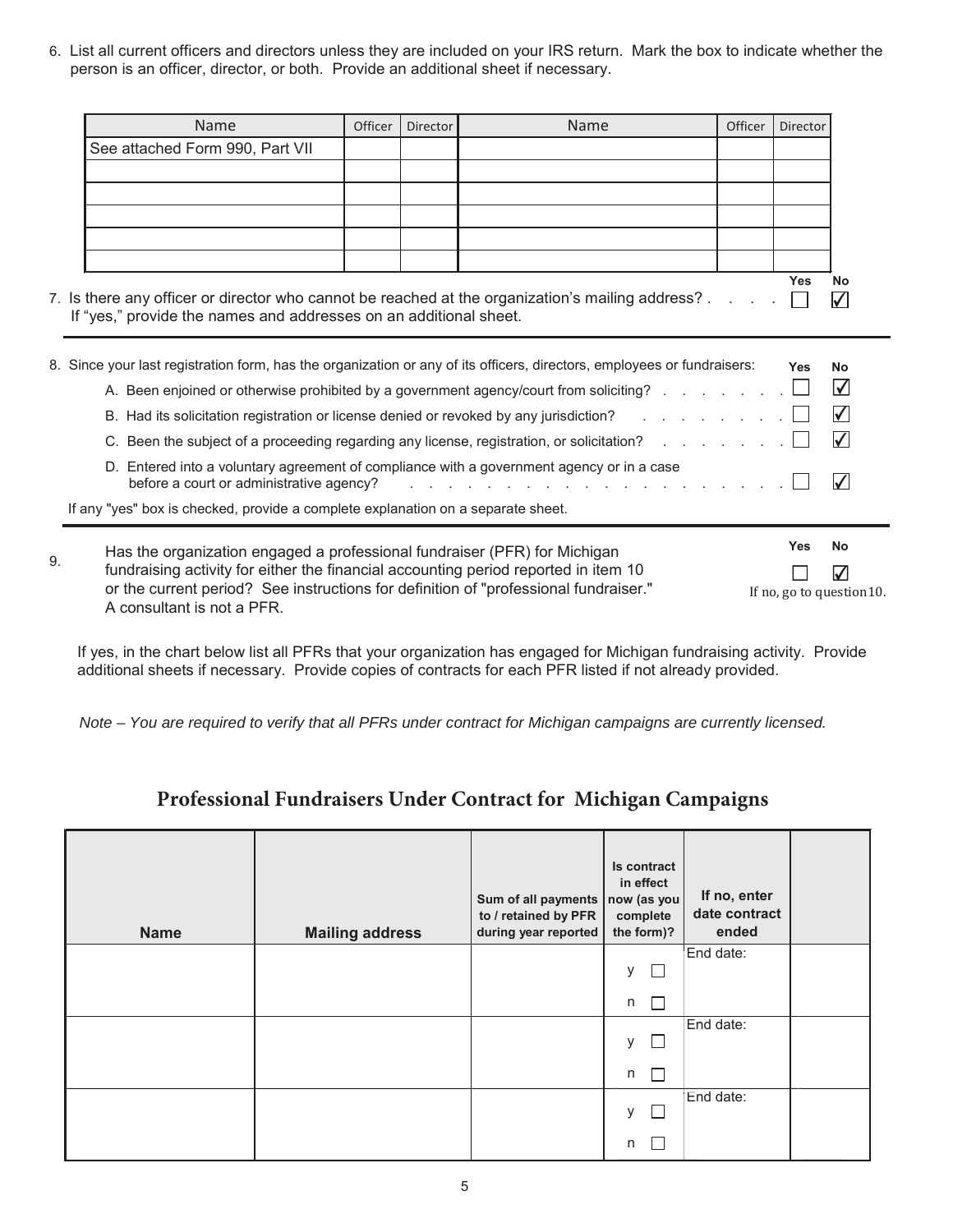10. All organizations must report on their most recently completed financial accounting period.

Check the box to indicate the type of return filed with the IRS and follow the instructions:

- **Form 990 or 990-EZ** Provide a copy of the return. Do not include Schedule B. Go to item 13 below.
- **Form 990-PF** Provide a copy of the Form 990-PF. Enter the amount the organization spent directly on its charitable program in the space below. Complete item 11 and go to 13.

Total program services expense: \$

If your organization does not file the above returns with the IRS, check the appropriate box below to explain the reason, and follow the instructions:

 $\Box$  **Files Form 990-N.** Complete 11 and 12 below, then go to 14.

**Included in IRS group return.** Provide a copy of the group return. Complete 11 and 12 below.

**2WKHUUHDVRQ**([SODLQBBBBBBBBBBBBBBBBBBBBBBBBBBBBBBBBBBBBBBBBBBBBBBBBBBBBBBBBBBBBBBB Complete 11 and 12 below.

11. Briefly describe your charitable accomplishments during the period. See attached Form 990, Part III

12. Complete this section only if directed to in item 10 because your organization does not complete a Form 990, 990-EZ, or 990-PF. Complete all lines of the following schedules. You must enter the end date of the accounting period being reported. Enter "0" or "none" where appropriate or if you had no financial activity in the period.

Enter the end date of the financial accounting period reported below:

| Revenue                                  |  |
|------------------------------------------|--|
| A Contributions and fundraising received |  |
| All other revenue                        |  |
| Total revenue (add lines A and B)        |  |

| <b>Expenses</b>                                  |  |
|--------------------------------------------------|--|
| Charitable program services expense              |  |
| E   All remaining expenses (supporting services) |  |
| $F$ Total expense (Sum of lines D and E)         |  |

 $\mathsf G$  Revenue less expenses (subtract line F from line C)

| <b>Balance Sheet</b>                     |  |
|------------------------------------------|--|
| Total assets at end of fiscal period     |  |
| Liabilities at end of fiscal period      |  |
| Net assets (subtract line I from line H) |  |